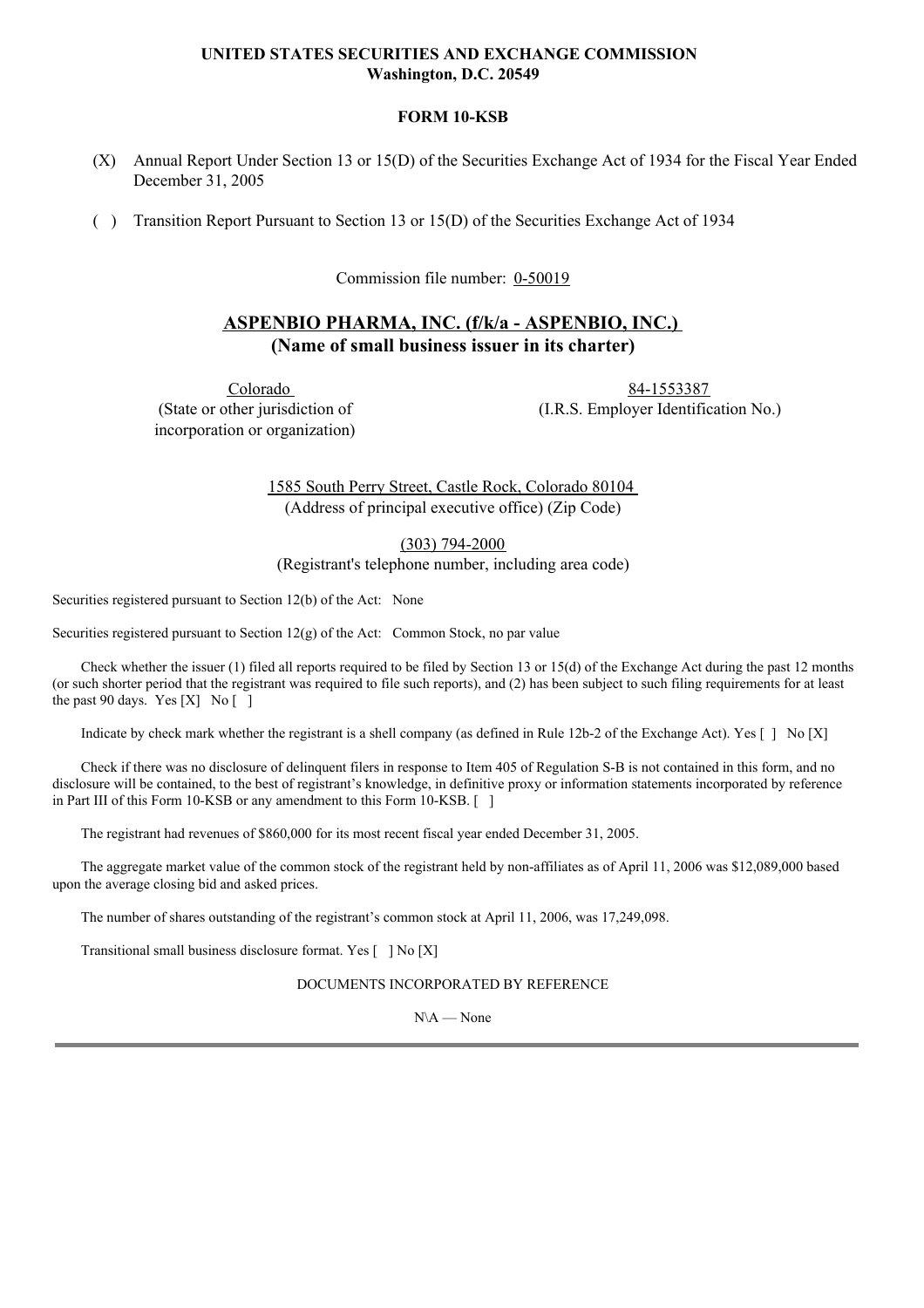#### **ASPENBIO PHARMA, INC. INDEX TO ANNUAL REPORT ON FORM 10-KSB**

Page

|             | PART I                                                      |    |
|-------------|-------------------------------------------------------------|----|
| Item 1.     | Description of Business                                     | 1  |
| Item 2.     | Description of Property                                     | 17 |
| Item 3.     | <b>Legal Proceedings</b>                                    | 18 |
| Item 4.     | Submission of Matters to a Vote of Security Holders         | 18 |
|             | <b>PART II</b>                                              |    |
| Item 5.     | Market for Common Equity and Related Stockholder Matters    | 20 |
| Item 6.     | Management's Discussion and Analysis or Plan of Operation   | 21 |
| Item 7.     | <b>Financial Statements</b>                                 | 28 |
| Item 8.     | Changes in and Disagreements with Accountants on Accounting |    |
|             | and Financial Disclosures                                   | 46 |
| Item 8A.    | <b>Controls and Procedures</b>                              | 46 |
|             | <b>PART III</b>                                             |    |
| Item 9.     | Directors and Executive Officers of the Registrant          | 47 |
| Item $10$ . | <b>Executive Compensation</b>                               | 51 |
| Item $11.$  | Security Ownership of Certain Beneficial Owners             |    |
|             | and Management and Related Stockholder Matters              | 55 |
| Item $12$ . | Certain Relationships and Related Transactions              | 56 |
| Item $13.$  | Exhibits                                                    | 57 |
| Item 14.    | Principal Accountant Fees and Services                      | 58 |

## DISCLOSURE REGARDING FORWARD-LOOKING STATEMENTS

Certain statements contained in this report that are not historical facts constitute forward-looking statements, within the meaning of the Private Securities Litigation Reform Act of 1995, and are intended to be covered by the safe harbors created by that Act. Reliance should not be placed on forward-looking statements because they involve known and unknown risks, uncertainties, and other factors, which may cause actual results, performance, or achievements to differ materially from those expressed or implied. Any forward-looking statement speaks only as of the date made. We undertake no obligation to update any forward-looking statements to reflect events or circumstances after the date on which they are made.

Statements concerning the establishments of reserves and adjustments for dated and obsolete products, expected financial performance, on-going business strategies and possible future action which we intend to pursue to achieve strategic objectives constitute forward-looking information. The sufficiency of such charges, implementation of strategies and the achievement of financial performance are each subject to numerous conditions, uncertainties, and risk factors. Factors which could cause actual performance to differ materially from these forward-looking statements, include, without limitation, management's analysis of our assets, liabilities, and operations, the failure to sell date-sensitive inventory prior to its expiration, competition, new product development by competitors, which could render particular products obsolete, the inability to develop or acquire and successfully introduce new products or improvements of existing products, problems in collecting receivables, testing or other delays or problems in introducing our bovine pregnancy test, and difficulties in obtaining financing on an as-needed basis.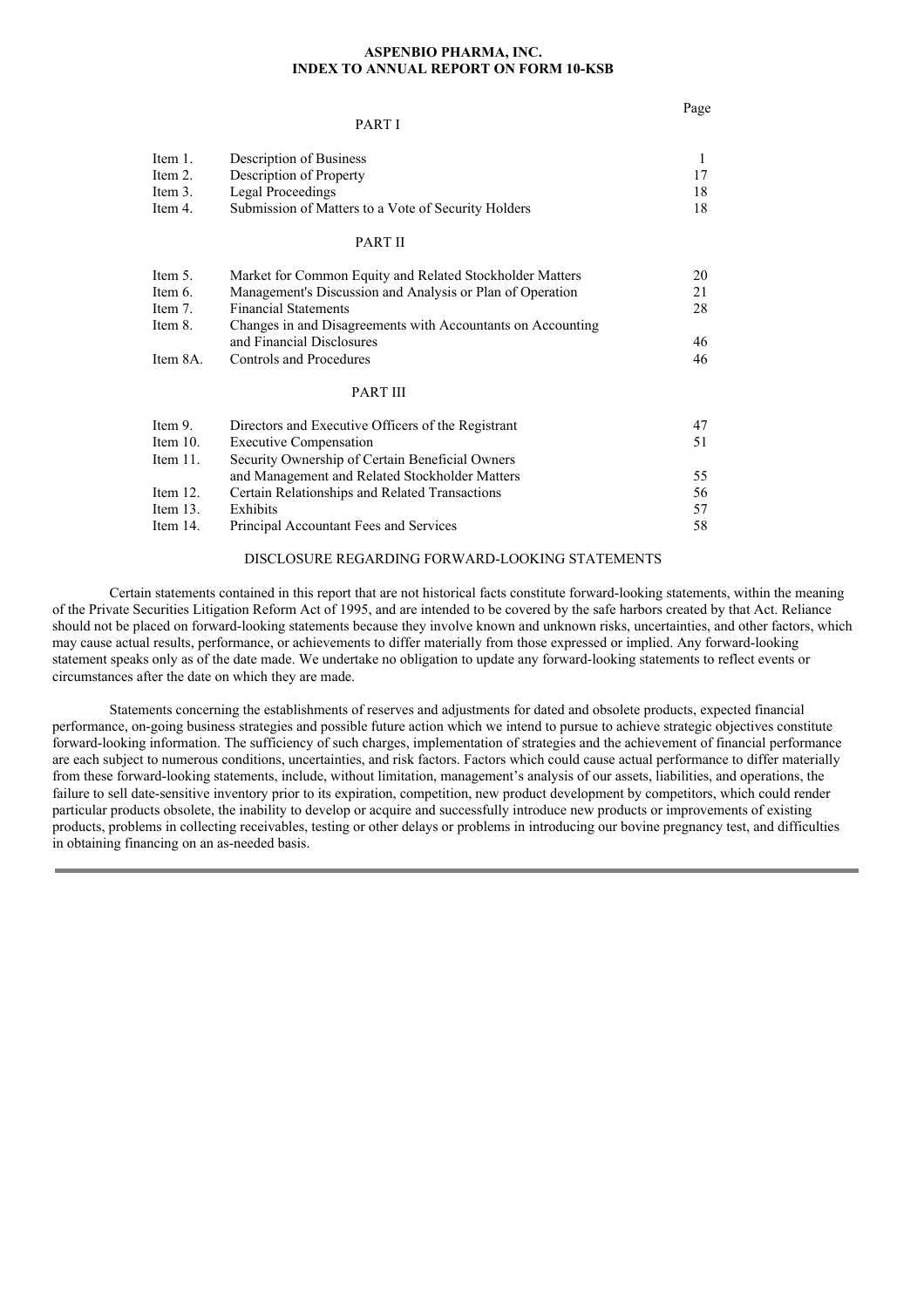#### **PART I**

## **ITEM 1. DESCRIPTION OF BUSINESS**

AspenBio Pharma, Inc. (the "Company" also we, us or our) is an emerging biotechnology company engaged in the discovery, development, manufacture, and licensing or marketing of products primarily for animal healthcare. Founded in August 2000, and headquartered in Castle Rock, Colorado, we leverage our proprietary knowledge and technology towards the development of novel patented or patentable products we believe have substantial market potential. As a significant supplier of human antigens, we manufacture and market approximately 30 antigen products primarily for use as controls by diagnostic test kit manufacturers and research facilities, to determine whether diagnostic test kits are functioning properly. While generating modest, but substantially all of our revenues from this antigen business, we have been actively advancing the development of novel animal reproduction products for large worldwide markets. We currently have a growing product pipeline including novel recombinant hormones and diagnostic tests in development. We also recently initiated our first Food and Drug Administration ("FDA") application with an Investigational New Animal Drug Application ("INADA") filing for one of our new recombinant hormones.

By focusing primarily on veterinary medicine, we gain several competitive advantages. First, since the FDA approval process for animal products is often less costly and time-consuming than that for human products, our research and development costs are substantially reduced and the timeline to product launch is shortened. Second, we believe animal healthcare represents an area of significant market potential with less market competition as compared to the human market. Third, we are able to focus our research and product development resources on improving animal reproduction providing significant new economic and efficiency benefits in large well-developed as well as underdeveloped markets worldwide. Fourth, we are able to focus on fully exploiting what we believe is the significant market potential of a totally new class of reproduction hormones via our patented "single-chain gonadotropin" technology which we believe offers a number of significant cost and performance advantages in numerous non-human mammalian species of economic importance, over conventional native hormone products currently available.

Success for us will depend on our ability to develop and commercialize new products. We are currently focused on completing development of, and bringing six novel products to market. Three of these products provide solutions to improve bovine reproduction, two of these products provide unique solutions for equine reproduction and one human diagnostic product provides a totally new method of assisting physicians in the diagnosis or rule out of appendicitis. We have applied for patent protection on products where they are not already patented under acquired licensed rights.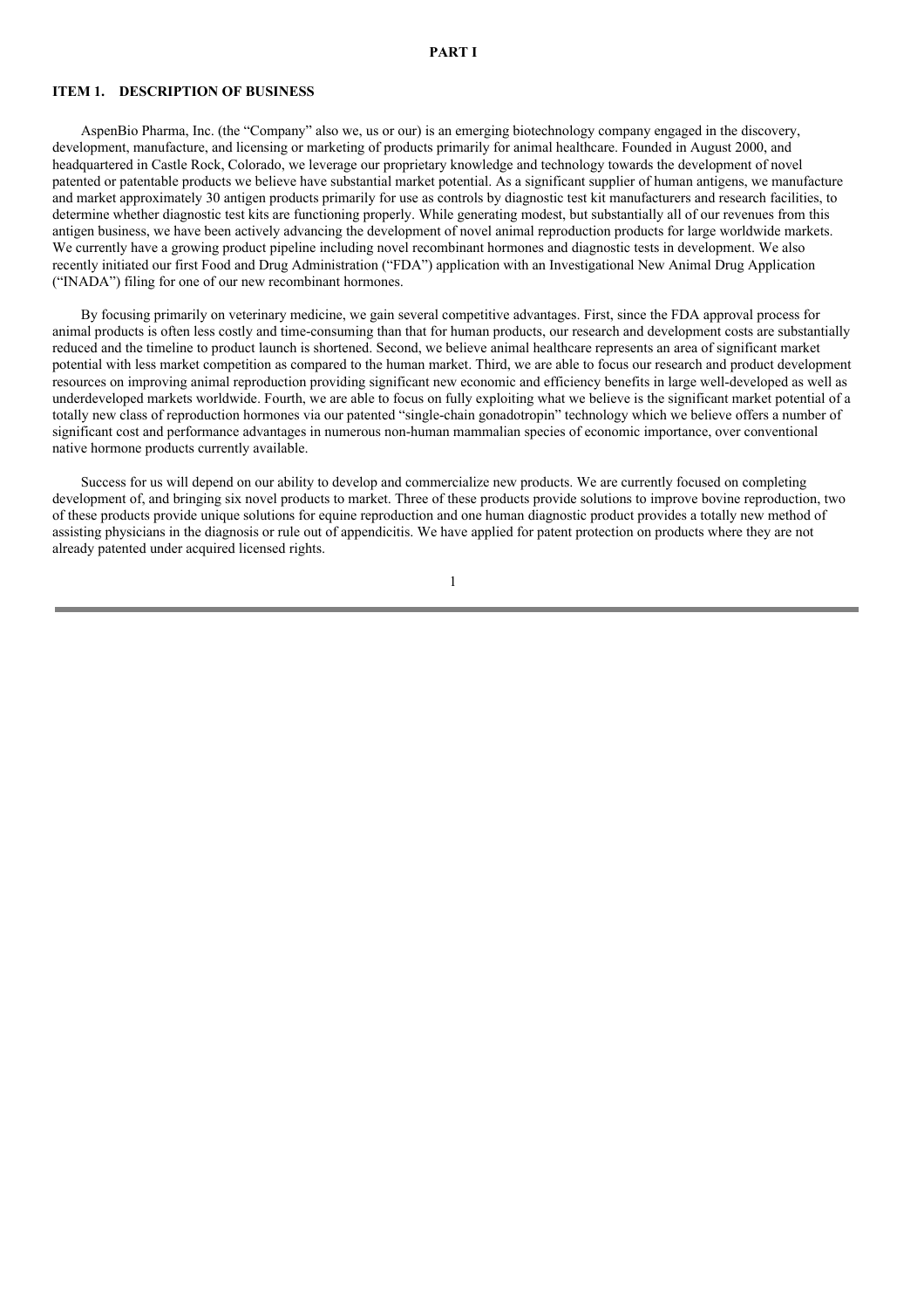#### **Product Overview**

Our strategy is to search for opportunities where we can use our protein purification, molecular biology abilities and utilization of genomics and proteomics to create unique and if possible, proprietary patented products. We focus on expanding into other uses for purified proteins, principally for diagnosis and treatment of animals and humans. An important factor in diagnostics products is the vastly reduced times required from product conception to saleable product as compared to therapeutic products which often require many years to market, due to significantly more stringent FDA requirements for therapeutic products.

Products we have in our pipeline consist of product candidates in various stages of clinical and pre-clinical development. One of our business strategies is to focus primarily on products and technologies which we believe have an attractive time line to revenue. We pursue technologies under "in-licensing" agreements with universities, researchers or doctors; complete research and development on the technologies through proof of concept, and then either "out-license" to "Big Pharma" companies and \ or go to product introduction and launch.

**FDA**

Following is a summary of our current key products and their development status:

| Product                       | <b>Use</b>              | <b>Stage</b> | Revenue   | L DA<br><b>Approval</b> |
|-------------------------------|-------------------------|--------------|-----------|-------------------------|
| $SurBred^{TM}$                | Pregnancy status        | Development  | Pre       | $N\setminus A$          |
| Licensed Recombinant Analogs: |                         |              |           |                         |
| StayBred™                     | Pregnancy maintenance   | Development  | Pre       | Pre                     |
| BovinePure FSH™               | Super bovine ovulation  | Development  | Pre       | Pre                     |
| EquiPure LH™                  | Induce equine ovulation | Development  | Initial   | Applied                 |
| EquiPure FSH™                 | Super equine ovulation  | Development  | Pre       | Pre                     |
| Appendicitis Test             | Rule out condition      | Development  | Pre       | Pre                     |
| Antigen products              | Test kit controls       | Production   | Recurring | $N\setminus A$          |

### **Single-Chain Gonadotropin Technology Breakthrough — Recombinant LH and FSH:**

Luteinizing hormone ("LH") and follicle stimulating hormone ("FSH") are naturally occurring hormones produced by all mammals, human and animal, as a natural part of the reproduction process. For numerous reasons, including health status, age, manipulation efforts to induce reproduction, selective breeding to enhance desired traits, etc., the rate of successful natural reproduction, especially in livestock and food-producing animals has declined significantly in recent decades. In an attempt to overcome this decline, LH and FSH hormones have been harvested, processed and sold as reproduction enhancing drugs for several years. Frequently one species' hormones will even be used in other species to attempt to produce desired results. Natural replacement drugs produced this way are inefficient, as they are harvested from dead animals; they are not highly effective at producing the desired results; and since they are animal derived, they have the potential to transmit diseases such as bovine spongiform encephalopathy (BSE or "Mad Cow Disease").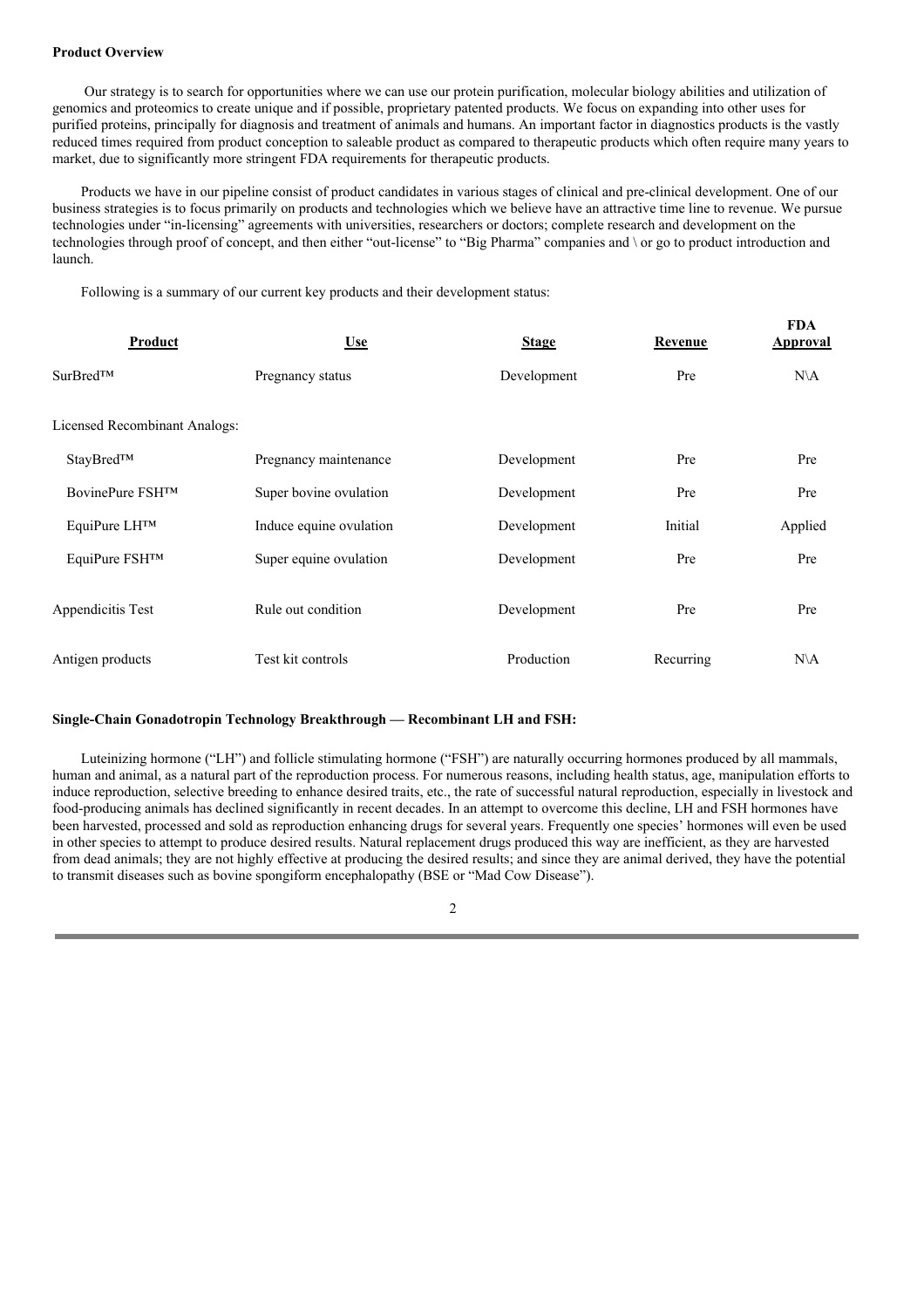To date, no commercially successful recombinant, or "man-made" LH or FSH hormone product has been developed and introduced for animals because the heterodimeric complex ("combined alpha and beta sub-units") is unstable causing the alpha and beta units to rapidly separate. To our knowledge this instability and lack of assembly have resulted in production yields that are unacceptable, making commercial products unfeasible. To overcome this, we have exclusively licensed technology for use in animals, successfully developed by Dr. Irving Boime of Washington University (St. Louis, MO). Dr. Boime's work involves the construction and molecular characterization of single-polypeptide-chain-variants of LH and FSH.

During 2004, we entered into an exclusive license agreement for the extensive portfolio of patents and patents pending, developed and enhanced over the last twenty-plus years by Dr. Boime. The patent estate consists of approximately 83 active and inactive patents and patents pending. The term of our license agreement is tied to the life of the last patent to expire, which we expect to be approximately 20 years. The portfolio covers rights to mammalian reproduction using the single-chain technology and the creation of recombinant drugs to enhance conception and pregnancy rates. We acquired this technology to commercialize and provide these products for use in veterinary medicine. We believe that the technologies developed in the patent estate have the potential to be developed into an array of products to enhance fertility in all mammals. The human version of this technology has had an application filed with the FDA and is in clinical testing by a large international pharmaceutical company.

We have entered development agreements Cardinal Health PTS, LLC, by and through its Gala Biotech business unit ("Cardinal Health") which has extensive experience in process development for scale-up and manufacturing of recombinant proteins. We have been working closely with Cardinal Health to develop the commercial scale-up process for manufacturing. We are currently providing research grade material, produced by Cardinal Health, to the market to help offset the cost of process development and field trials. The ultimate goal of this development process is to establish cGMP manufacturing methods required for those products for which we are seeking FDA approval. Currently Cardinal Health does not meet full cGMP requirements. We are in late discussions with other potential manufacturing partners who do meet full cGMP requirements and are capable of large scale manufacturing batches of our recombinant drugs. We expect to have an additional partnership agreement for final cGMP manufacturing sometime during the second quarter of 2006. Delays in finalizing an agreement with a cGMP facility can delay our FDA approval process, but we do not believe such contract changes would affect sales of our single-chain analogs on a reagent basis or for product sales where FDA approval is determined to not be sought.

Our long-term goal is to methodically leverage this "single-chain gonadotropin" technology into numerous generations of products for multiple species. We are attempting to prioritize each potential species application based on what we perceive has the greatest potential worldwide market value and likelihood of successful distribution. Additionally, recent research has also shown promise for a totally new type of highly potent dually active hormone drug constructs containing stable sections of both LH and FSH in the same recombinant single-chain peptide which we also have the rights to commercialize.

#### **Bovine Market Opportunity**

We believe that the bovine market, primarily dairy operations, by far represents the largest market opportunity for all of our current animal products.

The success of a modern dairy cow operation is dependent upon a number of critical factors. Several of these factors are outside the control of the dairyman, such as milk prices and costs for feed, nutrients, and medicines. Other factors, however, are within the dairyman's control such as size of the operation (number of head milked), labor costs, and access to high quality bulk feed. The amount of revenue derived from milk sales is a function of the quantity of milk produced and the level of milk fat contained in the milk. These factors correspond directly to the amount of time that a cow is pregnant. The more days during a year that a cow remains not pregnant ("open"), the lower the annual milk production from that cow, hence the lower the revenue received.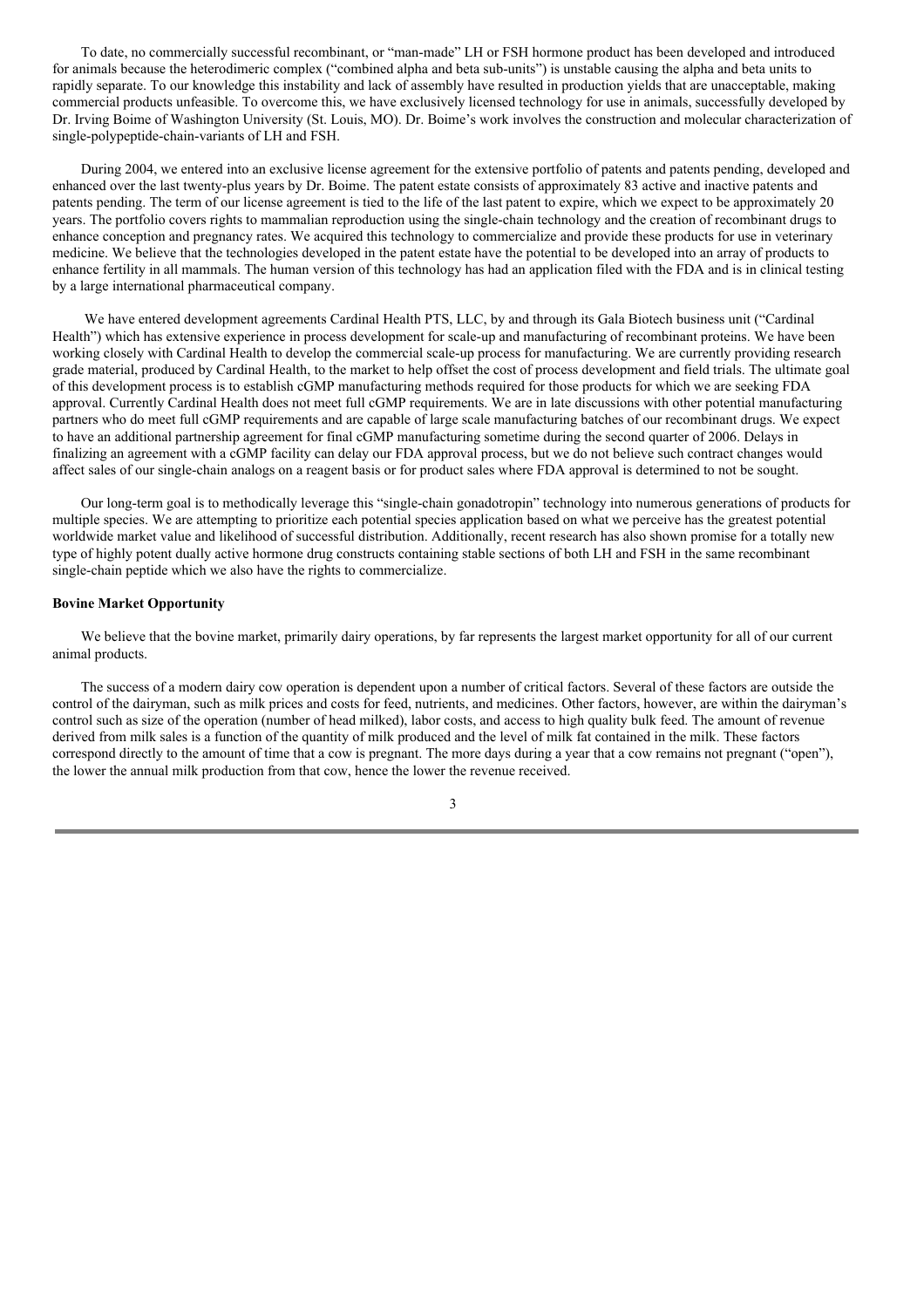The worldwide population of dairy cows exceeds 100 million, of which approximately 58 million cows are located in North America, Europe and the former Soviet Union. According to industry estimates approximately 70% of cows in the North American and European dairy industry are artificially inseminated ("AI"). Although there are no known published reports regarding the number of timed or synchronized cow breedings, we believe, based on discussions with industry sources, that there are an estimated 16 to 20 million artificially inseminated cows in timed breeding programs in the United States, which would represent the primary target market for our bovine products.

Over the last decade, the average number of days per year that a cow remains open has steadily increased from 130 to 175 days, which has had a negative impact on the average milk revenue per head. A significant percentage of dairy cows, when artificially inseminated, do not become pregnant. Approximately 70% of artificially inseminated cows that do become pregnant however, abort or absorb prior to delivery. The rate of success for breeding cows after the first attempt has decreased over the past decade from 50% to less than 35%. On average, 65% to 70% of artificially inseminated cows require a second insemination, and approximately 40% of these cows will require a third attempt before typically being culled from the herd.

Approximately 80% of commercial dairy operations use the traditional way of determining pregnancy which is via palpation, a physical examination by a veterinarian approximately 42 days after breeding. Ultrasound is also used in approximately 20% of the pregnancy determinations in diaries. These open cow test methods currently being used — palpation and ultrasound — cannot determine pregnancy status until between 32 and 42 days after artificial insemination, which is 10 to 20 days after the cow's 21-day estrous cycle is over. Additionally, these methods may be harmful to a pregnant cow or risk aborting the calf.

Several reproduction drug products have been introduced over the last 20 to 30 years that are designed to create more effective breeding programs for artificially inseminated cows. The total cost of artificially inseminating a cow, including the semen, breeder time, and the administration of Gonadorelin (e.g. Cystorelin® "GnRH", sold by Merial) and prostaglandin ("PGF", e.g. Lutalyse®, sold by Pfizer) to promote ovulation is estimated to be in the range of \$24 to \$34 per head per treatment (excluding labor) before the cost of ultrasound for determining pregnancy status. The majority of this cost is incurred again with each subsequent artificial insemination, averaging at least two treatments per year to achieve successful pregnancy.

#### **Bovine Reproduction Products**

Bovine products we currently are developing are SurBred™ (bovine early pregnancy test), StayBred™ (single-chain LH analog for cows) and BoviPure FSH™ (single-chain FSH). These specialized products are designed to create more effective breeding programs for artificially inseminated dairy cows. Pregnancy is necessary for efficient milk production and effective reproduction programs increases milk production per cow and profitability of the dairies, by leaving fewer open ("not pregnant") cows.

#### **SurBred™**

**SurBred™** is a novel blood test designed to identify open cows 10 to 20 days sooner than methods currently used in dairy cattle throughout the world. The test kit we intend to produce would permit pregnancy status to be determined sooner than the traditional methods, which, in turn, would permit a herd manager to repeat the artificial insemination process at an earlier date for cows tested to be open. Our test does not include any physical manipulation of the cow other than a simple blood sample. Traditional manipulation results in somewhat higher risk to the embryo. Designed to save producers time and money, it can significantly improve the overall reproduction efficiency of dairy herds. This immunoassay-based blood test is not subject to FDA approval regulations.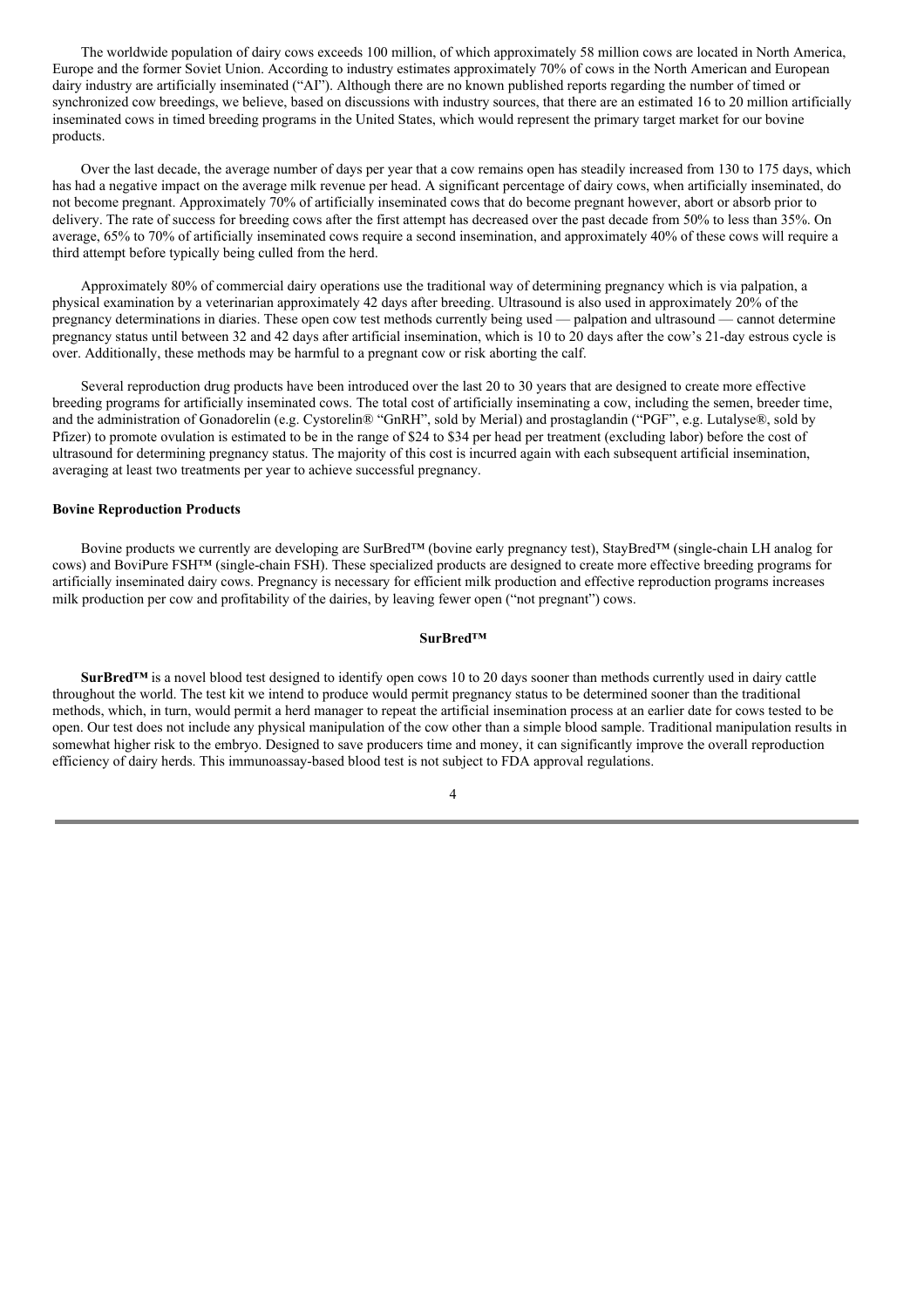We entered into licensing agreements with the University of Idaho and the University of Wyoming in fall, 2001, to obtain the exclusive rights to the marker used in the open cow test technology. We have filed two provisional patent applications, as well as a trademark application for "SurBred™," the planned name of the open cow test kit.

In 2003 we entered into a distribution agreement with Merial Limited for the worldwide sales and marketing rights to this test. Merial, a joint venture between Merck and Aventis, is one of the world's leading animal health companies. Based on findings of an expanded field trial during 2003, we concluded that improvements needed to be made to the test before marketing could begin. We have contracted with two recognized industry experts in this field to assist our internal efforts in development of the test. We are currently working on optimizing the test to provide an effective and accurate product. We also continue to characterize the target indicator marker more fully to understand how its temporal expression changes through early pregnancy. We believe we have confirmed that the target marker is highly accurate in determining pregnancy status. Since we were unable to launch the test to date, as previously anticipated in our agreement, Merial may want to renegotiate the agreement. Although technically the agreement has expired, both parties have been working together and conducting themselves as if the agreement were still in effect and are planning on Merial marketing the product once it is fully developed. While we can provide no assurance of success, development efforts are ongoing. Should Merial elect to terminate the agreement, they may request a refund of 50% (\$100,000) of the development payment received to date. To date we have worked closely with Merial and they have been supportive of our efforts to resolve the development issues surrounding the pregnancy test.

#### **StayBred™**

**StayBred™** a complementary technology to the SurBred™ test; is a novel single-chain LH analog for cows. This new hormone analog is believed to induce ovulation and produce a phenomenon that has been shown to reduce the rate of pregnancy loss in cows. Currently, 70% of dairy cows fail to conceive or maintain a viable pregnancy resulting in significant financial and production losses to the dairy StayBred™ LH (luteinizing hormone) analog for cows utilizes our patented "single chain gonadotropin" technology which we believe will offer cost and performance advantages (when manufacturing volumes are achieved) over conventional bovine hormone products available in the worldwide market.

We are on track to complete the initial proof of concept for StayBred™ using a recombinant form of LH during 2006. We also plan to file with the FDA an INADA and begin the registration process as soon as practical after successful large-scale clinical trials are completed using recombinant single chain bovine LH analog. Once the final formulation has been successfully tested and a mass production process has been decided upon, management may begin to market and test the product in the field on a limited basis via veterinary prescription.

We believe this drug may create a totally new pregnancy maintenance market for artificially inseminated dairy cows. It is estimated that there are over 20 million artificial insemination attempts in dairy cows in the United States alone. StayBred™ would be an applicable and beneficial product administered to dairy cows after each artificial insemination as a therapeutic treatment to maintain pregnancy. Based upon an assumed average selling price in the range of \$10 to \$11 per dose, we believe the total potential US market for StayBred™ could be approximately \$200 million. With a modest 20 percent market penetration estimate, this product could generate approximately \$40 million in gross revenue annually in the US market alone. We believe there are similar or greater potential markets outside the US. Actual market penetration forecasts would depend on a potential marketing partner's ability (who would share in the revenues) to penetrate the total market. We plan to enter into discussions and negotiations with major pharmaceutical companies who would have an ability to maximize the market for this product. We expect to conduct expanded clinical trials in the near future. As a recombinant hormone drug, this product will be prescribed and marketed by licensed veterinarians; the ultimate customers will be clients operating commercial dairy herds using timed (synchronized) breeding programs.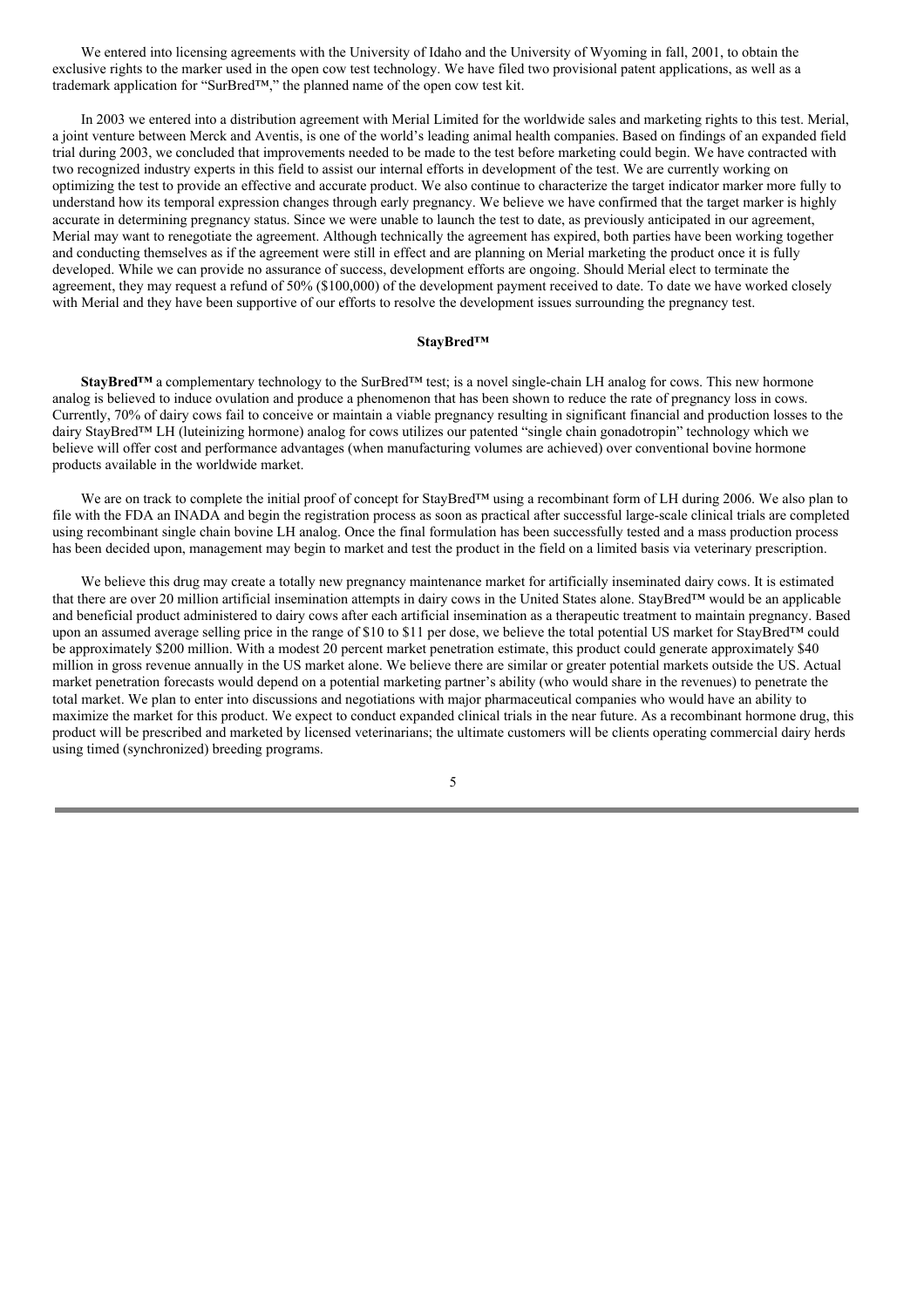We anticipate the benefits and value of the StayBred™ product, if able to be successfully launched into the dairy industry are summarized as follows:

- 1. Percentage of cows maintaining pregnancy may significantly increase by approximately 10 -50%.
- 2. Saves the additional cost and manipulation to the animal of repeated reproduction treatments.
- 3. Reduces average days a cow is "open" (un-bred), thereby improving overall milk production, and milk quality and calf production.
- 4. Anticipated cost per application is easily cost justified to the dairy.
- 5. The product is easy to administer.
- 6. Technology is patented.

We believe that over time this product can potentially become our largest selling drug (once FDA approved) with a substantial worldwide market potential provided we are able to produce the product in large quantities at an attractive cost.

#### **BovinePure-FSH™**

**BovinePure-FSH™** is a novel single-chain FSH analog for cows. It is designed to be used for super-ovulation and embryo transfer in dairy and beef cows throughout the world. This product, currently under development is expected to provide significant benefits including superior product efficacy, purity, consistent bio-activity and potential labor savings for end users, versus conventional "animal-derived" pituitary extract FSH products currently on the market. These benefits are important to users of FSH products currently on the market. Conventional FSH products, all of which are directly harvested from animal origins, have inherent problems with product safety, purity and variability plus require long multiple injection treatments.

In late 2005 we moved this single-chain FSH analog to process development for commercial scale-up and manufacturing for initial possible sales of the product as a reagent. We have produced gram quantities of the product and characterization and preliminary dose and efficacy testing has begun on this product. Barring technical hurdles, we anticipate we will be able to start selling this product as a specially labeled reagent by late 2006. Due to the significant number of product advantages that we expect BoviPure FSH™ to have over conventional FSH extract products we believe the marketplace may pay a premium price per dose for this new compound. This premium price position is supported by the extra benefits and properties we expect BoviPure FSH<sup>TM</sup> to deliver including high purity, consistent bioactivity plus potentially significant product administration labor savings.

We believe the annual estimated market for this product exceeds \$20M. As a recombinant hormone drug, this product will be prescribed and marketed by licensed veterinarians, the ultimate customers will be producer clients operating commercial dairy and beef breeding herds. We would expect to market this drug through a larger partner who would share in such revenues.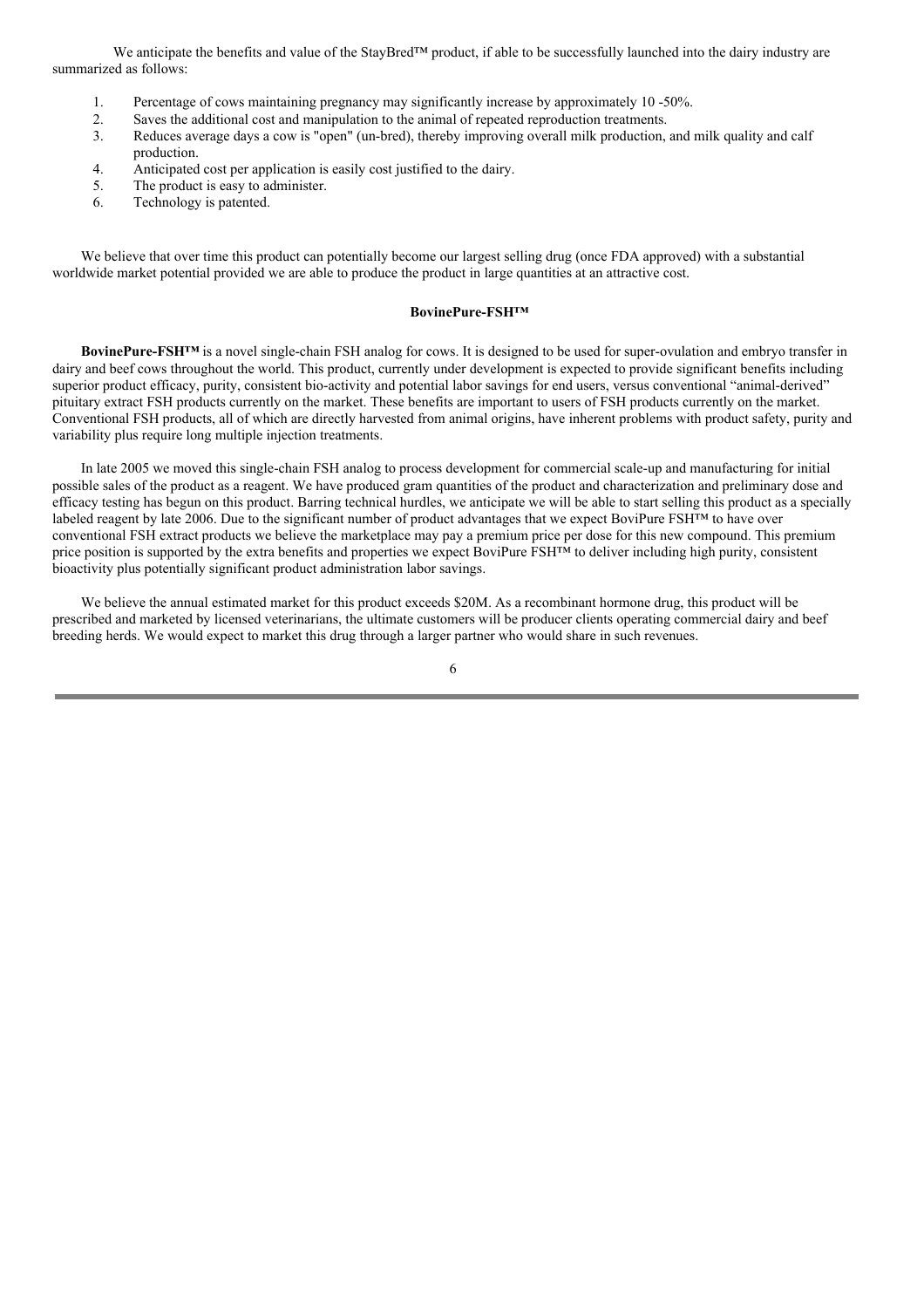#### **Equine Reproduction Products**

The equine breeding industry currently lacks any effective method that can precisely control follicular development and ovulation. Extracts containing pituitary derived LH and FSH have been shown to be effective; however, the lack of a reliable commercial product has prevented wide use. Human chorionic gonadotropin (hCG) is also used but horses often develop an immune response to this foreign protein and repeated use can cause it to become ineffective. GnRH-derived products have been shown to be effective in inducing ovulation in the horse. However, the only such approved product for use in the horse, Ovuplant™, has been withdrawn due to non-compliance with specific FDA regulations and has been off the market for the past two years. The equine breeding season, and therefore products sold for use in equine breeding is seasonal, with the breeding season beginning in early spring through mid-summer.

Equine products we currently are developing are EquiPure-LH™ (single-chain LH analog for horses) and EquiPure FSH™ (singlechain FSH analog for horses). These specialized products are designed to create more effective breeding programs for horses. The ability to influence the timing of when mares are ready to breed, improving the success rate of bred mares and increases in the number of eggs produced and harvested for transplant; are all valuable in equine reproduction.

### **EquiPure LH™**

**EquiPure LH™** is a novel single-chain LH analog for horses. It is designed to induce ovulation in estrous mares thereby providing better overall breeding management and convenience to breeders. It is anticipated to be our first FDA approved product based upon our late 2005 INADA filing with the FDA. We began gaining revenue from this product in late 2005 by selling it as a specially labeled reagent to licensed veterinarians and expect to continue to sell it until it gains final FDA approval, which is expected by late 2008. This first FDA approval is important for us, as it will pave the way by creating the framework, for the approvals of all future single-chain drugs we submit to FDA. As a recombinant hormone drug, this product will be prescribed and administered by licensed veterinarians; the ultimate customers will be horse owner clients and clients operating breeding farms. Current estimates indicate that the total US equine ovulation market may exceed 700,000 doses consisting of 350,000 mares receiving approximately two doses annually. The total annual US market potential is estimated at approximately \$17 to \$20 million. We would expect to market this drug through a larger partner who would share in such revenues.

### **EquiPure FSH™**

**EquiPure FSH™** is a novel single-chain FSH analog for horses. It is designed to be used for "super-ovulation" and embryo transfer in horses throughout the world. As part of our product development strategy focused on improving animal reproduction, we are in late stage development of this recombinant form of follicle stimulating hormone. We have produced limited quantities of EquiPure FSH™ in our labs for testing purposes and we are now in the process of commercial manufacturing scale-up of this product. This new drug will compete in the market with existing "animal derived" equine FSH products and will offer compelling product safety and efficacy benefits over existing equine FSH drugs sold in the market. This product is anticipated to be a significant advancement in the growing equine embryo transfer market. We expect to begin selling this product as a specially labeled reagent in early 2007. As a recombinant hormone drug, this product will be prescribed and administered by licensed veterinarians; the ultimate customers will be horse owner clients and clients operating breeding farms. We would expect to market this drug through a larger partner who would share in such revenues.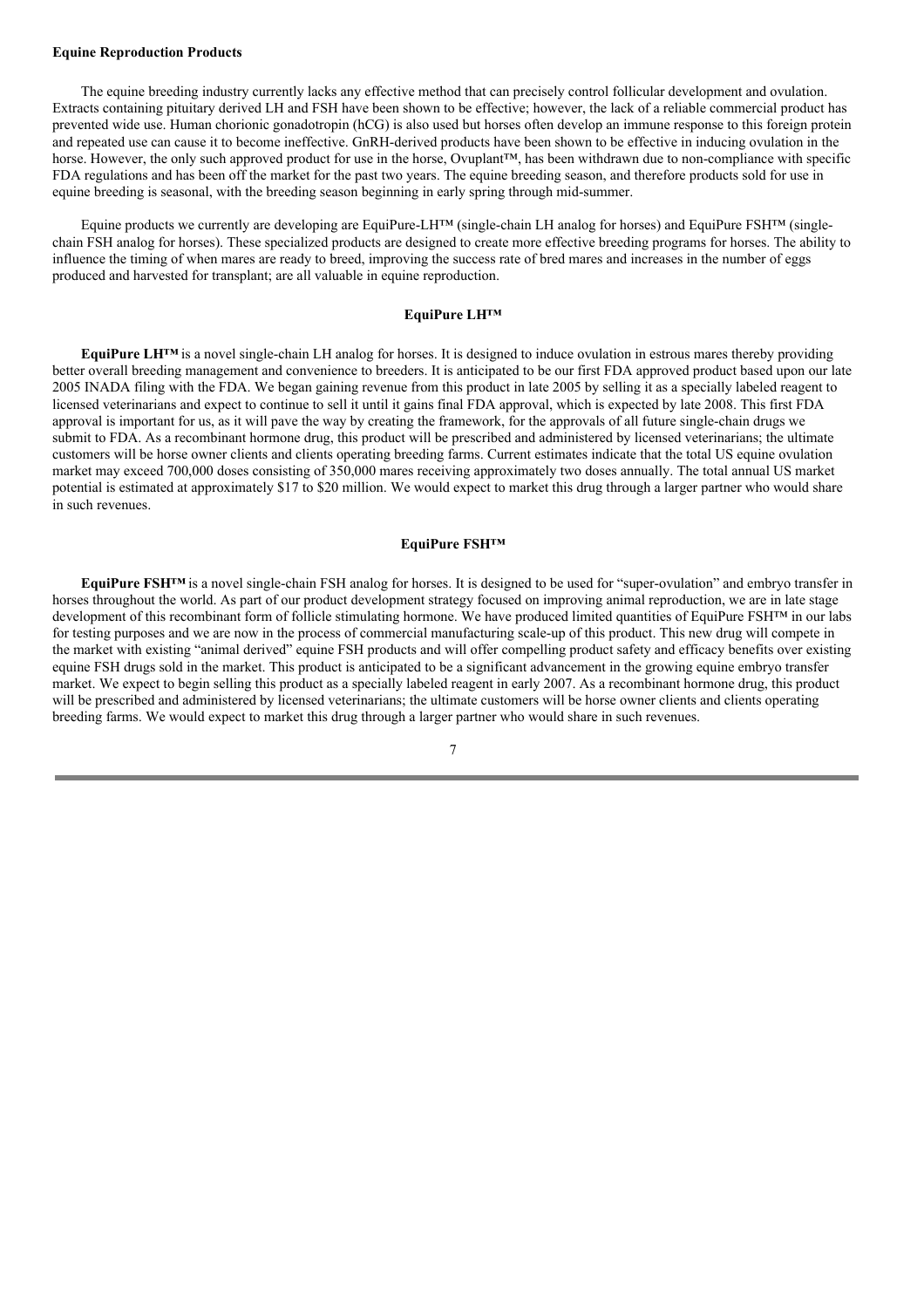#### **Human Appendicitis Diagnostic Test**

Appendicitis is a common acute surgical problem affecting patients of a wide age range. It is estimated that there are approximately 700,000 cases annually in the United States and approximately 6,000,000 patients enter US emergency rooms annually complaining of abdominal pain. An accurate diagnosis at a sufficiently early stage is a significant factor in achieving a successful patient outcome. An accurate and early diagnosis, however, is expensive and difficult because there is considerable overlap of genuine appendicitis with other clinical conditions. Furthermore, to date there appears to be no individual sign, symptom, test, or procedure capable of providing a reliable indication of appendicitis. Misdiagnosis of appendicitis can lead not only to unnecessary surgery but also to delay of proper therapy for the actual underlying condition. A dilemma for surgeons is minimizing the negative appendectomy surgery rate without increasing the incidence of perforation among patients referred for suspected appendicitis.

Techniques currently used by emergency room doctors to diagnose millions of patients complaining of stomach and abdominal pain are expensive, time consuming and can have error rates estimated at between 15% and 40%. Currently no known effective appendicitis diagnostic test is available on the market in the United States or internationally. The only other diagnostic product marketed specifically to detect appendicitis was a radiological drug which was designed to be injected into the body and then have the patient X-rayed, this drug was recently pulled from the US market by the FDA.

Based upon preliminary work we have been performing on the test (patent pending), it shows early promise as an excellent indicator of appendicitis. The project is in an advanced research and development phase as blood and tissue samples are now being harvested and banked. Testing is ongoing to characterize the markers that could be used to assist in the rule out of appendicitis or determine the diagnosis of the condition. Significant additional development and testing over the upcoming months will be required to determine the exact commercial product form that would be brought to market. Prior to any product introduction into the marketplace — assuming successful commercial development can be achieved — significant clinical trials and FDA approval would be required, the successful completion of which cannot be assured. It should be noted that the FDA approval process for a diagnostic test such as this is generally much shorter than for a drug and potentially may be achievable in as little as 12 months.

Our goal is to create a blood-based test designed to quickly and accurately assist in diagnosing or ruling out appendicitis in humans. We have been working for some time in a productive collaboration with Dr. John Bealer, an experienced pediatric surgeon based in Denver, Colorado, to develop and refine this technology by discovering diagnostic markers through genomic and proteomic screening approaches. Dr. Bealer has been the catalyst in the progress we have made in the development of this technology. Our expertise in diagnostic development helped advance this test to the point where we are excited about the possibility of providing a blood test that cost-effectively and accurately assists emergency room personnel quickly diagnose or rule out appendicitis in patients complaining of abdominal pain.

Currently this test is expected to be sold into the human emergency room diagnostic market and be used primarily by emergency room physicians and lab personnel worldwide. If successfully developed, we expect our test to be the only blood based screen or rule out test specifically for appendicitis in the worldwide market. We believe that this test would be marketed under an agreement with a large pharmaceutical company, following successful completion and FDA approval. The potential worldwide market for this product is vast. In the United States alone it is estimated that approximately 6,000,000 patients enter US emergency rooms annually complaining of abdominal pain. As a screening or rule out test we anticipate our appendicitis test, if successfully completed could be used to test a large portion of these patients to aid the physician in his or her efforts to more rapidly determine a diagnosis.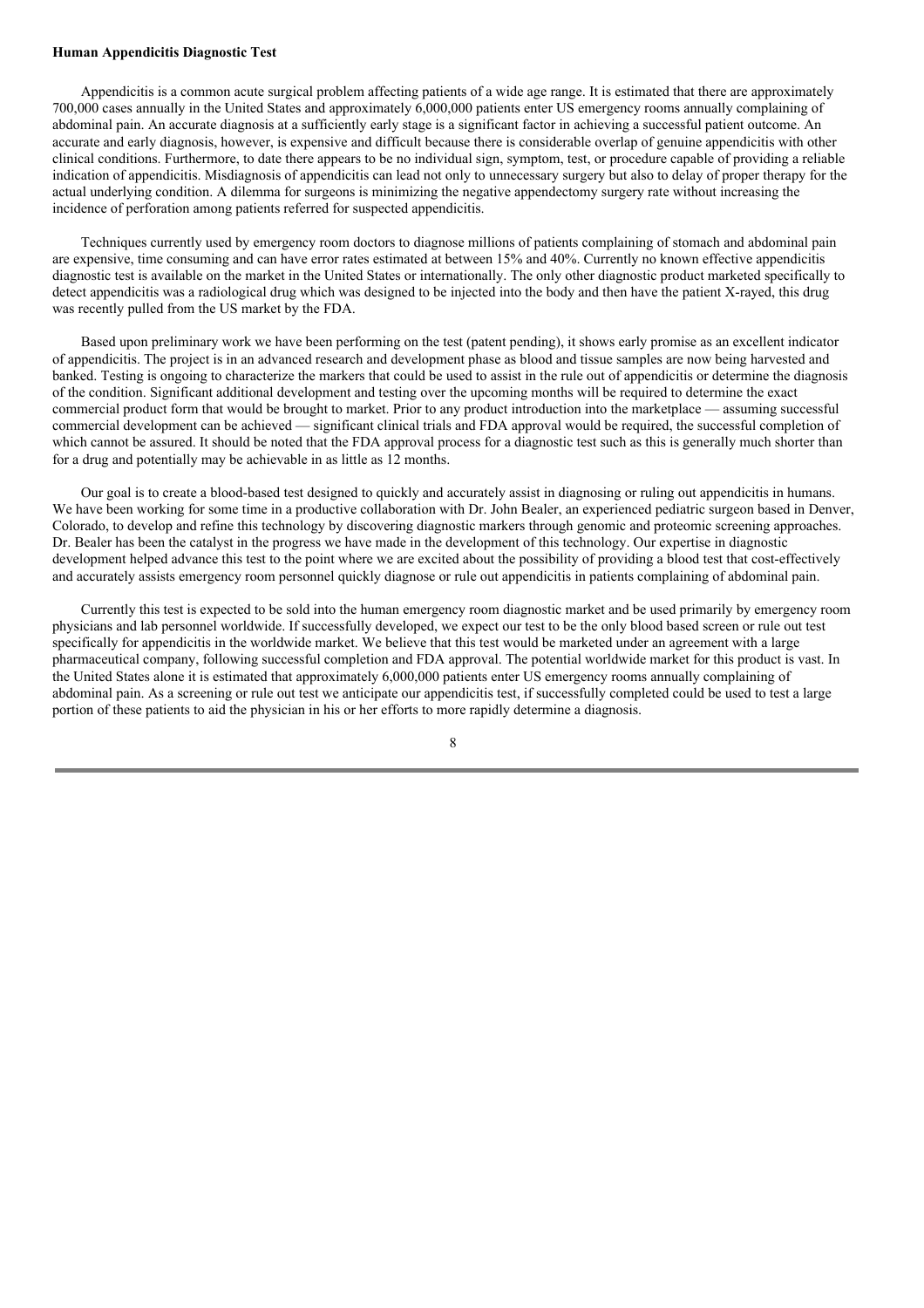#### **Human diagnostic antigens**

The market for human antigens and tumor markers is estimated at approximately \$2 million, annually. We believe we currently are the largest supplier in our market, and all of our revenues to date have come from sales of these products. We expect to continue adding products to our diagnostic protein line. Our primary competitor for supply of human pituitary antigens is Dr. Albert Parlow, a professor at UCLA. We do not currently sell our products under contracts. Sales are made generally on open account on a purchase order basis.

The customers for our human antigen products are the manufacturers of the diagnostic test kits and research facilities and brokers who sell to these same end users. Two of our larger customers are brokers, Monobind and Golden West Biologics, which accounted for a total of approximately twelve percent (12%) of our business in 2005. One of our customers, BioRad, accounted for approximately fifty-eight percent (58%) of our business in 2005. In 2004, BioRad accounted for fifty-two percent (52%) of our sales. The loss of BioRad as a customer would have a material adverse effect on this division of our business.

#### **Raw Materials**

Our human antigens are purified from human tissue or fluids. We generally have several sources available for the materials needed, some of which are from international sources. At times we run short of certain raw materials. Accordingly, certain of the materials purchased require longer lead times to be received for processing and production. We do not have supply agreements in place for raw material purchases. There are several suppliers for our raw materials and we believe therefore that we will have reasonable access to raw materials. From time to time, depending upon our purchase orders, one raw material supplier may represent a concentration of our purchases.

We have cultured cell lines and recombinant material for both human and animal proteins, which can be used for therapeutic applications, when produced in a GMP facility. Ultimately, we expect that this type of production will replace the need for tissue or fluids as a source material, thereby reducing the chance of contamination from possible impurities.

We have entered into development agreements with an outside contractor, Cardinal Health, for them to determine the most effective methods to produce EquiPure LH™ analog, EquiPure FSH™ analog and BoviPure FSH™. The contractor has determined the best production method to use and produced multiple batches of the recombinant EquiPure LH™ product that we are using for additional field testing and to provide reagent sales. Depending upon among other items, financial constraints, we anticipate entering into additional development agreements with this contractor to assist us in similar product determinations and development for the recombinant form of bovine LH.

#### **Intellectual Property**

Under the exclusive license agreement with Washington University (St. Louis, MO), we have obtained the property rights to their patent estate consisting of approximately 83 active and inactive patents and patents pending. The term of the agreement is tied to the life of the last patent to expire, which, given the fact that there are a number of patents pending, we expect to be approximately 20 years. We are currently developing and testing products using the Washington University patents rights in the bovine and equine areas and expect to develop products for a number of other species as well.

With respect to SurBred™ (open cow test), we entered into exclusive licensing agreements with the University of Idaho and the University of Wyoming in fall, 2001, for the manufacture, use, sale and distribution of the marker used in the test. We have titled the open cow "SurBred™" and titled the LH product "StayBred™" and have applied for trademark protection. We have also filed patent applications for the open cow test as well as the bovine LH product, to protect the concept and methods of product use. Further, we have been amending Provisional Patent Applications with clinical and field trial results. We plan to continue and expand the patent protection of our products as opportunities present themselves.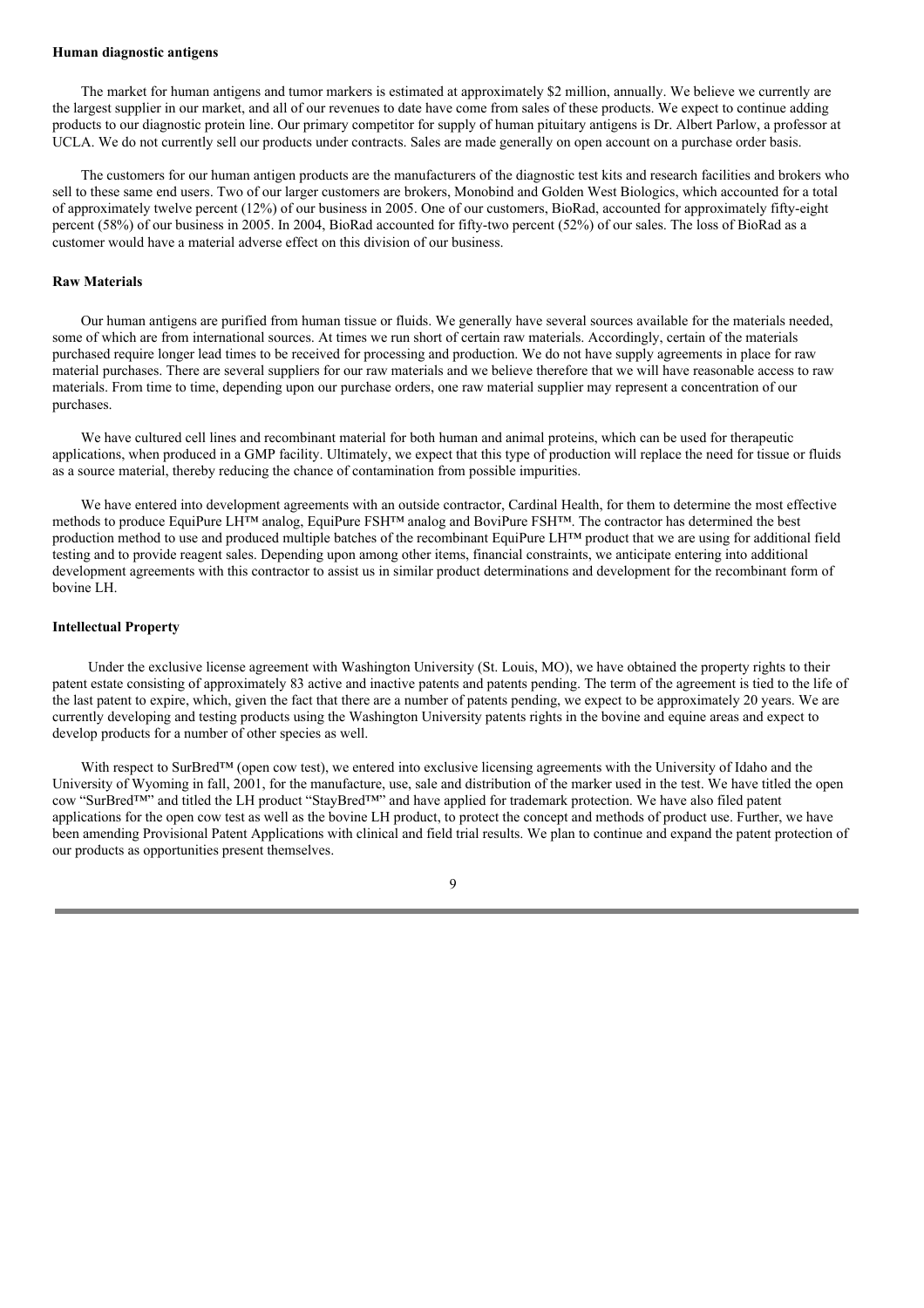During early 2006 our U.S. and international patent applications entitled "Methods and devices for diagnosis of appendicitis" was published by the United States Patent Office and the International Bureau of the World International Patent Organization and we also recently filed a further separate patent application seeking to expand its worldwide position of intellectual property protection associated with this technology.

We have not filed patents for all of our human diagnostic antigens, although we consider our protein purification process proprietary. This purification expertise, knowledge and processes are kept as trade secrets. We have filed for patent applications on a number of our technologies. As a matter of practice we file patents on technology and developments we believe can be suitably protected in this manner.

#### **General Operations**

*Backlog and Inventory* — Historically, our antigen business has not been seasonal in nature, so we expect demand to remain relatively steady. Some of the products we are working on we expect to be seasonal in nature such as EquiPure LH™ due to the breeding season for horses. Because we produce proteins on demand, we do not maintain a backlog of orders. We believe we have reliable sources of raw materials, do not require significant amounts of raw materials, and can manufacture all of our protein. As a result, we do not expend large amounts of capital to maintain inventory.

*Payment terms* — Other than to support pre-season product sales or certain new product introductions and then no more than terms of 60 days, we do not provide extended payment terms.

*Revenues* — The vast majority of our revenues come from domestic customers. Less than 10% of our revenues come from several foreign customers.

*Employees* — We currently have ten full-time employees, including one scientific contract worker and two part-time employees. We also regularly use part-time student interns and we will hire additional personnel, as needed depending upon the implementation and success of our new product lines.

#### **Research and Development**

We spent \$850,000 on research and development in fiscal 2005 and \$561,000 in fiscal 2004. We expect to spend significantly more over the next few years to develop our new products depending upon available funding, primarily on the recombinant form of bovine and equine proteins and the appendicitis test. We will also continue research and development to improve and add antigens to the open cow test, in order to improve accuracy and thereupon introduce the test.

$$
10\quad
$$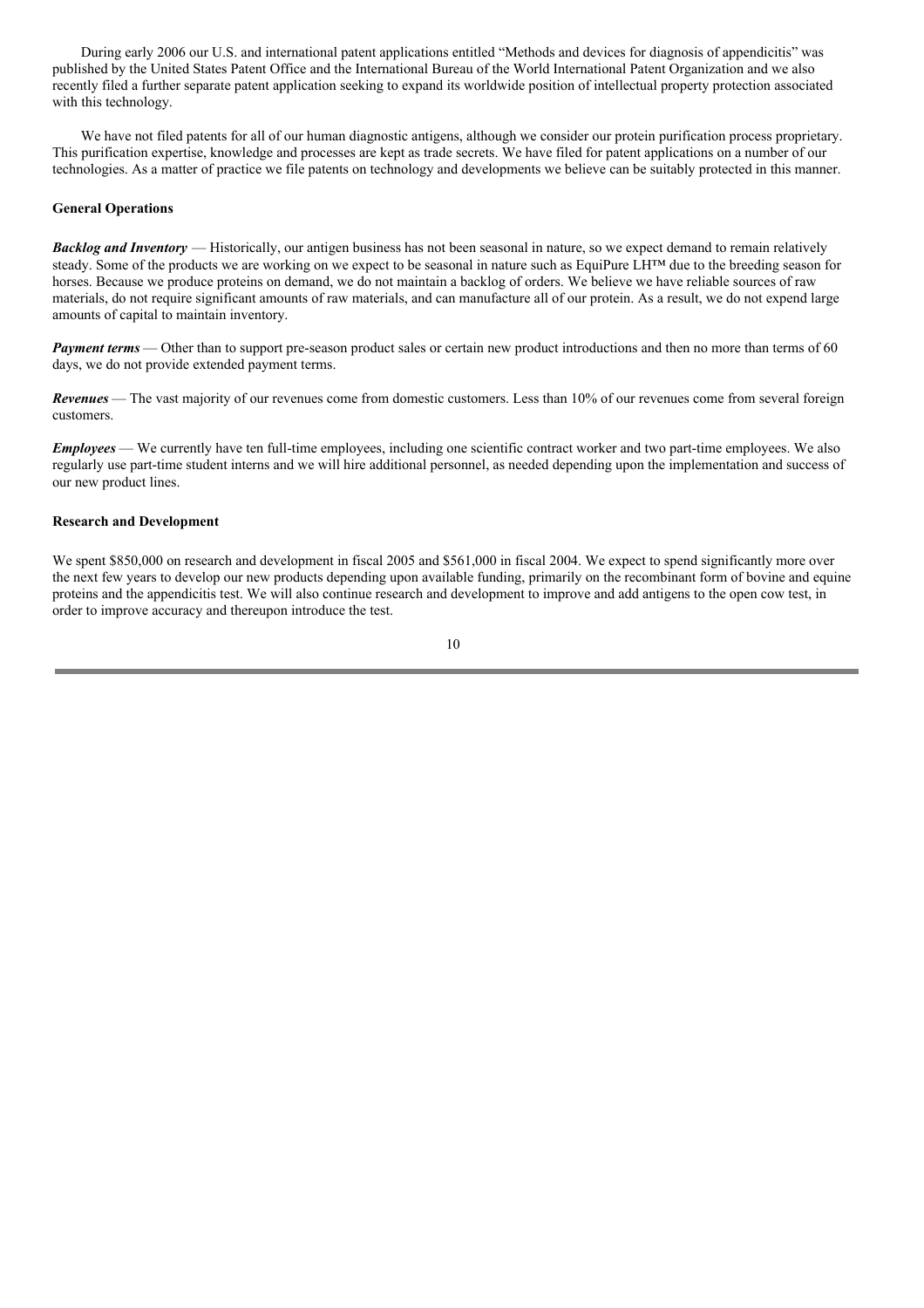## **Compliance**

## **FDA**

The Food and Drug Administration ("FDA") has regulatory authority over certain of our planned products. Our existing antigen products require no approvals at our level. We do not supply any of these products as therapeutics. Virtually all of these antigens products are the raw materials used as calibrators and controls within our customers' quality assurance and quality controls departments.

*SurBred™ Open Cow Test* — Because the open cow test is for diagnostic use only, it will not be subject to FDA regulation. However, we will make a notification filing with the FDA, which advises the FDA of the expected uses and labeling of the product.

*BoviPure LH (StayBred™) and FSH Drugs* — Our current intention is to file an INADA for these two drugs and seek (Veterinary — CVM) FDA approval. During the development and approval phase management believes the Company will be able to sell these drugs on a limited reagent basis for use under a veterinarian's prescription.

*EquiPure LH and FSH Drugs* — Our current intention is to file an INADA for these two drugs and seek (Veterinary — CVM) FDA approval. During the development and approval phase management believes the Company will be able to sell these drugs on a limited reagent basis for use under a veterinarian's prescription.

*Human Patients* — FDA approval is required for therapeutic uses of products. For use on human patients, FDA extensively regulates the testing, manufacturing, labeling, advertising, promotion, export and marketing of therapeutic products. A therapeutic product administered to human patients is regulated as a drug or a biologic drug and requires regulatory approval before it may be commercialized. Prior to any introduction of our Appendicitis rule out diagnostic test into the marketplace — assuming successful commercial development can be achieved — significant clinical trials and FDA approval would be required. It should be noted that the FDA approval process for a diagnostic test such as this is generally much shorter than for a drug and potentially can be achieved in as little as 12 months.

Product approvals are granted after extensive clinical trials. Any product approvals that are granted remain subject to continual FDA review, and newly discovered or developed safety or efficacy data may result in withdrawal of products from marketing. Moreover, if and when such approval is obtained, the manufacture and marketing of such products remain subject to extensive regulatory requirements administered by the FDA and other regulatory bodies, including compliance with current GMP, adverse event reporting requirements and the FDA's general prohibitions against promoting products for unapproved or "off-label" uses. Manufacturers are subject to inspection and market surveillance by the FDA for compliance with these regulatory requirements. Failure to comply with the requirements can, among other things, result in warning letters, product seizures, recalls, fines, injunctions, suspensions or withdrawals of regulatory approvals, operating restrictions and criminal prosecutions. Any such enforcement action could have a material adverse effect on our business. Unanticipated changes in existing regulatory requirements or the adoption of new requirements could also have a material adverse effect on our business.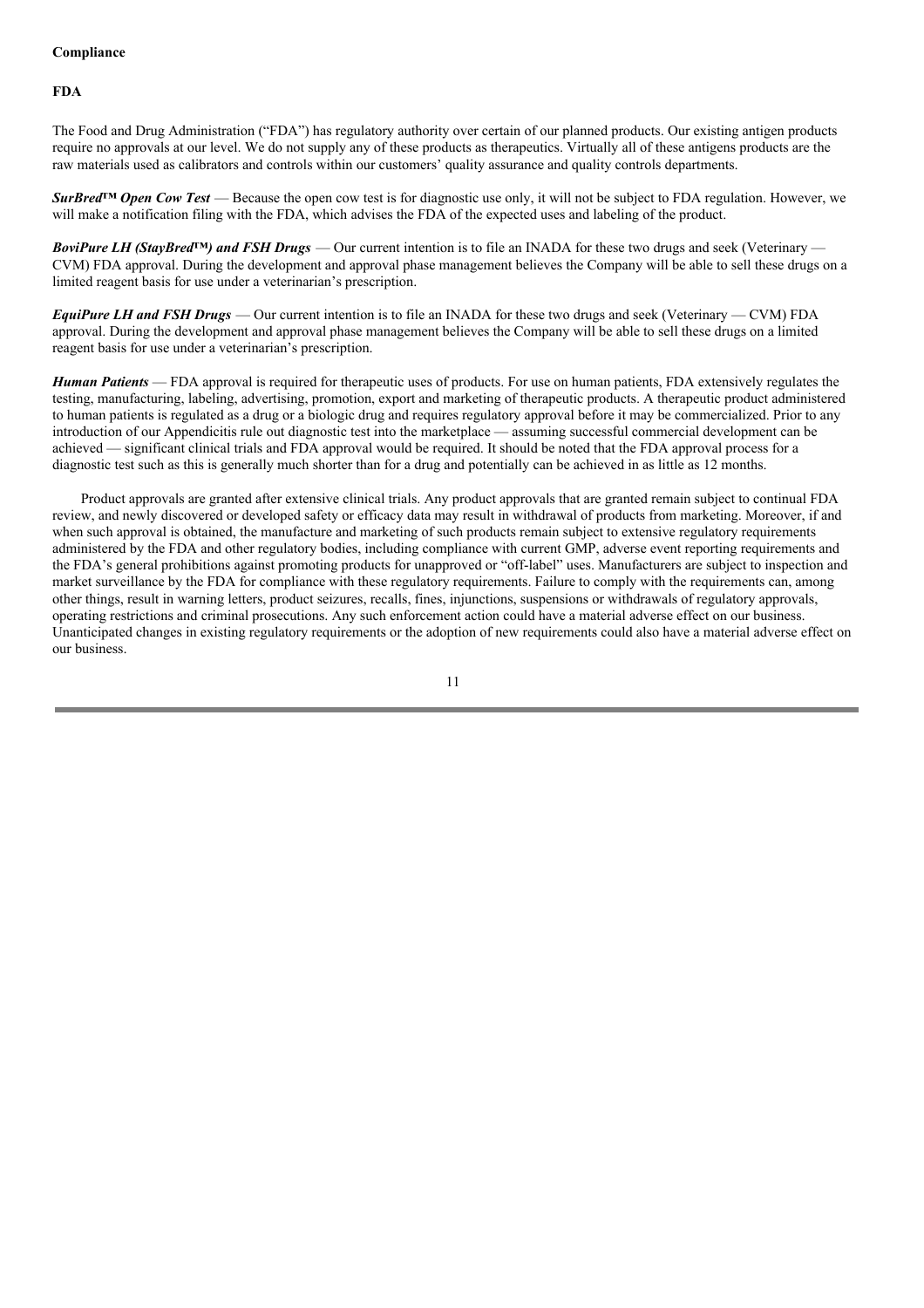#### **Environmental Protection**

We are subject to various environmental laws pertaining to the disposal of hazardous medical waste. We contract for disposal of our hazardous waste with a licensed disposal facility. We do not expect to incur liabilities related to compliance with environmental laws; however, we cannot make a definitive prediction. The costs we incur in disposal of hazardous waste have not been significant.

### **Other Laws**

We are also subject to other federal, state and local laws, pertaining to matters such as safe working conditions and fire hazard control.

## **RISK FACTORS**

An investment in our common stock involves a high degree of risk. Prospective investors should consider carefully the following factors and other information in this report before deciding to invest in shares of our common stock. If any of the following risks actually occur, our business, financial condition, results of operations and prospects for growth would likely suffer. As a result, the trading price of our common stock could decline and you could lose all or part of your investment.

## **Risks Related to Our Business**

## **Our success depends on our ability to develop and commercialize new products.**

Our success depends on our ability to successfully develop new products. Although we are engaged in human diagnostic antigen manufacturing operations and all of our revenues are derived from this business, we believe our ability to substantially increase our revenues and generate net income is contingent on successfully developing one or more of our pipeline products. Our ability to develop any of the pipeline products is dependent on a number of factors, including funding availability to complete development efforts, to adequately test and refine products, and to commercialize our products, thereby generating revenues once development efforts prove successful. We have encountered in the past and may again encounter in the future problems in the testing phase for different pipeline products, sometimes resulting in substantial setbacks in the development process. There can be no assurance that we will not encounter similar setbacks with the products in our pipeline, or that funding from outside sources and our revenues will be sufficient to bring any or all of our pipeline products to the point of commercialization. There can be no assurance that the products we are developing will work effectively in the marketplace, nor that we will be able to produce them on an economical basis.

## Although we continue to operate under the Distribution Agreement with Merial, the Agreement may be considered as expired.

Our Agreement with Merial Limited ("Merial") for SurBred™15(TM) contemplated a product launch date of October 1, 2003. The sales goals under the Agreement state that the goals will be prorated by calendar quarter since the product launch did not occur by October 1, 2003. We are actively engaged in research and development on this product and, to date, do not have a sufficiently field tested prototype. Consequently, progress payments from Merial have been delayed, and until we reach certain milestones, continued delays in developing a prototype could result in substantial modifications to the Merial Agreement, and/or possibly cancellation. Either party could consider the Agreement expired, but both parties have continued to operate as if it were still in force. The Company is continuing the development of the product and Merial is actively involved in regular discussions and preparation to potentially introduce the product. The inability to successfully develop a prototype and/or cancellation of the Agreement could have a material adverse effect on our business plan and projected growth.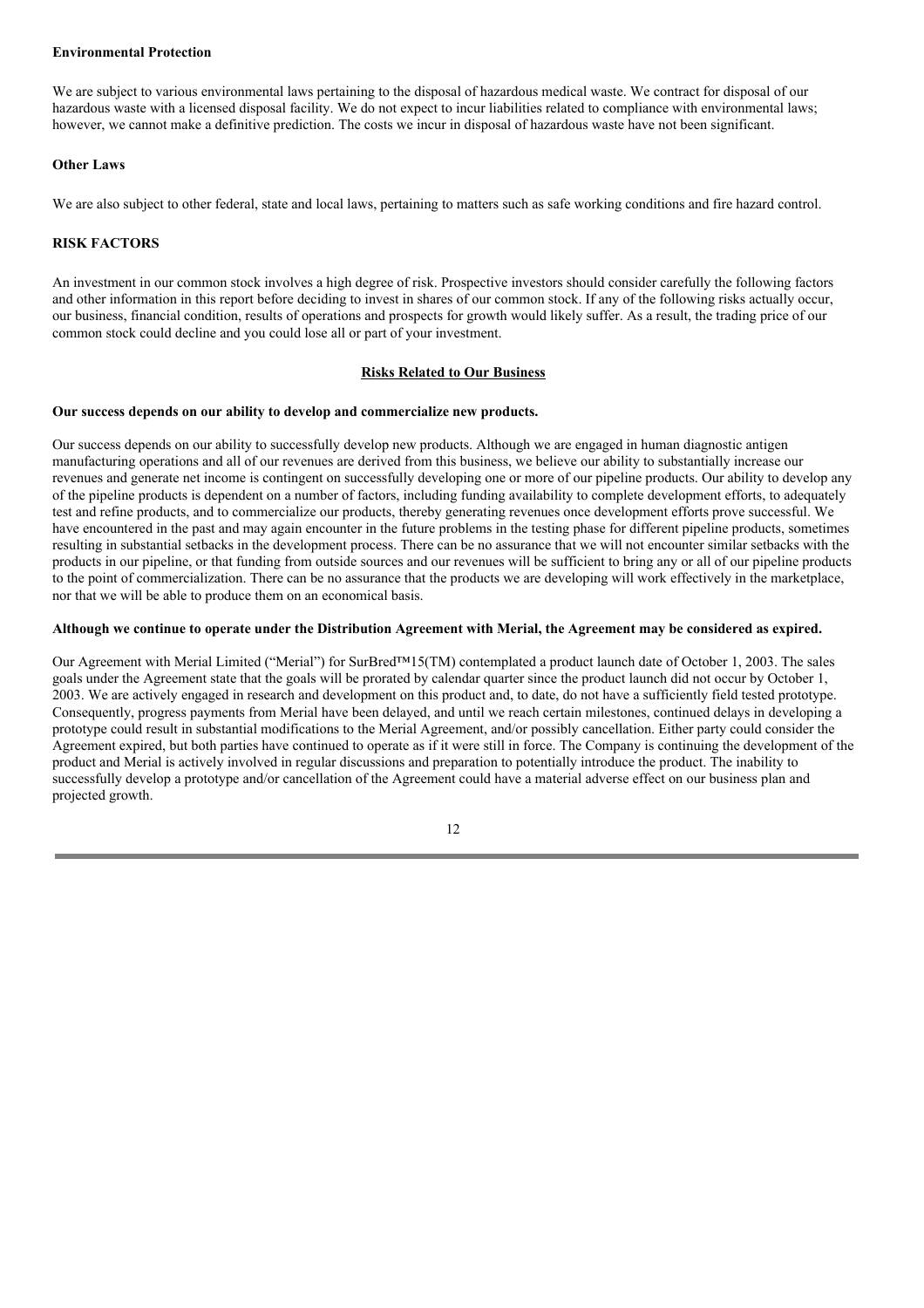### **Our success will depend in part on establishing effective strategic partnerships and business relationships.**

A key aspect of our business strategy is to establish strategic partnerships. We currently have license arrangements with the University of Idaho, the University of Wyoming and Washington University (St. Louis, MO). It is likely that we will seek other strategic alliances. We also intend to rely heavily on companies with greater capital resources and marketing expertise to market some of our products, such as our agreement with Merial. While we have identified certain possible candidates for other potential products, we may not reach definitive agreements with any of them. Even if we enter into these arrangements, we may not be able to maintain these collaborations or establish new collaborations in the future on acceptable terms. Furthermore, these arrangements may require us to grant certain rights to third parties, including exclusive marketing rights to one or more products, or may have other terms that are burdensome to us, and may involve the issuance of our securities. Our partners may decide to develop alternative technologies either on their own or in collaboration with others. If any of our partners terminate their relationship with us or fail to perform their obligations in a timely manner, or if we fail to perform our obligations in a timely manner, the development or commercialization of our technology in potential products may be affected, delayed or terminated.

#### **We may experience manufacturing problems that limit the growth of our revenue.**

We purify human and animal antigens and tumor markers. In 2005, our revenues from these sales were approximately \$819,000. We intend to introduce new products with substantially greater revenue potential, including recombinant drugs. We currently are in discussions with potential manufacturing partners who meet full cGMP requirements and are capable of large scale manufacturing batches of our recombinant drugs. Delays in finalizing an agreement with a cGMP facility may delay our FDA approval process and potentially delay sales of such drugs. In addition, we may encounter difficulties in production due to, among other things, the inability to obtain sufficient amounts of raw inventory, quality control, quality assurance and component supply. These difficulties could reduce sales of our products, increase our costs, or cause production delays, all of which could damage our reputation and hurt our financial condition. To the extent that we enter into manufacturing arrangements with third parties, we will depend on them to perform their obligations in a timely manner and in accordance with applicable government regulations.

## **Our success depends upon our ability to protect our intellectual property rights.**

Our success will partially depend on our ability to obtain and enforce patents relating to our technology and to protect our trade secrets. Third parties may challenge, narrow, invalidate or circumvent our patents. The patent position of biotechnology companies is generally highly uncertain, involves complex legal and factual questions and has recently been the subject of much litigation. Neither the U.S. Patent Office nor the courts have a consistent policy regarding breadth of claims allowed or the degree of protection afforded under many biotechnology patents.

13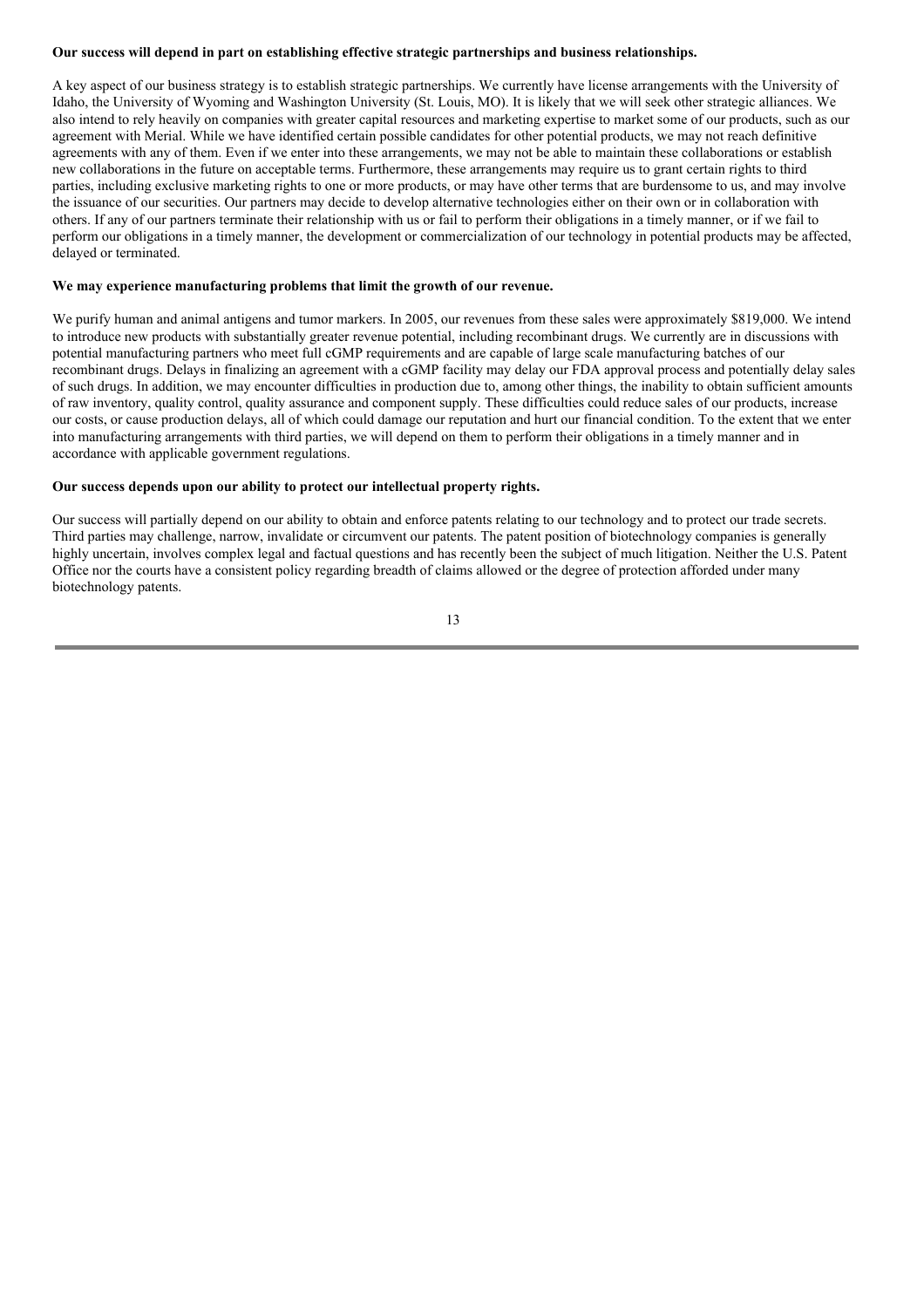In an effort to protect our un-patented proprietary technology, processes and know-how, we require our employees and consultants to execute confidentiality agreements. However, these agreements may not provide us with adequate protection against improper use or disclosure of confidential information. These agreements may be breached, and we may not have adequate remedies for any such breach. In addition, in some situations, these agreements may conflict, or be subject to, the rights of third parties with whom our employees or consultants have previous employment or consulting relationships. Also, others may independently develop substantial proprietary information and techniques or otherwise gain access to our trade secrets. We intend to market our products in many different countries some of which we will not have patents in or applied for. Different countries have different patent rules and we may sell in countries that do not honor patents and in which the risk that our products could be copied and we would not be protected would be greater.

#### **We may be unable to retain key employees or recruit additional qualified personnel.**

Because of the specialized scientific nature of our business, we are highly dependent upon qualified scientific, technical, and managerial personnel. There is intense competition for qualified personnel in our business. In addition, in September 2005 we terminated three employees that were key to our antigen business. Although we have replaced these individuals with other qualified personnel, there can be no assurance that we will be able to retain the personnel necessary for the development of our business. A loss of the services of this replacement personnel, or qualified personnel in other areas of our business, as well as the failure to recruit additional key scientific, technical and managerial personnel in a timely manner would harm our development programs and our business.

### Our competitors may have greater resources or research and development capabilities than we have, and we may not have the **resources necessary to successfully compete with them.**

Our business strategy has been to create a niche in the protein purification area, which is from where all of our current revenues are generated. We are aware of only one competitor commercially selling products in this area, Dr. Albert Parlow, a UCLA professor. The biotechnology business is highly competitive, and we may face increasing competition. We expect that many of our competitors will have greater financial and human resources, more experience in research and development, and more established sales, marketing and distribution capabilities than we have. In addition, the healthcare industry is characterized by rapid technological change. New product introductions or other technological advancements could make some or all of our products obsolete.

## **We do not currently have insurance that covers product liability.**

Our insurance policies do not currently cover claims and liability arising out of defective products. As a result, if a claim were brought against us, we would not have any insurance that would apply and would have to pay any costs directly, which we may not have the resources to do. Because our products historically have only been used as part of diagnostic test kits, we did not believe that this insurance would be necessary. However, as we expand into other products, including sales of the recombinant analogs, the risk of claims will increase and we will need to evaluate the need to obtain insurance.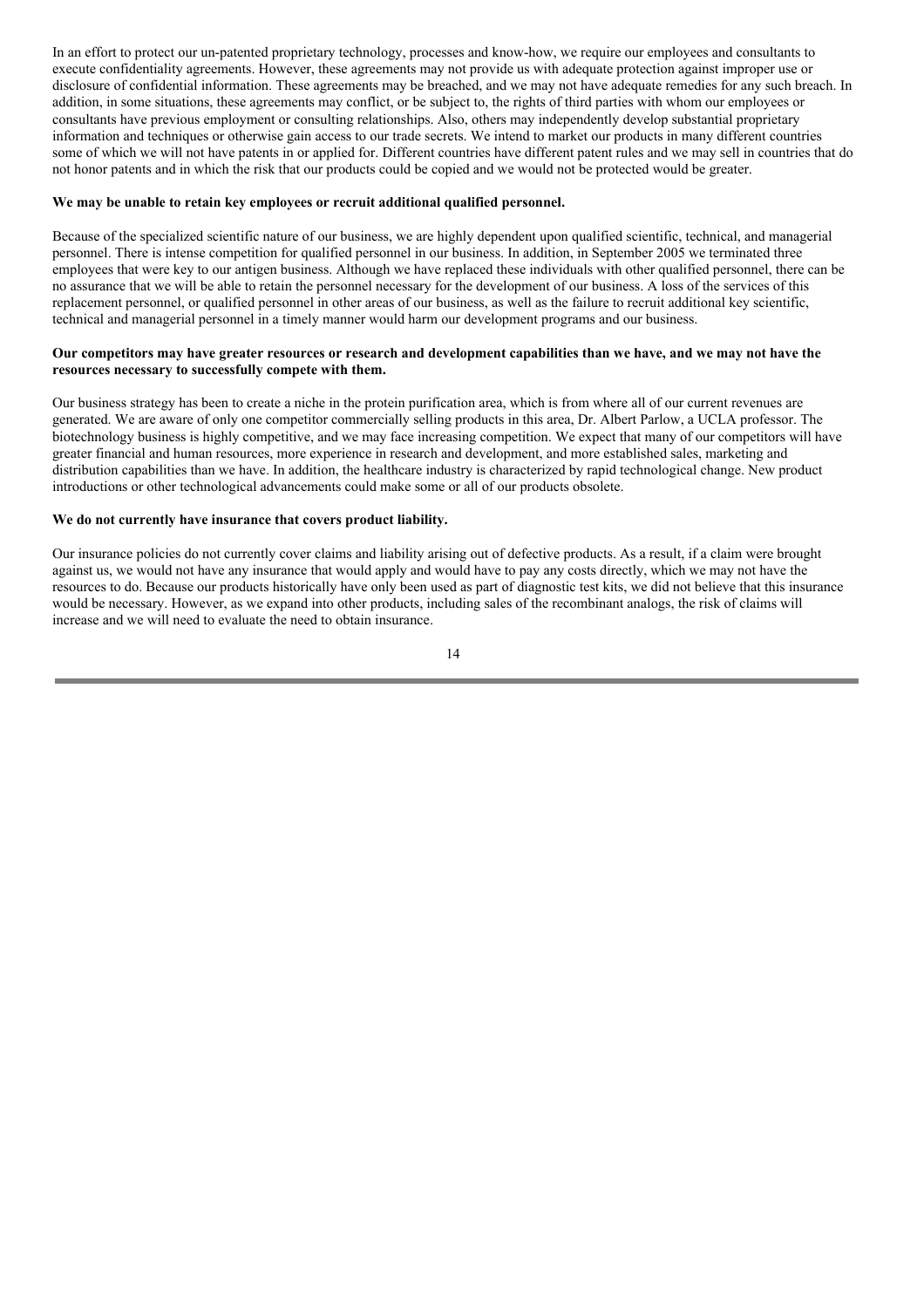### **If we fail to obtain FDA approval, we cannot market certain products in the United States.**

Therapeutic or diagnostic products to be used by humans must be approved by the FDA prior to marketing and sale. This would also apply to our plan to potentially market an appendicitis test. In order to obtain approval, we must complete specific clinical trials and comply with specific standards; this process can take substantial amounts of time and resources to complete. Even if we complete the trials, FDA approval is not guaranteed. FDA approval can be suspended or revoked, or we could be fined, based on a failure to continue to comply with those standards.

FDA approval is also required prior to marketing and sale for therapeutic products that will be used on animals, and can also require considerable time and resources to complete. New drugs for animals must receive New Animal Drug Application approval. This type of approval would be required for the use of our therapeutic equine and bovine protein products. The requirements for obtaining FDA approval are similar to those for human drugs described above and may require similar clinical testing. Approval is not assured and, once FDA approval is obtained, we would still be subject to fines and suspension or revocation of approval if we fail to comply with ongoing FDA requirements. The Company is considering selling some of its products thru compounding pharmacies, thereby, circumventing for a period of time, the need for FDA approval prior to making sales of product so long as an IANDA has been filed.

### If we fail to obtain regulatory approval in foreign jurisdictions, then we cannot market our products in those jurisdictions.

We plan to market some of our products in foreign jurisdictions. Specifically, we expect that the open cow test will be aggressively marketed in foreign jurisdictions. We may market our therapeutic products in foreign jurisdictions, as well. We may need to obtain regulatory approval from the European Union or other jurisdictions to do so and obtaining approval in one jurisdiction does not necessarily guarantee approval in another. We may be required to conduct additional testing or provide additional information, resulting in additional expenses, to obtain necessary approvals

## **Risks Related to Our Securities**

## We will require additional capital in the future and we cannot assure you that capital will be available on reasonable terms, if at **all, or on terms that would not cause substantial dilution to your stock holdings.**

We have historically needed to raise capital to fund our operating losses. We expect to continue to incur operating losses into the 2006 calendar year and possibly longer. If capital requirements vary materially from those currently planned, we may require additional capital sooner than expected. There can be no assurance that such capital will be available in sufficient amounts or on terms acceptable to us, if at all. Any sale of a substantial number of additional shares may cause dilution to your investment and could also cause the market price of our Common Stock to decline.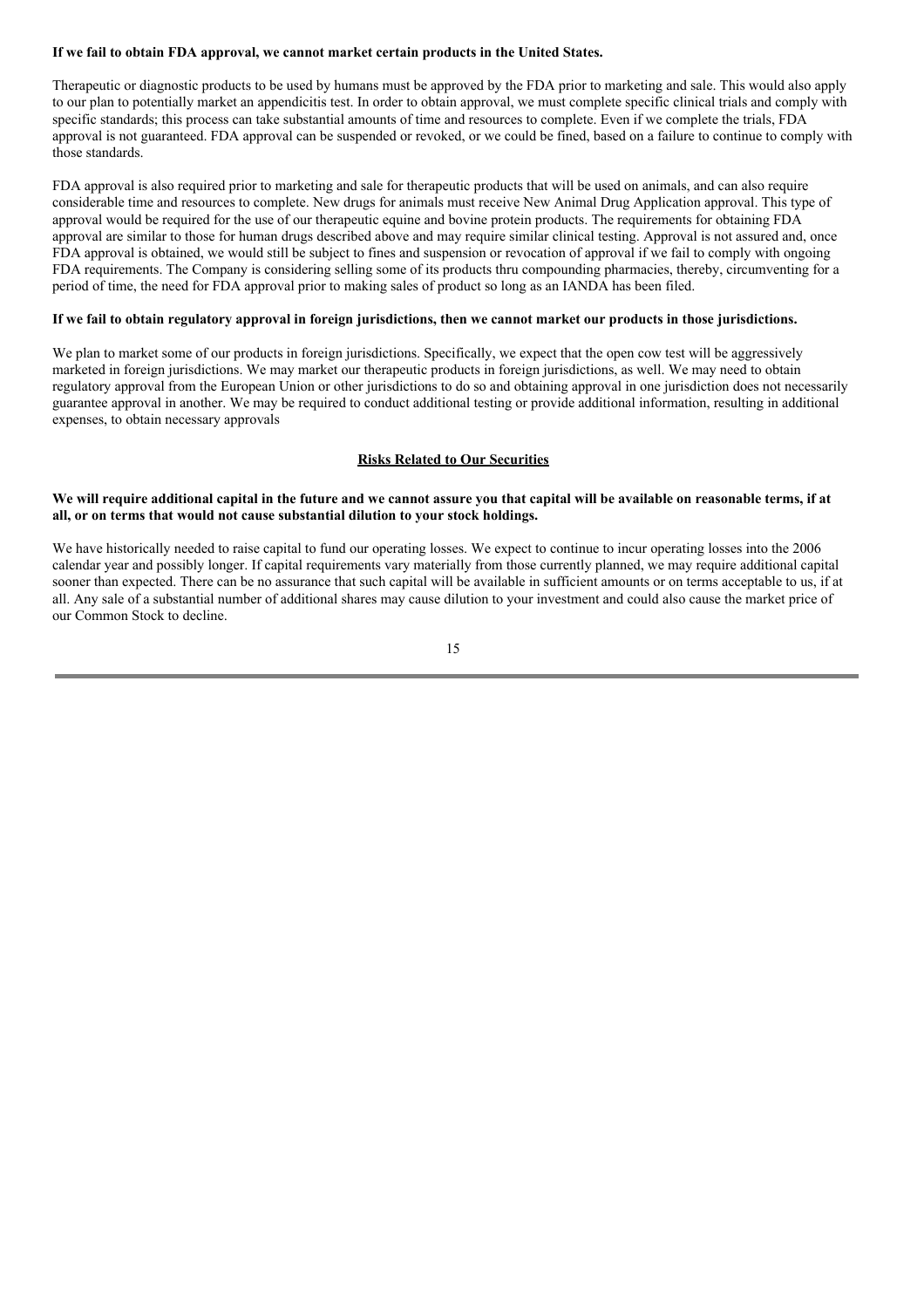#### **We do not anticipate paying any dividends in the foreseeable future.**

The Company does not intend to declare any dividends in the foreseeable future. Investors who require income from dividends should not purchase our securities.

### Our common stock is classified as a "penny stock" under SEC rules and the market price of our common stock is highly unstable.

A limited trading market exists for our common stock on the OTC Bulletin Board. Since inception of trading in January 2003, our common stock has not traded at \$5 or more per share. Because our stock is not traded on a stock exchange or on the Nasdaq National Market or the Nasdaq Small Cap Market, if the market price of the common stock is less than \$5 per share, the common stock is classified as a "penny stock." SEC Rule 15g-9 under the Exchange Act imposes additional sales practice requirements on broker-dealers that recommend the purchase or sale of penny stocks to persons other than those who qualify as an "established customer" or an "accredited investor." This includes the requirement that a broker-dealer must make a determination that investments in penny stocks are suitable for the customer and must make special disclosures to the customers concerning the risk of penny stocks. Many broker-dealers decline to participate in penny stock transactions because of the extra requirements imposed on penny stock transactions. Application of the penny stock rules to our common stock reduces the market liquidity of our shares, which in turn affects the ability of holders of our common stock to resell the shares they purchase, and they may not be able to resell at prices at or above the prices they paid. Furthermore, at present there is relatively limited trading in our stock which could cause our price to fall if shares are sold into the market.

### We have a large number of outstanding options and warrants, and we may issue additional shares, options and warrants.

As of April 11, 2006, approximately 17,249,000 shares of our common stock and an aggregate of approximately 14,522,000 options and warrants were outstanding. We may issue additional shares upon exercise of warrants or options, or in connection with certain business development or license agreements. We may issue additional shares and warrants in order to raise additional capital on an as-needed basis. The issuance of additional shares, options or warrants may cause dilution of your investment.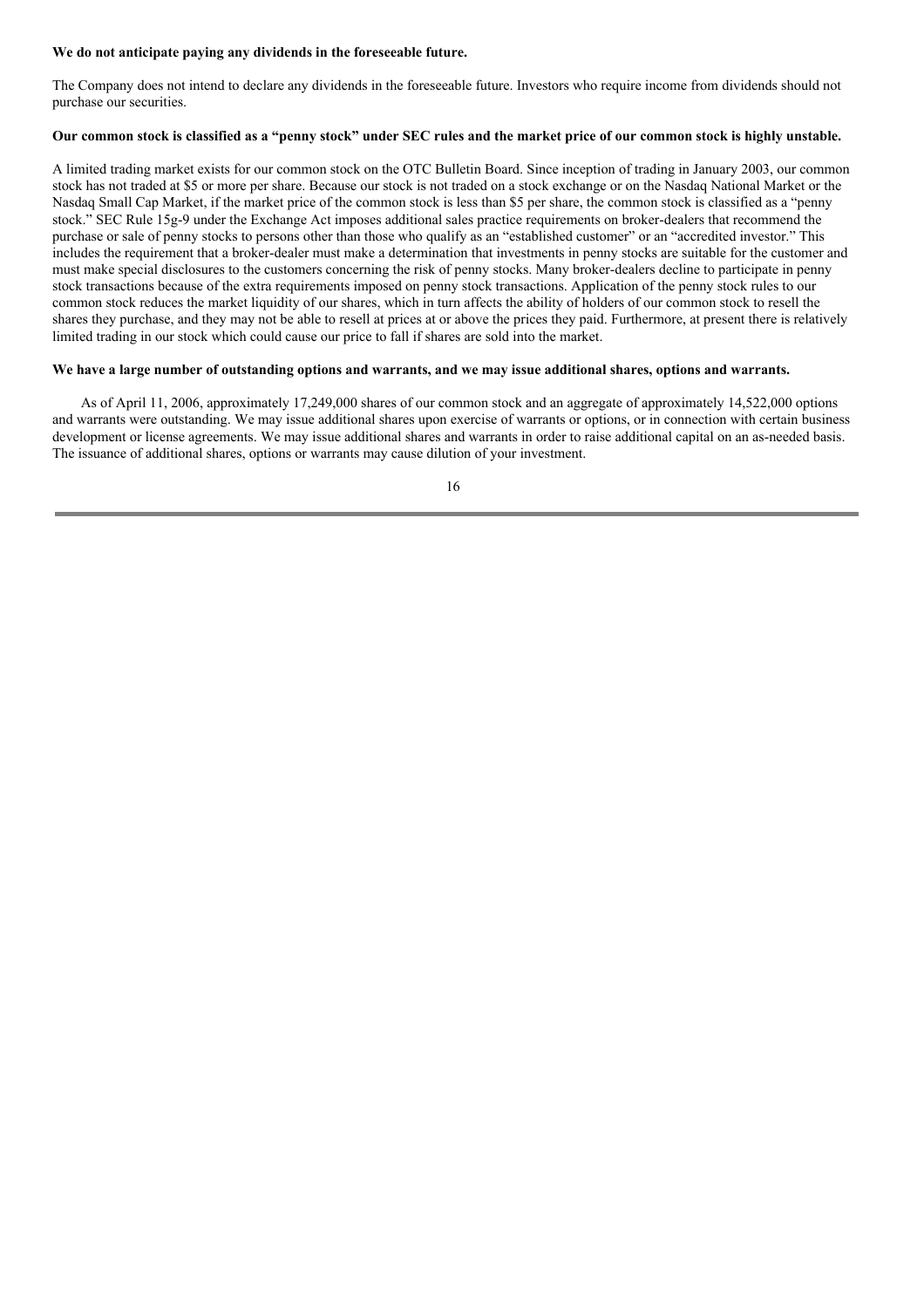### **We have pending litigation with Roger Hurst, which if decided adversely could affect our business.**

In September 2005 we terminated the employment of Roger Hurst as well as the employment of two other employees in the antigen division. Mr. Hurst currently holds approximately 11% of our outstanding common stock and is a significant creditor and guarantor on certain company debt. We filed suit against Hurst, requesting temporary and permanent injunctive relief from breaches of confidentiality and non-compete provisions, breaches of fiduciary duty, violations of Colorado Uniform Trade Secrets Act, conspiracy and intentional interference with the Company's business. Our claims against Hurst have resulted in him making allegations against us regarding repayment of certain indebtedness. While we believe his allegations are unfounded and intend to continue with our claims against him, litigation is unpredictable. An adverse ruling against us could result in us being required to accelerate payments under the outstanding note due him.

### Roger Hurst holds a large number of shares of commons stock which, if sold into the market within a short period of time, could adversely affect our trading market and he may be able to significantly influence the outcome of all matters submitted to our **shareholders for approval, regardless of the preferences of the minority shareholders.**

Because Hurst currently holds approximately 11.0% of our outstanding common stock, if he attempts to sell large blocks of his stock into the market, our stock price may decline significantly. The Company believes that Hurst may be in possession of material inside information and therefore would be prohibited from selling his shares into the market. However, Hurst may take a contrary position and we may not be able to prohibit him from selling shares into the market, thereby causing an adverse effect on our market prices. Additionally, due to his ownership position he may have the ability to control matters affecting us, including the composition of our board of directors, any determinations with respect to mergers, or other business combinations, our acquisition or disposition of assets and our financings. In addition, he may be able to prevent or cause a change in control of the Company and may be able to amend our articles of incorporation and bylaws without the approval of any other shareholder, depending on the number of votes cast on any proposal. His interest may also conflict with the interests of our other shareholders.

## **ITEM 2. DESCRIPTION OF PROPERTY**

We maintain our administrative office, laboratory and production operations in a 40,000 square foot building in Castle Rock, Colorado, which was constructed for us in 2003. We presently do not plan any renovation, improvements, or development of this property, although we are attempting to lease approximately 17,000 square feet of the facility that we currently do not use. That could require us to incur certain tenant improvement expenses.

We own the property subject to a mortgage with an outstanding balance of approximately \$3,113,000 at December 31, 2005, payable in monthly installments of approximately \$23,700 and bearing interest at an approximate average rate of 6.5%. The Company maintains adequate insurance coverage on the property.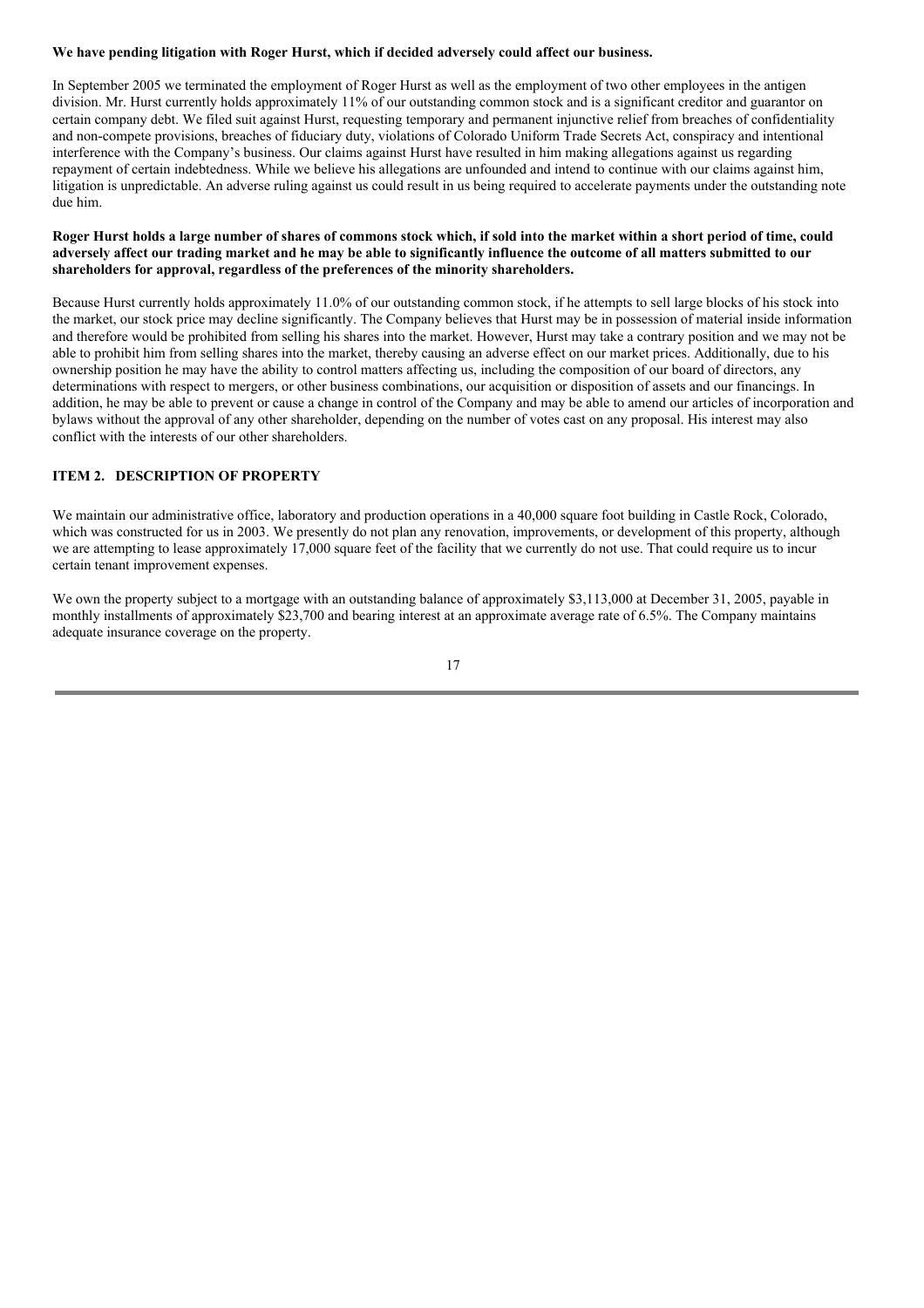## **ITEM 3. LEGAL PROCEEDINGS**

On September 14, 2005, we filed suit in District Court, Douglas County, State of Colorado against Roger Hurst and two of our former employees. Our claims against Hurst are based upon alleged breaches of confidentiality and non-compete provisions of contracts between us and Hurst. The Complaint, which also seeks temporary and permanent injunctive relief, seeks damages for breaches of fiduciary duty, violations of Colorado Uniform Trade Secrets Act, conspiracy, and intentional interference with the Company's business relationships. On October 4, 2005, Hurst filed an Answer and Counterclaims against us. On February 13, 2006 he filed a motion to amend his counterclaims and add additional parties. We filed a Response requesting that the court deny Hurst's Motion to Amend. The Amended Counterclaims contend, among other things, that we terminated Hurst without cause and have therefore breached an employment agreement with Hurst, and that the individual members of the Board of Directors each conspired with us to breach his employment agreement. We and the individual members of the Board of Directors believe Hurst's position with respect to these Counterclaims, as amended (if the court grants the motion to amend) is unfounded and without merit. Hurst is seeking payment of his annual salary of \$100,000 per year, or alternatively his removal as guarantor on certain of our liabilities and immediate repayment of the amounts owed to Hurst under a promissory note, plus other damages to be determined at trial. We intend to vigorously prosecute its claims and defend against Hurst's counterclaims.

On November 29, 2004, a complaint was filed in New York Supreme Court, County of New York, case #603907/04 by Strategic Growth International, Inc. ("SGI") against us. SGI was seeking compensation for amounts allegedly owed under an agreement for investor relations' services between us and SGI. We filed an answer and counter claims against SGI on January 25, 2005. We believe SGI's claims are without merit and that SGI failed to perform as promised under the agreement between us and SGI. SGI is seeking approximately \$47,000 in damages. We have filed counter claims seeking approximately \$91,000 in damages plus cancellation of 800,000 options issued to SGI that are exercisable to purchase our common stock. To date no actions have been taken regarding this litigation other than responding to requests for the production of documents and the initial depositions in the matter.

We are not a party to any other legal proceedings, the adverse outcome of which would, in our management's opinion, have a material adverse effect on our business, financial condition and results of operations.

### **ITEM 4. SUBMISSION OF MATTERS TO A VOTE OF SECURITY HOLDERS**

On November 4, 2005, we held our 2005 Annual Meeting of Shareholders. At the meeting the following directors were elected to serve until the next annual meeting; or until their successors are elected and qualified:

| <b>Name</b>             | <b>Shares FOR</b> | <b>WITHHOLD</b><br><b>Authority To</b><br><b>Vote</b> |
|-------------------------|-------------------|-------------------------------------------------------|
| <b>Richard Donnelly</b> | 10,351,646        | 2,007,938                                             |
| Douglas I. Hepler       | 11,897,581        | 462,533                                               |
| Gregory Pusey           | 9,892,377         | 2,467,207                                             |
| Gail S. Schoettler      | 10,351,350        | 2,008,234                                             |
| David Welch             | 11,897,581        | 462,003                                               |

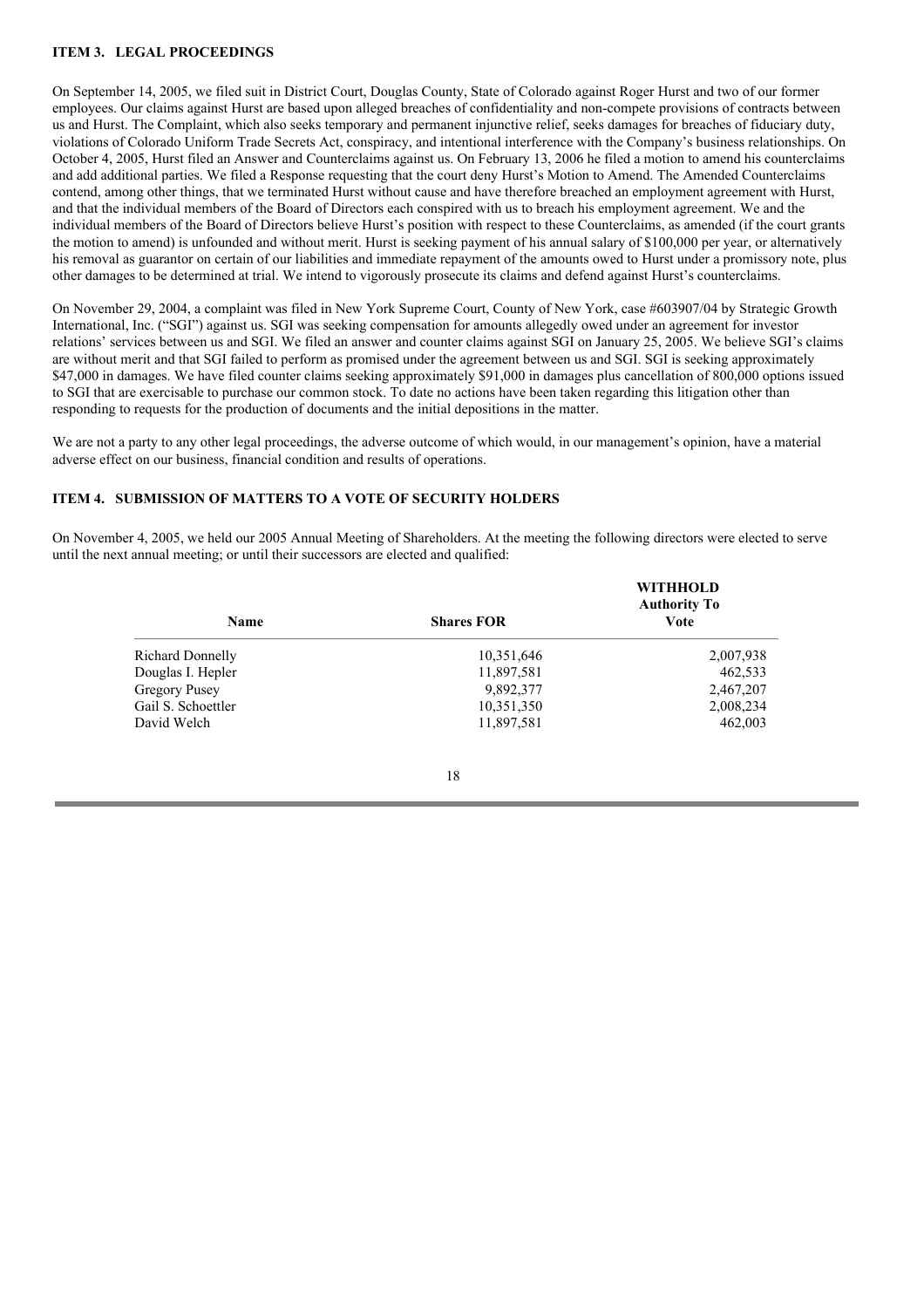| <b>Proposal</b>                                                         | <b>Shares FOR</b> | <b>Shares AGAINST</b> | <b>ABSTAIN</b> |
|-------------------------------------------------------------------------|-------------------|-----------------------|----------------|
| Amendment to the Company's Articles                                     |                   |                       |                |
| of Incorporation to Change the                                          |                   |                       |                |
| Company's Name to "AspenBio Pharma,                                     |                   |                       |                |
| $Inc.$ "                                                                | 11,899,598        | 459,631               | 355            |
| Amendment to the Company's Articles<br>of Incorporation to Increase the |                   |                       |                |
| Number of Authorized Shares of Common                                   |                   |                       |                |
| Stock to 60,000,000 from 30,000,000                                     | 9,884,810         | 2,472,923             | 1,851          |
| Amendment to the Company's Articles<br>of Incorporation to Permit       |                   |                       |                |
| Shareholder Action by Written Consent                                   | 7,999,265         | 2,010,410             | 460,152        |
|                                                                         |                   |                       |                |
| Approval for the Restructuring of the                                   |                   |                       |                |
| Company by Creating a Holding Company                                   | 7,969,525         | 2,469,108             | 31,194         |
| Amendment to the Company's 2002 Stock                                   |                   |                       |                |
| Incentive Plan Increasing the Common                                    |                   |                       |                |
| Shares Reserved Under the Plan to                                       |                   |                       |                |
| 3,500,000 from 1,250,000                                                | 7,954,802         | 2,501,292             | 13,733         |
|                                                                         |                   |                       |                |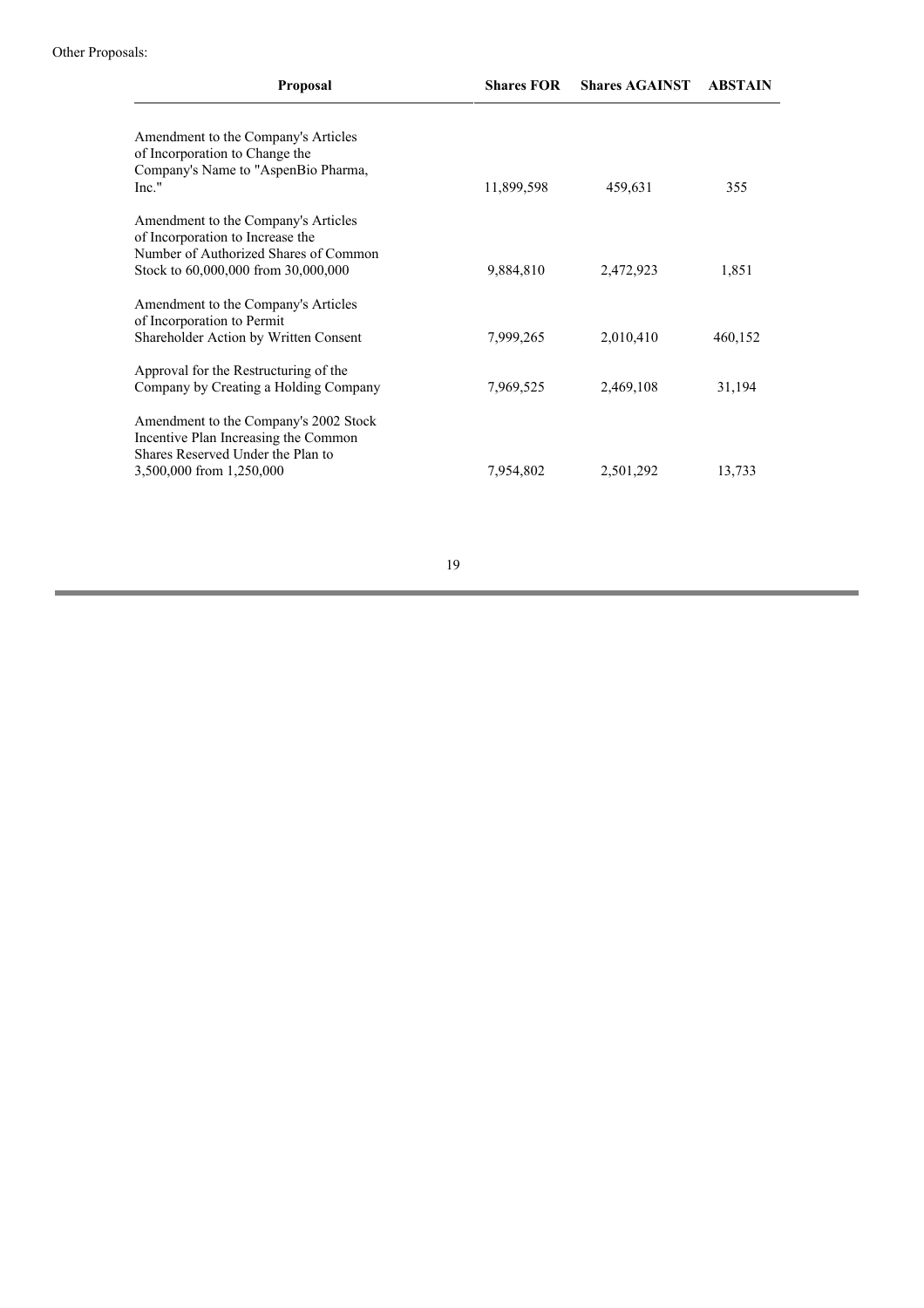#### **PART II**

## **ITEM 5. MARKET FOR COMMON EQUITY AND RELATED STOCKHOLDER MATTERS**

#### **Market Information**

Our common stock is traded on the over-the-counter bulletin board system operated by NASDAQ under the symbol "APNB.OB. The following table sets forth, for the periods indicated, the high and low closing prices of our shares, as reported by Prophet.net. These quotations reflect the inter-dealer prices, without retail markup, markdown or commission and may not necessarily represent actual transaction.

| High   | Low    |
|--------|--------|
| \$0.85 | \$0.51 |
| \$0.95 | \$0.63 |
| \$0.86 | \$0.63 |
| \$1.09 | \$0.60 |
| \$1.70 | \$1.07 |
| \$1.60 | \$1.20 |
| \$1.25 | \$0.64 |
| \$0.95 | \$0.45 |
|        |        |

As of April 11, 2006 we had approximately 1,100 holders of record (excluding an indeterminable number of shareholders whose shares are held in street or "nominee" name) of our common stock.

During the last two fiscal years we have not paid any dividend on any class of equity securities. We anticipate that for the foreseeable future all earnings will be retained for use in our business and no cash dividends will be paid to stockholders. Any payment of cash dividends in the future on the Common Stock will be dependent upon our financial condition, results of operations, current and anticipated cash requirements, plans for expansion, as well as other factors that the Board of Directors deems relevant.

The closing bid price of our Common Stock on April 11, 2006 was \$1.51 per share.

#### **Recent Sales of Unregistered Securities**

The following sets forth the equity securities we sold during the period covered by this report, not previously reported on Forms 10- QSB or 8-K, which were not registered under the Securities Act.

During 2005, options for a total of 1,605,000 shares of stock were issued to employees, directors and advisors. The options were subject to vesting requirements, which the Board accelerated to being 100% vested in November 2005. All are exercisable for ten years at various prices ranging from \$.60 to \$.96 per share. The Company relied on the exemption under section 4(2) of the Securities Act of 1933 (the "Act") for these option issuances. No commission or other remuneration was paid on these issuances.

During the last quarter of 2005, under the 2005 offering agreements, we issued 190,805 additional shares of its common stock to investors in the 2005 offering as additional shares in settlement for our delay in meeting certain registration requirements. The Company relied on the exemption under section 4(2) of the Act for these share issuances. No commission or other remuneration was paid on these issuances.

On December 1, 2005, we engaged a consultant to perform certain financial public relations services. The consultant was granted warrants to purchase up to 90,000 shares of stock, vesting in 15,000 share increments monthly, at a price of \$1.00 per share. Subsequent to December 31, 2005, the agreement was extended for up to an additional year, granting up to an additional 180,000 warrants to purchase shares of stock at \$1.80, vesting at the rate of 15,000 per month, during the term of the agreement. The warrants have a three year term from the month of issuance. The Company relied on the exemption under section 4(2) of the Act for the warrant issuance. No commission or other remuneration was paid on the warrant issuance.

On December 23, 2005, our President was granted 75,000 shares of common stock valued at \$.96 per share and granted 100,000 options. The options are exercisable at \$.96 per share and will vest on July 1, 2006, assuming certain sales are achieved. The Company relied on the exemption under section 4(2) of the Act for these share and option issuances. No commission or other remuneration was paid on these issuances.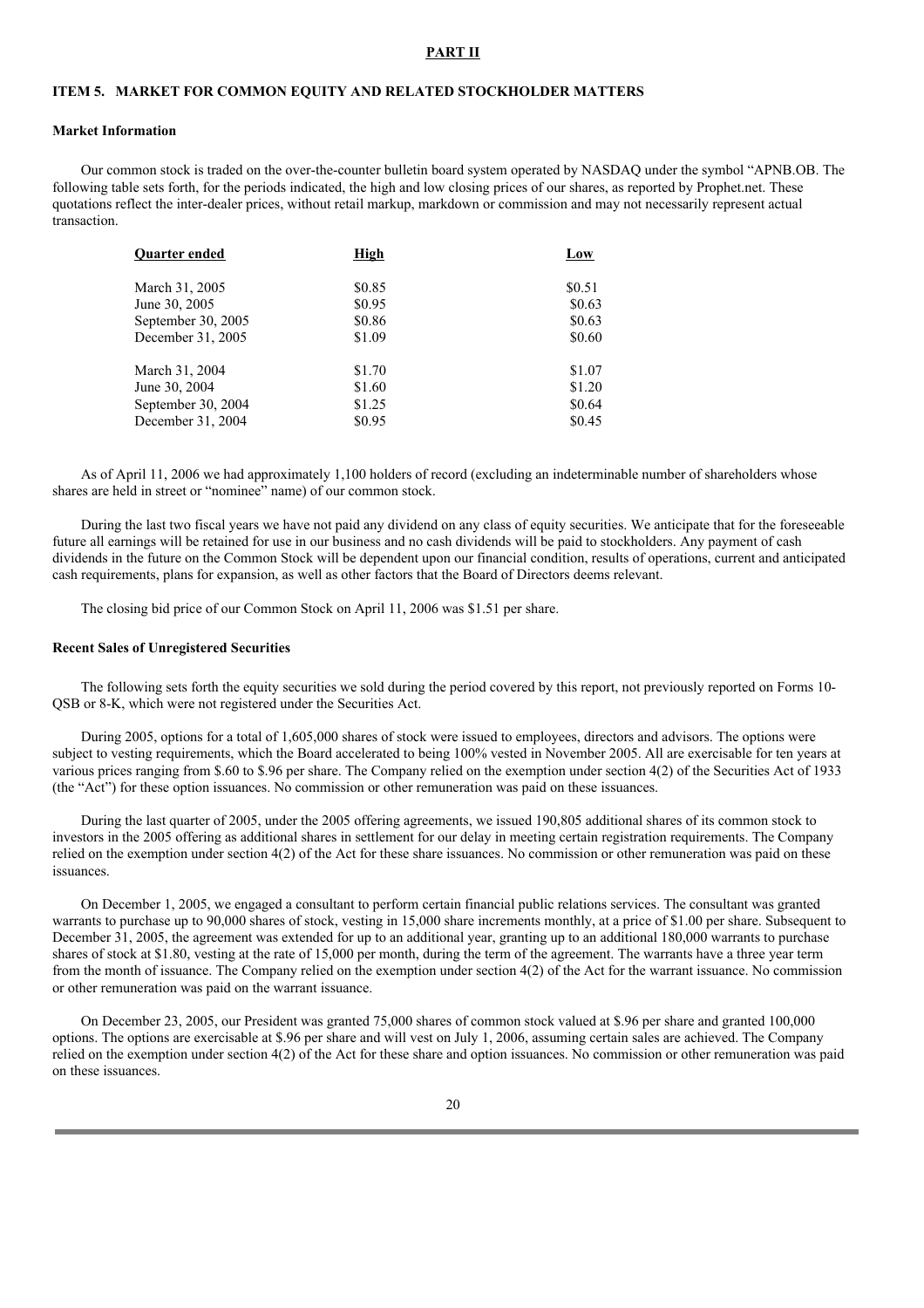### **ITEM 6. MANAGEMENT'S DISCUSSION AND ANALYSIS OR PLAN OF OPERATION**

## **RESULTS OF OPERATIONS**

Sales for the year ended December 31, 2005 totaled \$860,000, which is a \$56,000 or 7% increase from the year ended December 31, 2004. Included in this sales figure is \$40,000 representing sales of the Recombinant Equine LH (Luteinizing Hormone). Sales vary due to timing of customers' order placement. It is not unusual for the orders from our customers to vary by quarter depending upon the customers' sales and production needs. At December 31, 2005, we had received customer orders totaling approximately \$198,000, of which one customer represented 65%. These open orders are not included in the sales for the twelve months ended December 31, 2005, but will be produced and shipped in 2006.

Cost of sales for the year ended December 31, 2005 totaled \$509,000, a \$33,000 or 6.9% increase as compared to the 2004 period. The change in cost of sales resulted from increased expenses incurred as a result of additional personnel being added and an increase in raw materials. Gross profit percentage increased to 40.9% in the year ended December 31, 2005, as compared to 40.8 % in the 2004 period. The change is attributable to the increased margin on the sale of the Company's newest product the Recombinant Equine LH (Luteinizing Hormone).

Selling, general and administrative expenses in the year ended December 31, 2005, totaled \$1,385,000, which is a \$272,000 or 24.4% increase as compared to the 2004 period. The increase is primarily attributable to a combination of additional personnel on staff, higher operating expenses in our new facility and costs of contracts and capital raised. Included in this figure is the cost for legal services, which increased \$60,000, or 48%, in 2005 primarily due to litigation involving our former President, Roger Hurst. During 2005 operating expenses included \$19,000 in amortization expenses relating to a one-year consulting contract which was signed in January 2004 and was fully amortized in January 2005. The corresponding 2004 amortization expense was \$426,000.

Research and development expenses in the year ended December 31, 2005 totaled \$850,000, which is a \$289,000 or 51.5% increase as compared to the 2004 period. The increase is due primarily to an increase in outsourced contract development services. Costs were primarily attributable to current technologies being developed, which include the bovine pregnancy tests as well as equine and bovine pregnancy enhancement products.

Interest expense for the year ended December 31, 2005, decreased to \$255,000 or \$69,000 less as compared to the \$323,000 for the 2004 year. The decrease was primarily due to lower debt levels following the equity offerings that were closed in 2005, providing additional working capital.

No income tax benefit was recorded on the loss for the year ended December 31, 2005, as management of the Company was unable to determine that it was more likely than not that such benefit would be realized. At December 31, 2005, the Company had a net operating loss for income tax purposes of approximately \$6,800,000, expiring through 2025.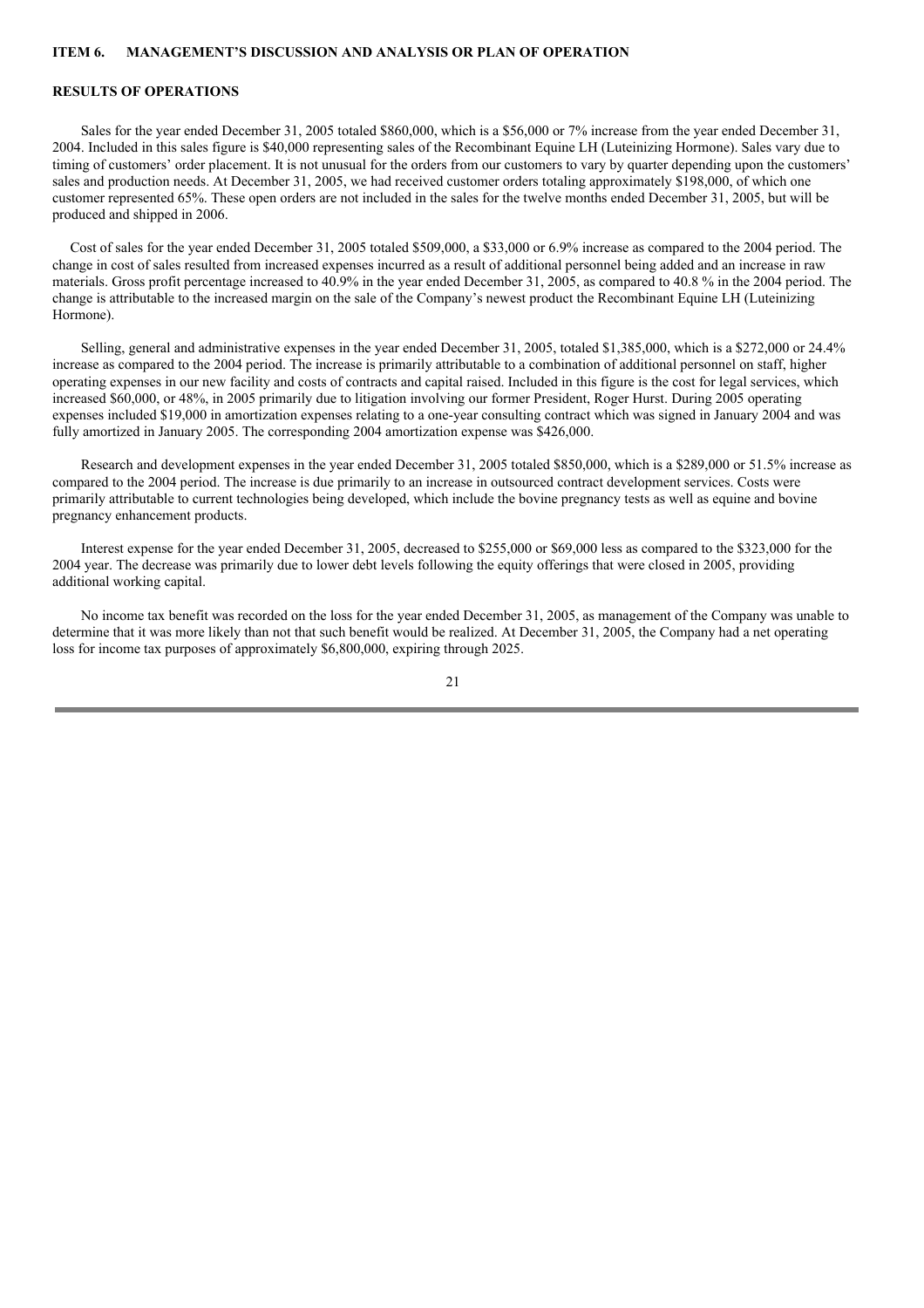### **LIQUIDITY AND CAPITAL RESOURCES**

At December 31, 2005, we had working capital of \$1,890,000, and a cash balance of \$1,981,000. We reported a net loss of \$2,114,000 during the year ended December 31, 2005, which included non-cash depreciation and amortization expense of \$250,000 and a charge of \$214,000 for common stock and options issued for services. We believe that our current working capital position is sufficient to continue with the technology development activities and support the current level of operations for the near term. We plan to also continue to fulfill the requirements under the global development and distribution agreement signed in March 2003 with Merial, to accomplish the milestones and successful completion of the open cow test to receive additional development payments of up to \$1,700,000. The completion of this test has been delayed from the timeline originally agreed to under the distribution agreement and we are attempting to achieve its requirements in the next few months under the agreement. Due to delays in producing a test, we expect the contract to be renegotiated, when and if, the product is successfully completed. We are also focused on generating increased product sales from its base antigen business as well as sales from products currently in late stage development. Now that we have improved working capital balances, we plan to keep adequate inventory on hand to attempt to avoid delays previously experienced in our ability to fill orders for the antigen business.

Capital expenditures, primarily for production, laboratory and facility improvement costs for the fiscal year ending December 31, 2006, are anticipated to total approximately \$30,000 to \$60,000.

We anticipate that spending for research and development for the fiscal year ending December 31, 2006, will increase appreciably as development of our primary drug products accelerates. The primary expenditures will be to continue to fund development costs in support of the current pipeline products in development as well as to file patents and revise and update previous filings on our technologies. The principal products consist of the open cow test as well as equine and bovine pregnancy enhancement drug products and the appendicitis test. We may also consider acquisitions of development technologies or products, should opportunities arise that we believe fit our business strategy and would be appropriate from a capital standpoint.

We have a permanent mortgage facility on our land and building. The mortgage is held by a commercial bank and includes a portion guaranteed by the U. S. Small Business Administration. The loan is collateralized by the real property and is also personally guaranteed by a stockholder (our former president). The average approximate interest rate is 6.5% and the loan requires monthly payments of approximately \$23,700.

We have a 6% note payable to a stockholder (our former president) under a note totaling \$706,320, at December 31, 2005. Total monthly payments of \$10,000, including interest are being made to him with the then remaining balance due as of June 2008.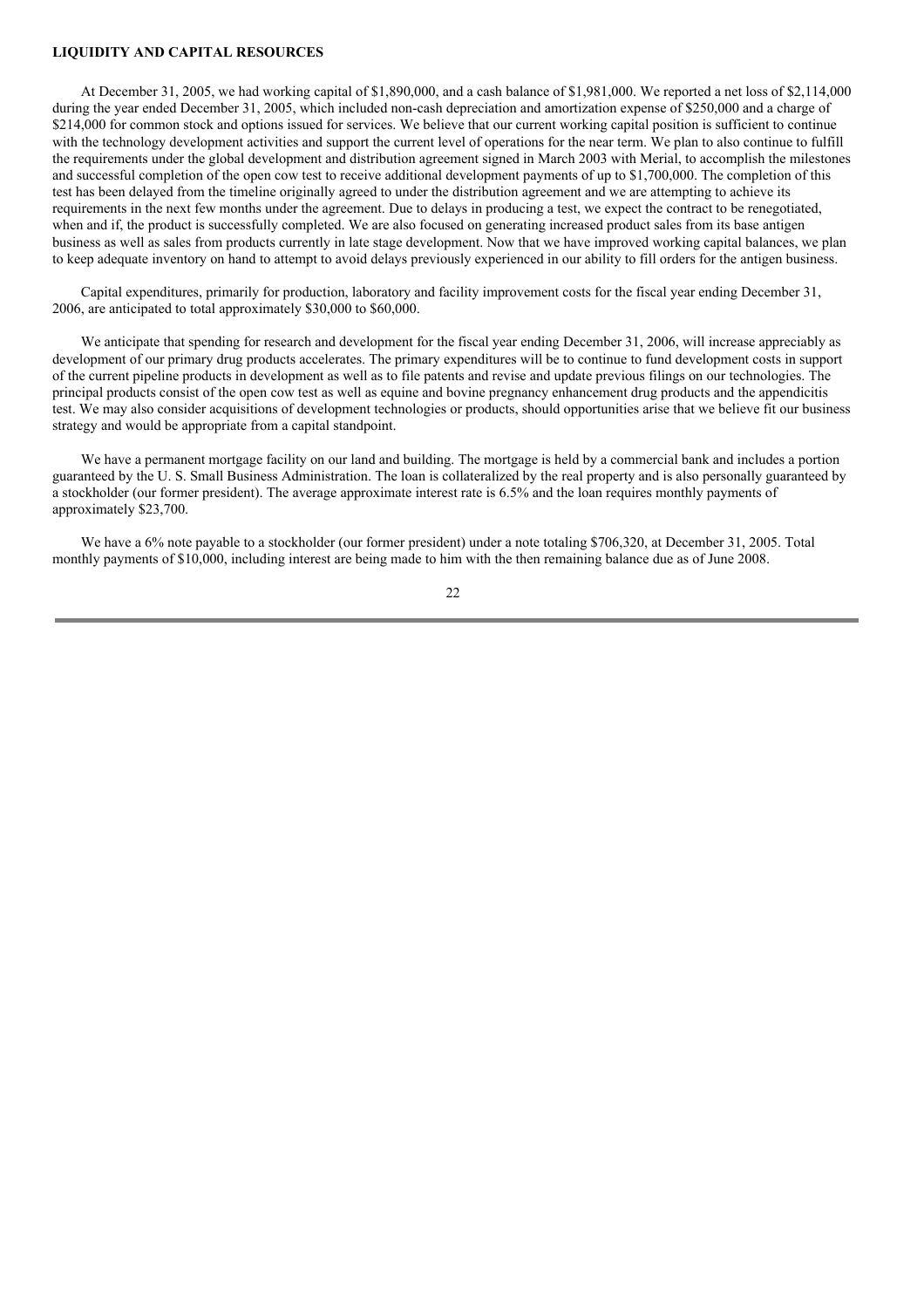Subsequent to December 31, 2005, we have generated cash proceeds of approximately \$1,571,000 from the sale of common shares and the exercise of options and warrants. We completed the sale of 1,020,000 common shares generating \$1,428,000. No fees were paid for the offering and the purpose of the private placement was to raise funds for working capital, new product development and general corporate purposes. The holders of 138,180 warrants and options also have exercised their holdings to generate cash proceeds of approximately \$143,000.

In September 2005 the Company terminated the employment of Roger Hurst as well as the employment of two other employees in the antigen division. Hurst currently holds approximately 11% of our outstanding common stock and is a significant creditor and guarantor on certain of our debt. On September 14, 2005, we filed suit in District Court, Douglas County, State of Colorado against Hurst and the two former employees. Our claims against Hurst are based upon alleged breaches of confidentiality and non-compete provisions of contracts between us and Hurst. The Complaint, which also seeks temporary and permanent injunctive relief, seeks damages for breaches of fiduciary duty, violations of Colorado Uniform Trade Secrets Act, conspiracy, and intentional interference with our business relationships. On October 4, 2005, Hurst filed an Answer and Counterclaims against us. The Counterclaims contend, among other things, that we terminated Hurst without cause and have therefore breached an employment agreement with Hurst. We believe Hurst's position with respect to these Counterclaims is unfounded and without merit. We intend to vigorously prosecute its claims and defend against Hurst's counterclaims. While we believe his allegations are unfounded and intend to continue with our claims against him, litigation is unpredictable. An adverse ruling against us could result in us being required to accelerate payments under the outstanding note due him. As a result of this litigation we also expect out expenses for professional fees to be significantly higher in the upcoming quarters as well.

On October 3, 2005, we entered into an agreement with Cardinal Health PTS, LLC, by and through its Gala Biotech business unit ("Cardinal Health") for the development \ manufacture of initial batches of our EquiPure LH™ product for the FDA approval process. The ultimate goal of this development process is to establish cGMP manufacturing methods required for those products in which we are seeking FDA approval. This means that our contract manufacturing partner requires full cGMP facility validation by FDA. Currently Cardinal Health does not meet full cGMP requirements and our agreement for cGMP manufacture of EquiPure LH has been cancelled. We are in late discussions with other potential manufacturing partners who do meet full cGMP requirements and are capable of large-scale manufacturing batches of our recombinant drugs and can economically manufacture them to hopefully produce materials at an acceptable cost of goods. Current discussions indicate that we can anticipate cGMP manufacturing costs in line with what we were being charged by Cardinal Health from the leading candidate companies we are currently negotiating with. We expect to have a new partnership agreement for final cGMP manufacturing sometime during the second quarter of 2006.

On October 23, 2005, we entered into an agreement with Cardinal Health for the development \ manufacture of initial batches of our BoviPure FSH™ product.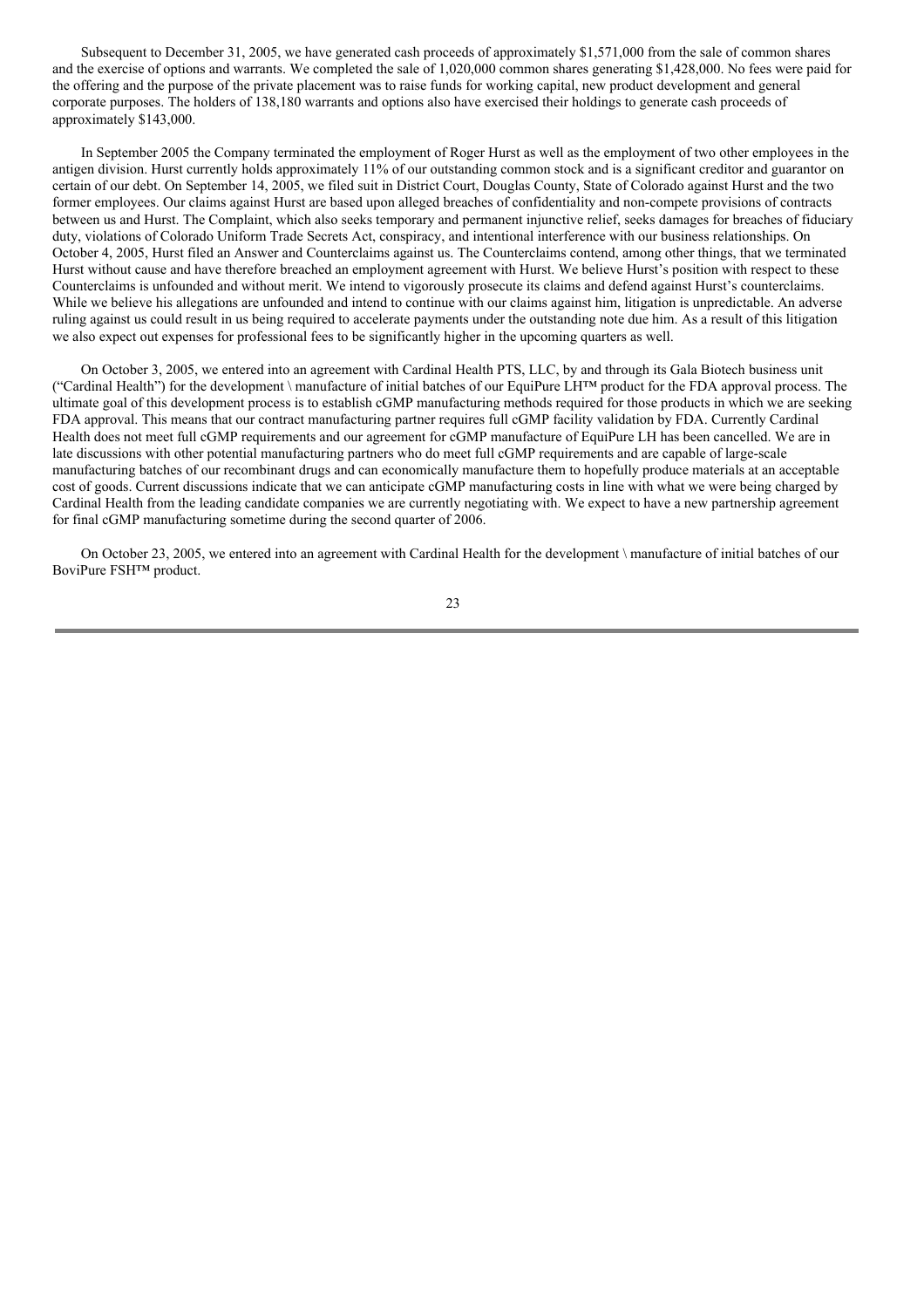During November 2005 the Board of Directors reviewed the status of certain employee benefits and concluded in light of recent changes that had occurred at the Company and as a means of rewarding individuals for their efforts and accomplishments, it was in the best interests of the Company to accelerate the vesting of the remaining unvested employee and director options to have them be 100% vested as of the November 3, 2005 meeting of the Directors. The accelerated vesting affected options with respect to approximately 411,000 shares of the Company's common stock. Had the option vesting not been accelerated in 2005, the Company would have reported additional noncash expense of approximately \$285,000 in 2006, \$100,000 in 2007 and \$3,000 in 2008.

For at least the first part of 2006, we expect to continue to incur cash losses from operations. While recent increases in revenues will provide limited additional cash flow from such sales margins, additional expenses for contract services in product development will more than offset these amounts. We plan to bridge such cash shortfalls in 2006 include the following:

- 1. Obtain additional funding.
- 2. Explore revenue opportunities from licensing, partnering or limited research product sales of one or more of the new drugs under development.
- 3. Continue to refine and develop the bovine early pregnancy test to achieve the milestones as anticipated to be required under the Merial agreement and reach a "re-start" agreement of the dates with Merial on that agreement, to provide the Company with milestone payments.
- 4. Depending upon the timing and magnitude of cash flow needs, attempt to reach agreements with key employees and stockholders to defer all or a portion of compensation and loan payments to such parties.

#### **Operating Activities**

Net cash consumed by operating activities was \$1,610,000 during the year ended December 31, 2005. Cash was consumed by the loss of \$2,114,000, less non-cash expenses of \$464,000 for stock and options issued for services and depreciation and amortization, including \$19,000 associated with the amortization of the consulting agreement signed in January 2004. Higher operating expenses generally accounted for the majority of the loss increase. An increase in accounts receivable of \$69,000, net of increases of \$181,000 in inventories and a net increase of \$34,000 in prepaid expenses and other current assets. Additionally, there was a net increase of \$323,000 in accounts payable and accruals.

Net cash consumed by operating activities was \$1,372,000 during the year ended December 31, 2004. Cash was consumed by the loss of \$2,092,000, less non-cash expenses of \$747,000 for stock and options issued for services and depreciation and amortization, including \$426,000 associated with the amortization of the consulting agreement signed in January 2004. Higher operating expenses generally accounted for the majority of the loss increase. An increase in accounts receivable of \$175,000, net of decreases of \$58,000 in inventories and a net increase of \$77,000 in accounts payable and accruals during the year also consumed cash.

<sup>24</sup>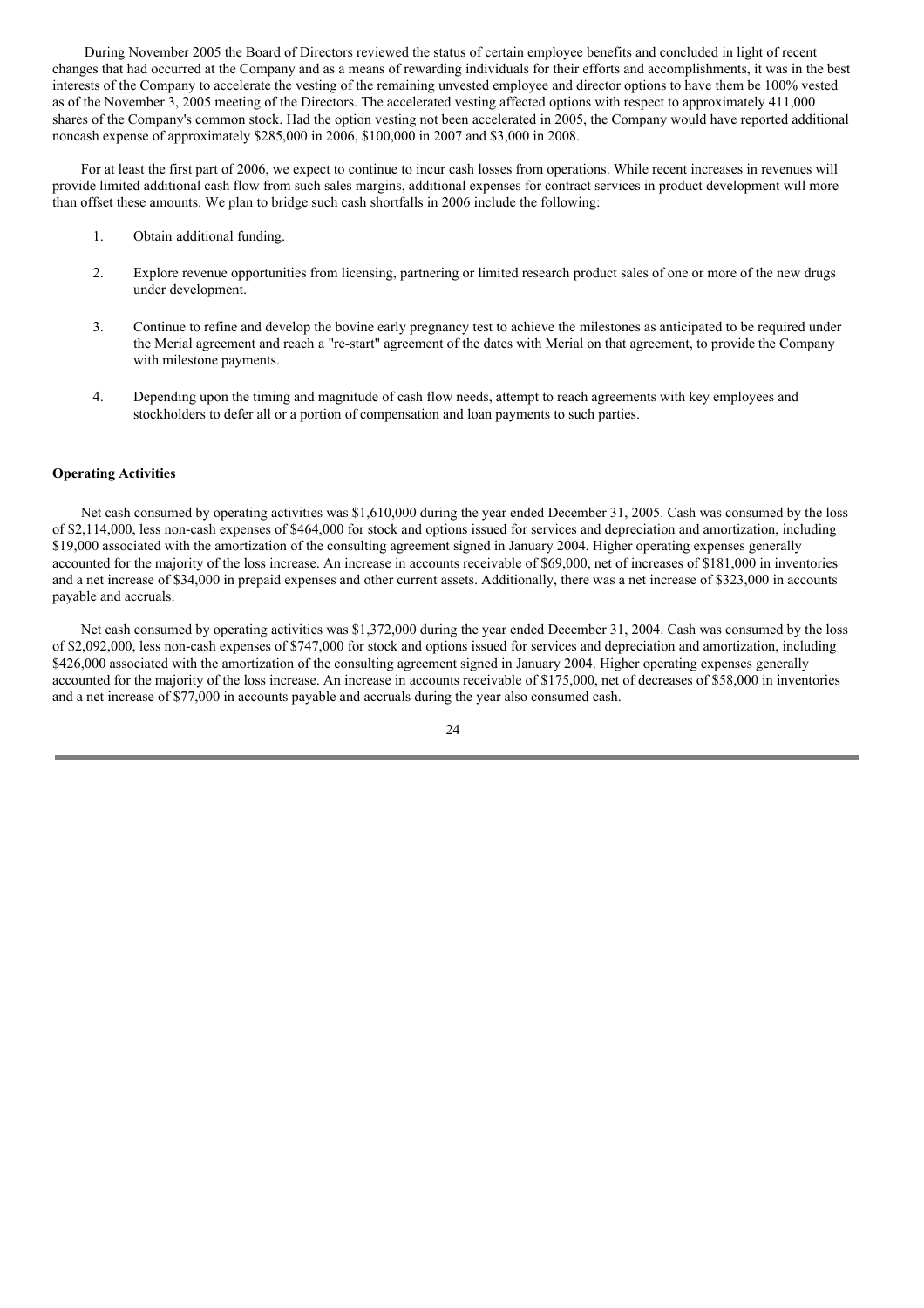#### **Investing Activities**

Net cash outflows from investing activities consumed \$198,000 during the year ended December 31, 2005. The outflow was attributable to purchases of property and equipment and intangibles.

Net cash outflows from investing activities consumed \$138,000 during the year ended December 31, 2004. The outflow was primarily attributable to purchases of property and equipment and intangibles.

#### **Financing Activities**

Net cash inflows from financing activities generated \$3,211,000 during the year ended December 31, 2005. The Company received net proceeds of \$3,362,000 from the sale of common stock during 2005. During 2005, the Company repaid \$151,000 under its debt agreements.

Net cash inflows from financing activities generated \$1,941,000 during the year ended December 31, 2004. The Company received net proceeds of \$2,564,000 from the sale of common stock during 2004. During 2004, the Company received \$63,000 from the proceeds of debt and repaid \$687,000 under its debt agreements.

#### **Critical Accounting Policies**

The Company's financial position, results of operations and cash flows are impacted by the accounting policies the Company has adopted. In order to get a full understanding of the Company's financial statements, one must have a clear understanding of the accounting policies employed. A summary of the Company's critical accounting policies follows:

**Accounts Receivable:** Accounts receivable balances are stated net of allowances for doubtful accounts. The Company records allowances for doubtful accounts when it is probable that the accounts receivable balance will not be collected. When estimating the allowances for doubtful accounts, the Company takes into consideration such factors as its day-to-day knowledge of the financial position of specific clients, the industry and size of its clients. A financial decline of any one of the Company's large clients could have an adverse and material effect on the collectibility of receivables and thus the adequacy of the allowance for doubtful accounts. Increases in the allowance for doubtful accounts are recorded as charges to bad debt expense and are reflected in other operating expenses in the Company's statements of operations. Write-offs of uncollectible accounts are charged against the allowance for doubtful accounts.

**Inventories:** The Company's inventory is a significant component of current assets and is stated at the lower of cost or market. The Company regularly reviews inventory quantities on hand and records provisions for excess or obsolete inventory based primarily on its estimated forecast of product demand, market conditions, production requirements and technological developments. Significant or unanticipated changes to the Company's forecasts of these items, either adverse or positive, could impact the amount and timing of any additional provisions for excess or obsolete inventory that may be required.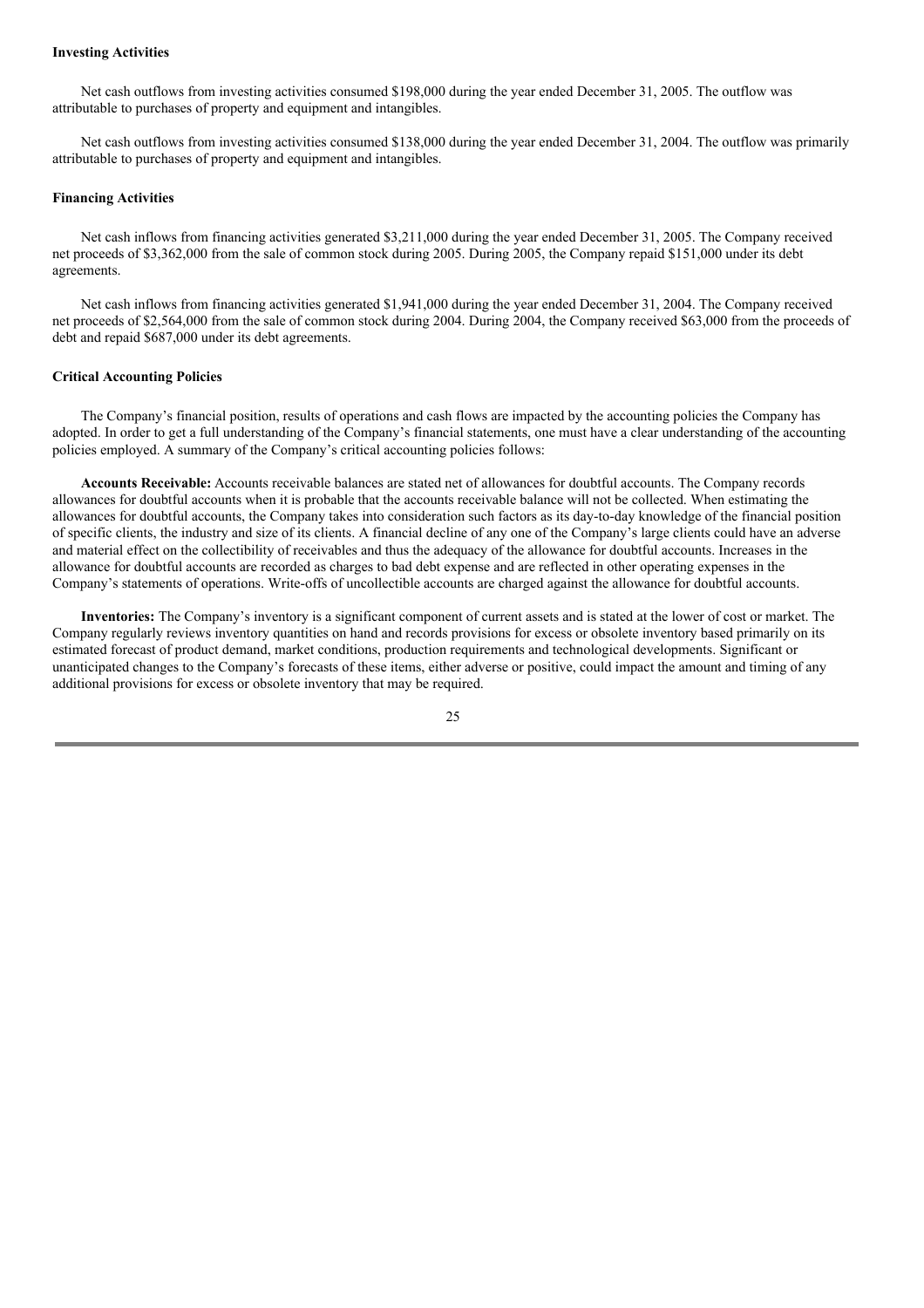**Long-Lived Assets:** The Company records property and equipment at cost. Depreciation of the assets is recorded on the straight-line basis over the estimated useful lives of the assets. Dispositions of property and equipment are recorded in the period of disposition and any resulting gains or losses are charged to income or expense when the disposal occurs. The carrying value of the Company's long-lived assets is periodically reviewed to determine that such carrying amounts are not in excess of estimated market value. Goodwill is reviewed annually for impairment by comparing the carrying value to the present value of its expected cash flows or future value. For the years ended December 31, 2005 and 2004, the required annual testing resulted in no impairment charge.

**Revenue recognition:** The Company's revenues are recognized when products are shipped or delivered to unaffiliated customers. The Securities and Exchange Commission's Staff Accounting Bulletin (SAB) No. 101, "Revenue Recognition" provides guidance on the application of generally accepted accounting principles to select revenue recognition issues. The Company has concluded that its revenue recognition policy is appropriate and in accordance with SAB No. 101. Revenue is recognized under development and distribution agreements only after the following criteria are met: (i) there exists adequate evidence of the transactions; (ii) delivery of goods has occurred or services have been rendered; and (iii) the price is not contingent on future activity and collectibility is reasonably assured.

**Stock-based compensation**: SFAS No. 123, Accounting for Stock-Based Compensation, defines a fair-value-based method of accounting for stock-based employee compensation plans and transactions in which an entity issues its equity instruments to acquire goods or services from non-employees, and encourages but does not require companies to record compensation cost for stock-based employee compensation plans at fair value. The Company has chosen to account for employee stock-based compensation using the intrinsic value method prescribed in Accounting Principles Board Opinion No. 25 (APB No. 25), Accounting for Stock Issued to Employees, and related interpretations. Accordingly, employee compensation cost for stock options is measured as the excess, if any, of the estimated fair value of the Company's stock at the date of the grant over the amount an employee must pay to acquire the stock.

Transactions in which the Company issues stock-based compensation for goods or services received from non-employees are accounted for based on the fair value of the consideration received or the fair value of the equity instruments issued, whichever is the more reliably measurable. The Company often utilizes pricing models in determining the fair values of options and warrants issued as stockbased compensations to non-employees. These pricing models utilize the market price of the Company's common stock and the exercise price of the option or warrant, as well as time value and volatility factors underlying the positions.

In December 2004, the FASB issued SFAS No. 123 (R ) Share-Based Payment, which addresses the accounting for share-based payment transactions. SFAS No. 123(R ) eliminates the ability to account for share-based compensation transactions using APB Opinion No. 25, Accounting for Stock Issued to Employees, and generally requires instead that such transactions be accounted and recognized in the statement of income based on their fair value. SFAS No. 123 (R ) will be effective for public companies that file as small business issuers as of the first interim or annual reporting period that begins after December 15, 2005. We are evaluating the provisions of this standard, but depending upon the number and terms of options that may be granted in future periods, the implementation of this standard could have a material impact on the Company's financial position and results of operations.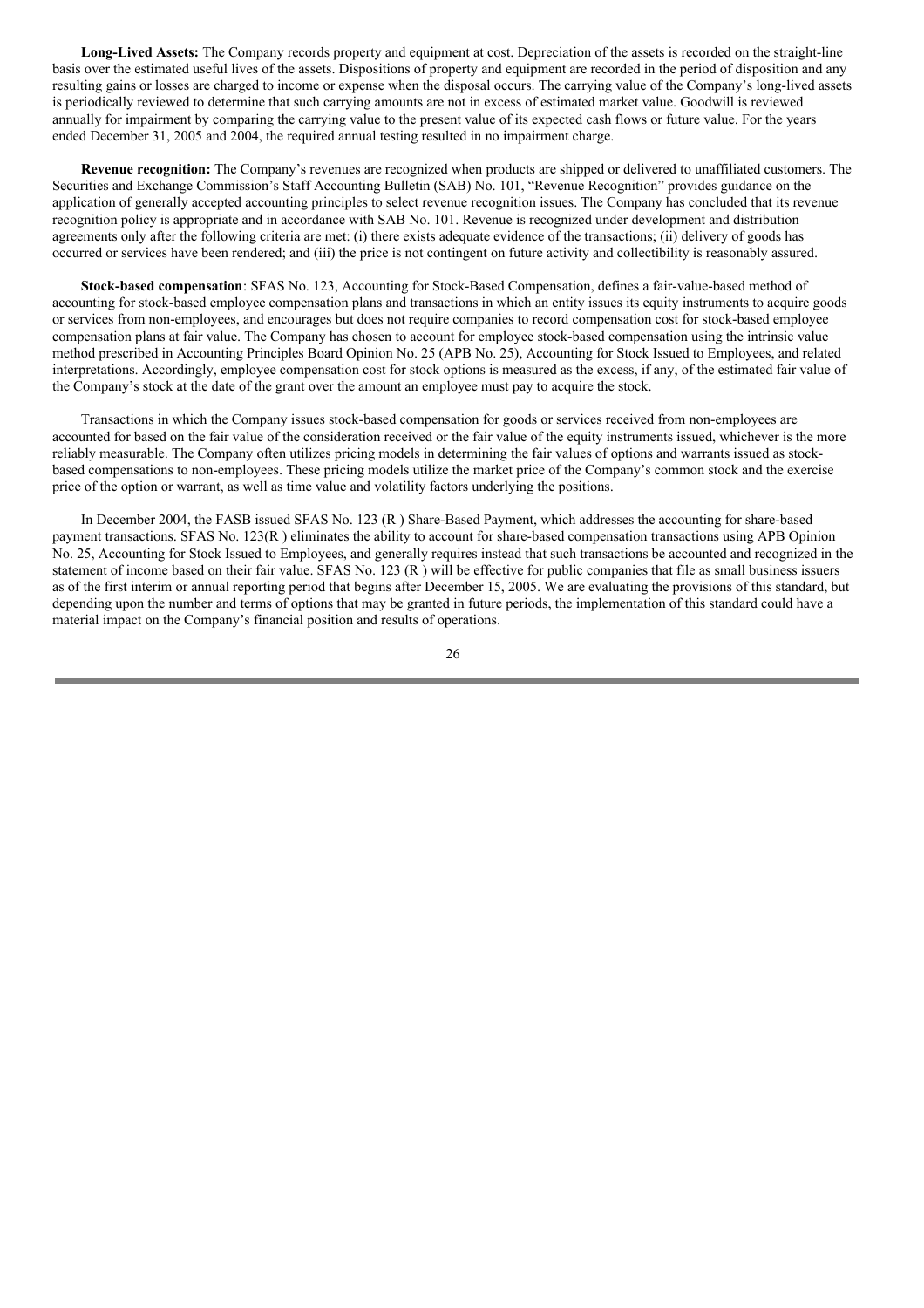#### **Recently Issued Accounting Pronouncements:**

In June 2005, the FASB issued SFAS No. 154, *Accounting Changes and Error Corrections, a replacement of APB Opinion No. 20,* Accounting Changes, and Statement No. 3, Reporting Accounting Changes in Interim Financial Statements ("SFAS 154"). SFAS 154 changes the requirements for the accounting for, and reporting of, a change in accounting principle. Previously, most voluntary changes in accounting principles were required to be recognized by way of a cumulative effect adjustment within net income during the period of the change. SFAS 154 requires retrospective application to prior periods' financial statements, unless it is impracticable to determine either the period-specific effects or the cumulative effect of the change. SFAS 154 is effective for accounting changes made in fiscal years beginning after December 15, 2005; however, the Statement does not change the transition provisions of any existing accounting pronouncements. The Company does not believe that the adoption of SFAS 154 will have a material effect on its consolidated financial position, results of operations or cash flows.

In December 2004, the Financial Accounting Standards Board ("FASB") issued SFAS No. 123(R) "Share-Based Payment", which addresses the accounting for share-based payment transactions. SFAS No. 123(R) eliminates the ability to account for share-based compensation transactions using APB 25, and generally requires instead that such transactions be accounted and recognized in the statement of operations based on their fair value. SFAS No. 123(R) will be effective for public companies that file as small business issuers as of the first interim or annual reporting period that begins after December 15, 2005. We continue to evaluate the provisions of the standard and based upon initial computations of options granted to date, we anticipate the non-cash expense in 2006 being recorded under the standard will not be material. Depending upon the number of and terms for options that may be granted in future periods, the implementation of this standard could have a significant non-cash impact on results of operations in future periods.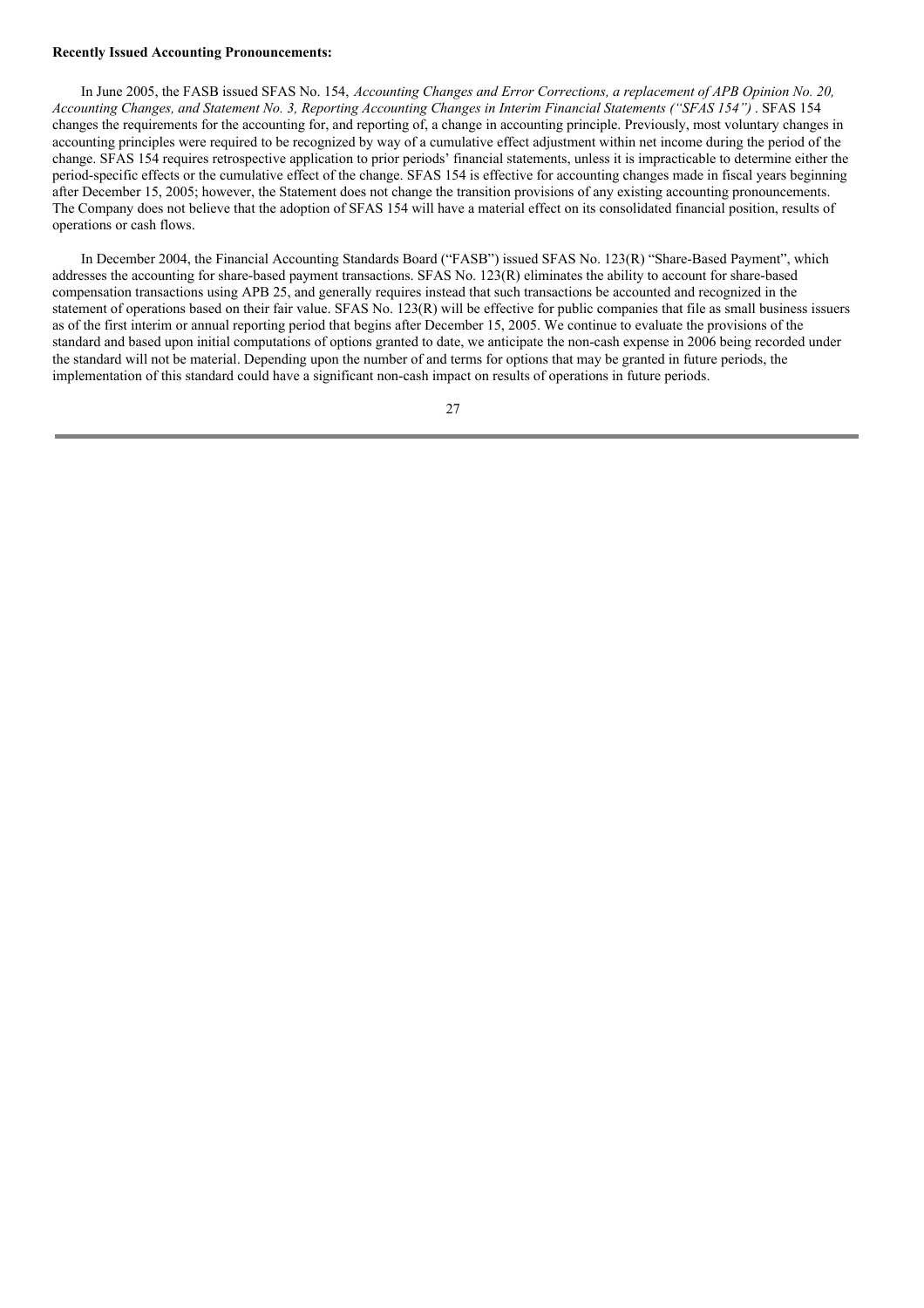## REPORT OF INDEPENDENT REGISTERED PUBLIC ACCOUNTING FIRM

Board of Directors and Stockholders AspenBio Pharma, Inc.

We have audited the accompanying balance sheet of AspenBio Pharma, Inc. (formerly AspenBio, Inc.), ("the Company") as of December 31, 2005, and the related statements of operations, stockholders' equity and cash flows for each of the years in the two-year period ended December 31, 2005. These financial statements are the responsibility of the Company's management. Our responsibility is to express an opinion on these financial statements based on our audits.

We conducted our audits in accordance with the standards of the Public Company Accounting Oversight Board (United States). Those standards require that we plan and perform the audit to obtain reasonable assurance about whether the financial statements are free of material misstatement. An audit includes examining, on a test basis, evidence supporting the amounts and disclosures in the financial statements. An audit also includes assessing the accounting principles used and significant estimates made by the management, as well as evaluating the overall financial statement presentation. We believe that our audits provide a reasonable basis for our opinion.

In our opinion, the financial statements referred to above present fairly, in all material respects, the financial position of AspenBio Pharma, Inc. as of December 31, 2005, and the results of its operations and its cash flows for each of the years in the two-year period ended December 31, 2005, in conformity with accounting principles generally accepted in the United States of America.

GHP HORWATH, P.C.

/s/ GHP Horwath, P.C.

Denver, Colorado March 15, 2006, except for Note 11 as to which the date is April 10, 2006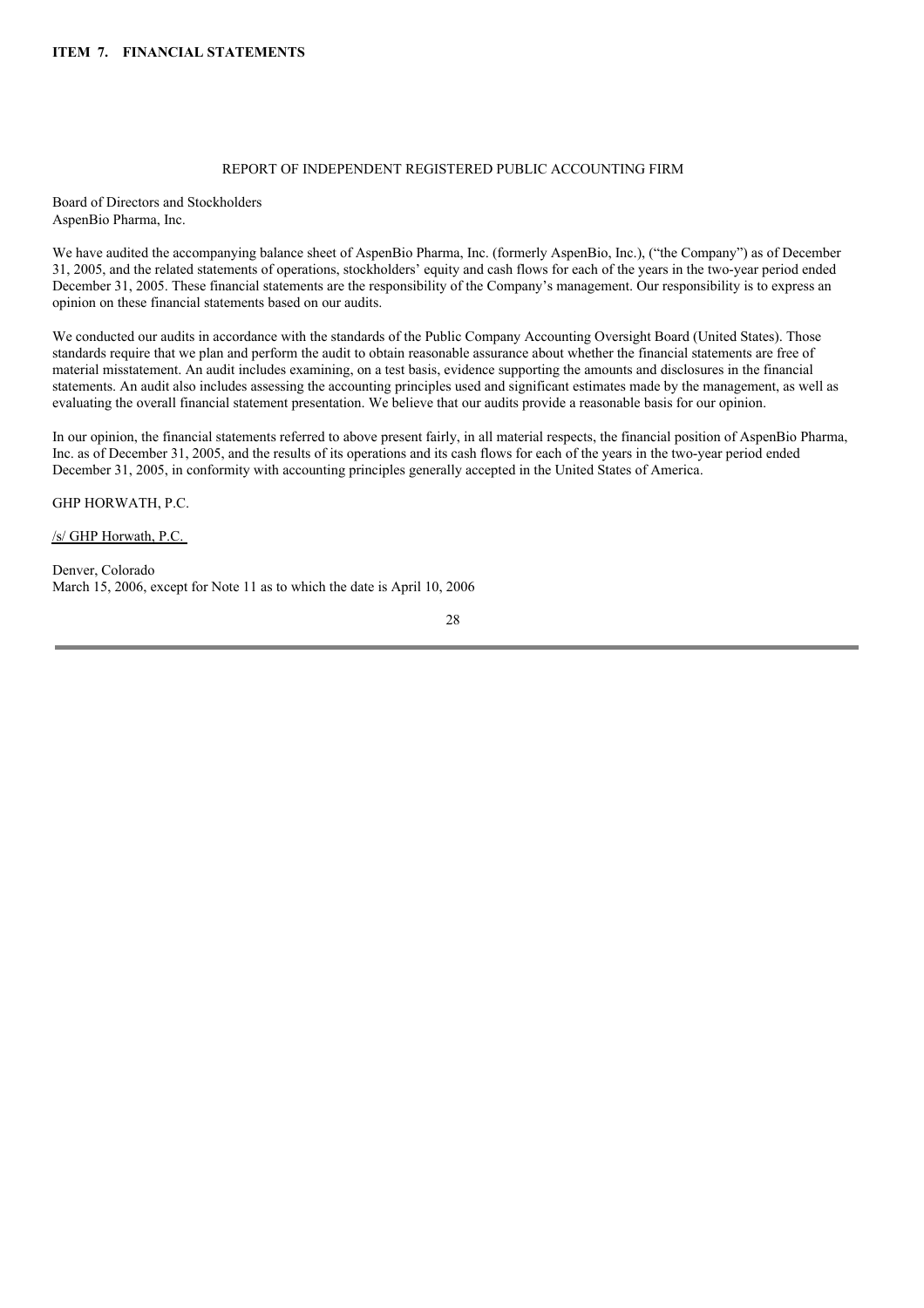### **AspenBio Pharma, Inc. Balance Sheet December 31, 2005**

## ASSETS

| Current assets:                                           |                            |
|-----------------------------------------------------------|----------------------------|
| Cash<br>Accounts receivable, net (Note 10)                | \$<br>1,980,890<br>265,111 |
| Inventories (Note 3)                                      | 383,151                    |
| Prepaid expenses and other current assets                 | 34,338                     |
|                                                           |                            |
| Total current assets                                      | 2,663,490                  |
| Property and equipment, net (Notes 4 and 6)               | 3,431,678                  |
| Other assets:                                             |                            |
| Goodwill                                                  | 387,239                    |
| Other intangibles (Note 5)                                | 605,231                    |
| Total other assets                                        | 992,470                    |
| Total assets                                              | \$<br>7,087,638            |
| LIABILITIES AND STOCKHOLDERS' EQUITY                      |                            |
| Current liabilities:                                      |                            |
| Accounts payable                                          | \$<br>461,131              |
| Accrued expenses (Note 6)                                 | 143,961                    |
| Current portion of notes payable:                         |                            |
| Mortgage note (Note 6)                                    | 81,165                     |
| Related party (Note 6)                                    | 79,792                     |
| Installment obligation                                    | 7,452                      |
| Total current liabilities                                 | 773,500                    |
| Mortgage note payable, less current portion (Note 6)      | 3,031,528                  |
| Note payable, related party (Note 6)                      | 626,528                    |
| Installment obligation, less current portion              | 33,890                     |
| Deferred revenue (Note 2)                                 | 200,000                    |
| Total liabilities                                         | 4,665,446                  |
| Commitments and contingencies (Note 10)                   |                            |
| Stockholders' equity (Notes 7 and 8):                     |                            |
| Common stock, no par value, 60,000,000 shares authorized; |                            |
| 16,055,318 shares issued and outstanding                  | 9,496,349                  |
| Accumulated deficit                                       | (7,074,157)                |
| Total stockholders' equity                                | 2,422,192                  |
| Total liabilities and stockholders' equity                | \$<br>7,087,638            |
|                                                           |                            |

See Accompanying Notes to Financial Statements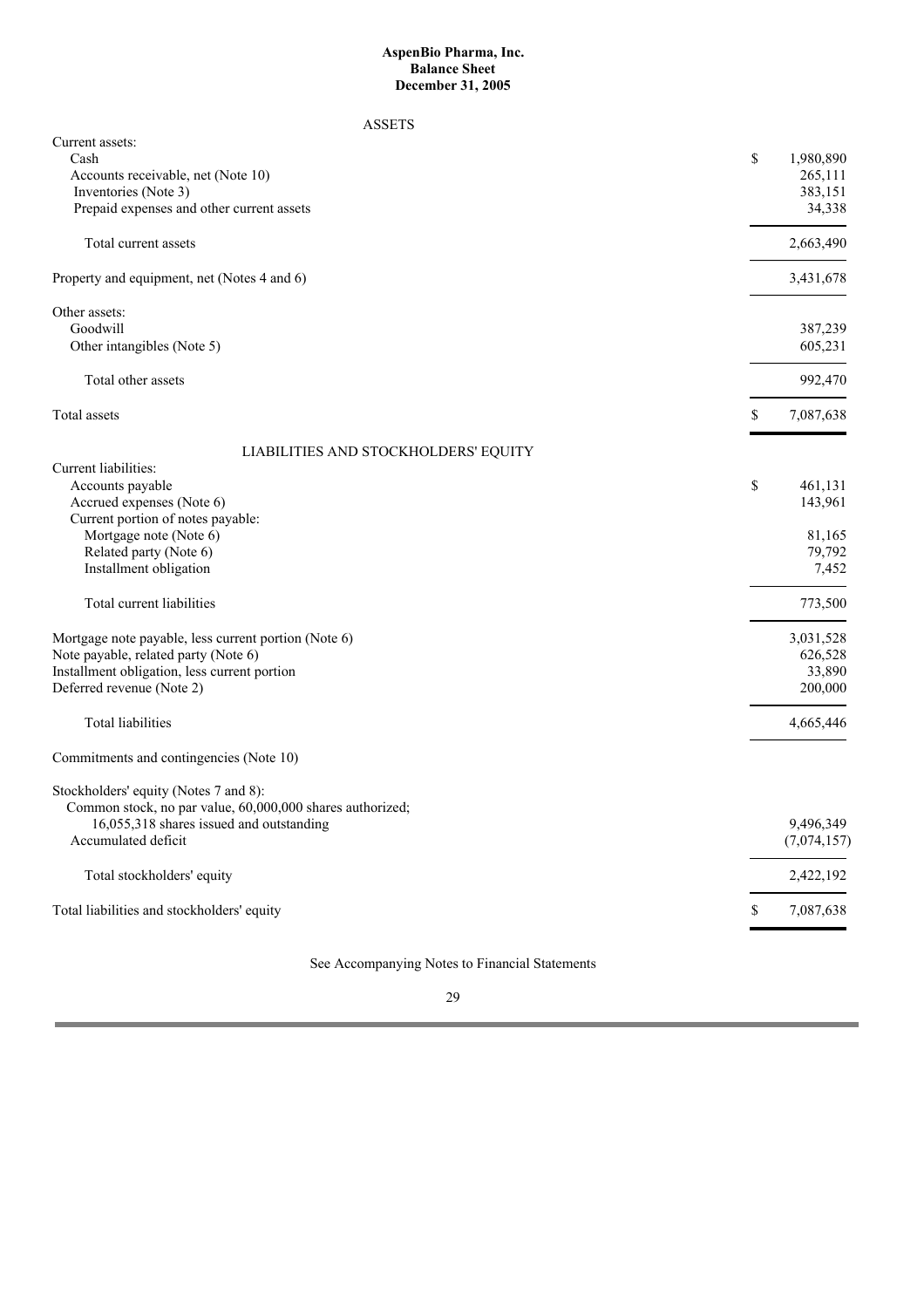### **AspenBio Pharma, Inc. Statements of Operations Years ended December 31,**

|                                     |    | 2005          |    | 2004        |  |
|-------------------------------------|----|---------------|----|-------------|--|
| <b>Sales</b>                        | \$ | 859,921       | \$ | 804,101     |  |
| Cost of sales                       |    | 508,612       |    | 475,676     |  |
| Gross profit                        |    | 351,309       |    | 328,425     |  |
| Operating expenses:                 |    |               |    |             |  |
| Selling, general and administrative |    | 1,384,858     |    | 1,113,142   |  |
| Amortization of consulting contract |    | 18,542        |    | 426,458     |  |
| Research and development            |    | 850,137       |    | 561,141     |  |
| Total operating expenses            |    | 2,253,537     |    | 2,100,741   |  |
| Operating loss                      |    | (1,902,228)   |    | (1,772,316) |  |
| Other income (expense):             |    |               |    |             |  |
| Interest expense                    |    | (255, 116)    |    | (323, 824)  |  |
| Interest income                     |    | 43,555        |    | 4,564       |  |
| Total other (expense)               |    | (211, 561)    |    | (319,260)   |  |
| Net loss                            | \$ | (2, 113, 789) | \$ | (2,091,576) |  |
| Basic and diluted loss per share    | S  | (.15)         | \$ | (.19)       |  |
| Basic and diluted weighted average  |    |               |    |             |  |
| shares outstanding                  |    | 14,388,484    |    | 10,935,928  |  |

See Accompanying Notes to Financial Statements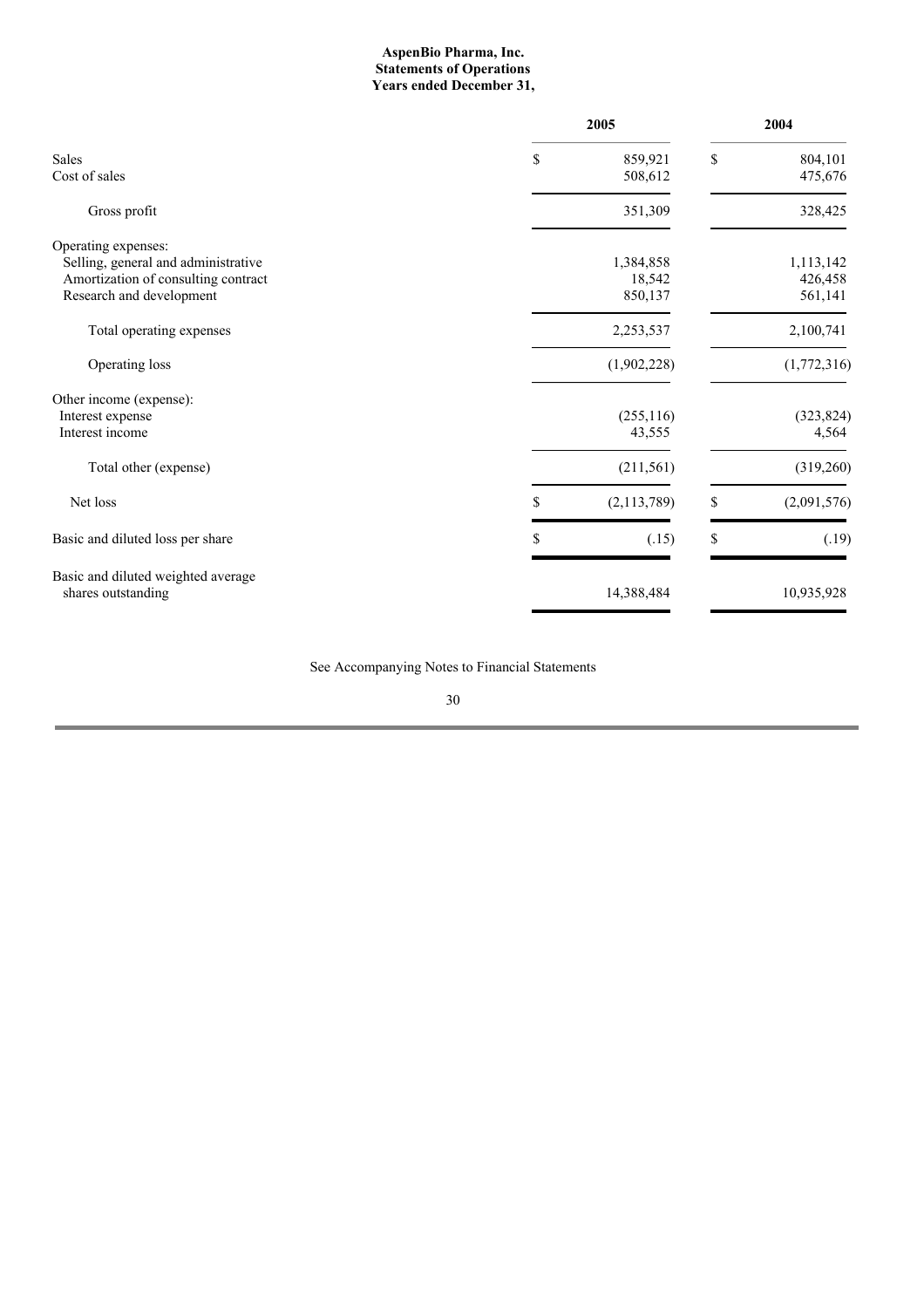### **AspenBio Pharma, Inc. Statements of Stockholders' Equity Years ended December 31, 2005 and 2004**

|                                                                                                                                      | <b>Common Stock</b> |                 |                        |                   |  |
|--------------------------------------------------------------------------------------------------------------------------------------|---------------------|-----------------|------------------------|-------------------|--|
|                                                                                                                                      | <b>Shares</b>       | <b>Amount</b>   | Accumulated<br>deficit | <b>Total</b>      |  |
| Balance, December 31, 2003                                                                                                           | 10,102,031          | 2,712,035<br>\$ | (2,868,792)<br>S       | (156, 757)<br>\$  |  |
| Stock options issued for consulting<br>agreement and services                                                                        |                     | 500,872         |                        | 500,872           |  |
| Common stock surrendered upon<br>agreement termination                                                                               | (5,000)             | (5,650)         |                        | (5,650)           |  |
| Common stock issued for cash, net of<br>offering expenses of \$370,562                                                               | 3,354,285           | 2,564,438       |                        | 2,564,438         |  |
| Common stock contributed by stockholder<br>for equity offering                                                                       | (1,896,757)         |                 |                        |                   |  |
| Common stock issued for services<br>and license agreement                                                                            | 158,584             | 148,000         |                        | 148,000           |  |
| Net loss for the year                                                                                                                |                     |                 | (2,091,576)            | (2,091,576)       |  |
| Balance, December 31, 2004                                                                                                           | 11,713,143          | 5,919,695       | (4,960,368)            | 959,327           |  |
| Common stock issued for cash, net of<br>offering expenses of \$195,590, (including<br>190,805 shares issued in settlement for delay) | 4,256,975           | 3,362,302       |                        | 3,362,302         |  |
| Common stock issued for consulting<br>and compensation services                                                                      | 85,200              | 79,650          |                        | 79,650            |  |
| Stock options issued for services                                                                                                    |                     | 134,702         |                        | 134,702           |  |
| Net loss for the year                                                                                                                |                     |                 | (2,113,789)            | (2, 113, 789)     |  |
| Balance, December 31, 2005                                                                                                           | 16,055,318          | 9,496,349<br>\$ | (7,074,157)<br>\$      | (2,422,192)<br>\$ |  |

See Accompanying Notes to Financial Statements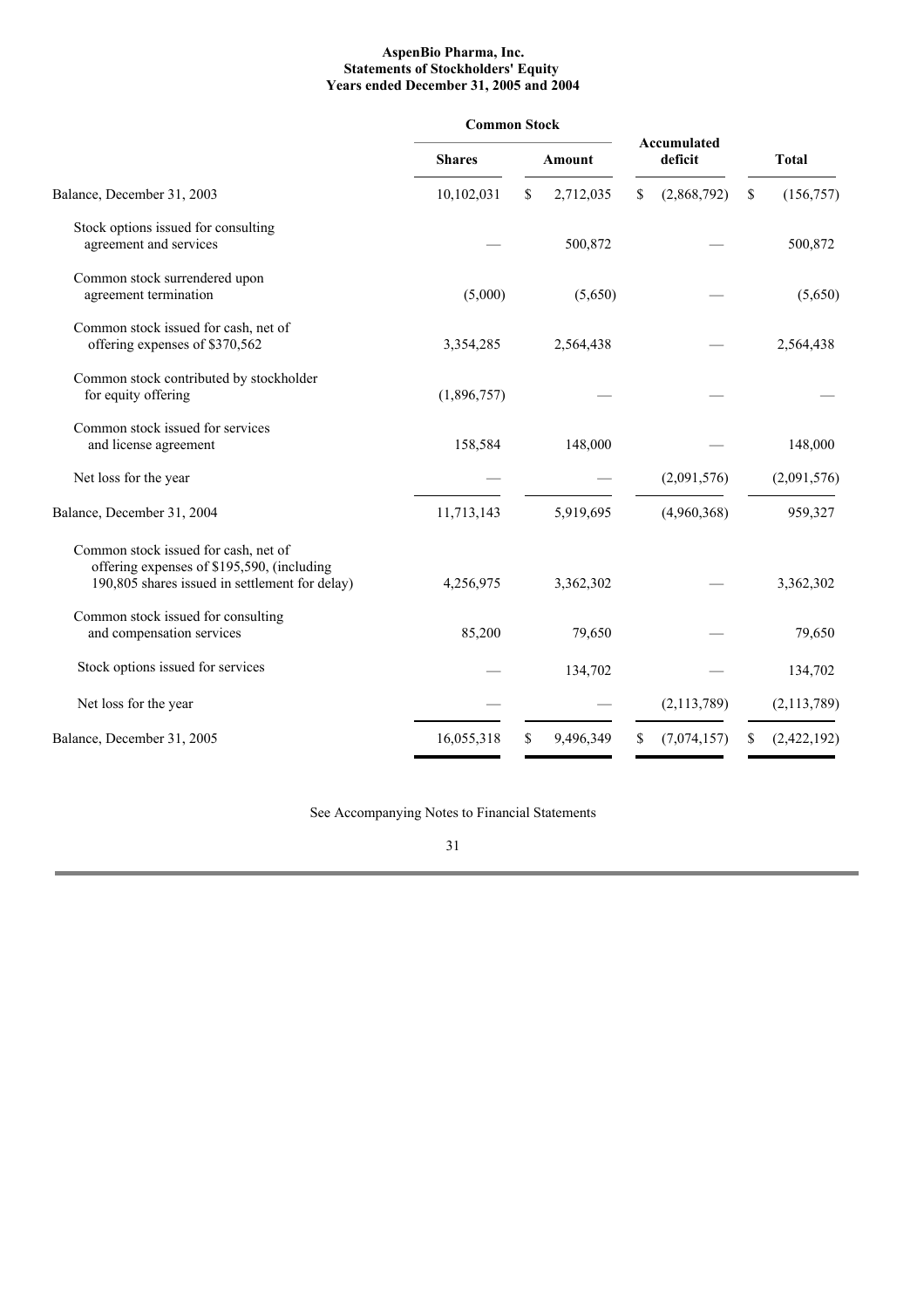### **AspenBio Pharma, Inc. Statements of Cash Flows Years ended December 31,**

|                                                                      | 2005              | 2004              |
|----------------------------------------------------------------------|-------------------|-------------------|
| Cash flows from operating activities                                 |                   |                   |
| Net loss                                                             | \$<br>(2,113,789) | \$<br>(2,091,576) |
| Adjustments to reconcile net loss to                                 |                   |                   |
| net cash used by operating activities                                |                   |                   |
| Depreciation and amortization                                        | 249,927           | 673,015           |
| Stock and options issued for services                                | 214,352           | 73,872            |
| (Increase) decrease in:                                              |                   |                   |
| Accounts receivable                                                  | (68, 655)         | (175, 107)        |
| Inventories                                                          | (180,748)         | 57,569            |
| Prepaid expenses and other current assets<br>Increase (decrease) in: | (34, 338)         | 13,068            |
| Accounts payable                                                     | 320,600           | 68,457            |
| Accrued liabilities                                                  | 2,064             | 8,434             |
| Net cash used by operating activities                                | (1,610,587)       | (1,372,268)       |
| Cash flows from investing activities                                 |                   |                   |
| Purchases of property and equipment                                  | (55,281)          | (30, 256)         |
| Patent and trademark application costs                               | (142, 386)        | (108, 185)        |
| Net cash used by investing activities                                | (197, 667)        | (138, 441)        |
| Cash flows from financing activities                                 |                   |                   |
| Proceeds from the issuance of notes payable                          |                   | 62,857            |
| Repayment of notes payable                                           | (151,263)         | (686, 613)        |
| Proceeds from issuance of common stock                               | 3,362,302         | 2,564,438         |
| Net cash provided by financing activities                            | 3,211,039         | 1,940,682         |
| Net increase in cash                                                 | 1,402,785         | 429,973           |
| Cash at beginning of year                                            | 578,105           | 148,132           |
| Cash at end of year                                                  | \$<br>1,980,890   | \$<br>578,105     |
|                                                                      |                   |                   |

Continued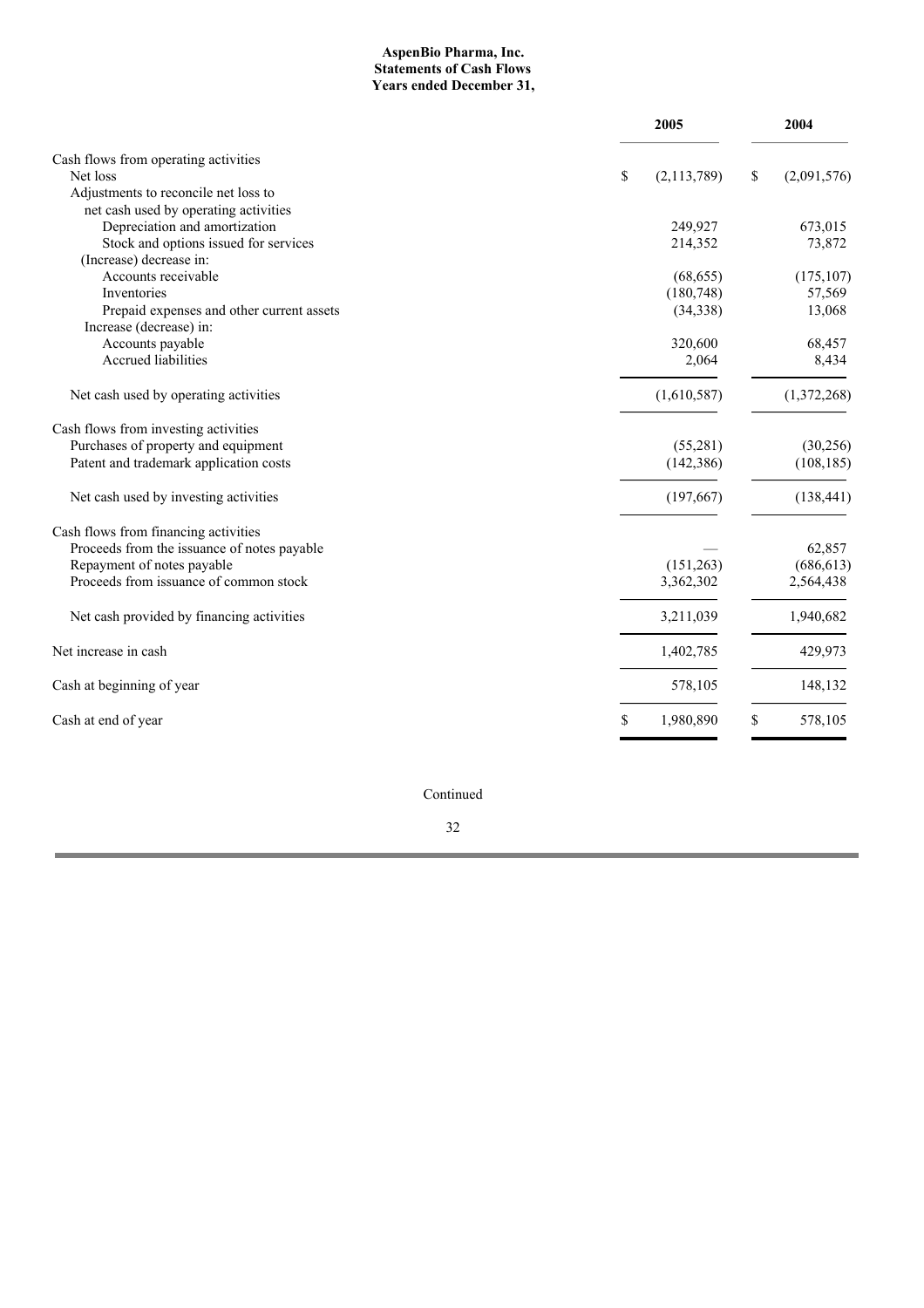### **AspenBio Pharma, Inc. Statements of Cash Flows (Continued) Years ended December 31,**

|                                                                                               |   | 2005    |   | 2004    |
|-----------------------------------------------------------------------------------------------|---|---------|---|---------|
| Supplemental disclosure of cash flow information<br>Cash paid during the year for<br>Interest | S | 262,600 | S | 294.168 |
| Schedule of non-cash investing and<br>financing transactions:                                 |   |         |   |         |
| Equipment acquired for installment obligation                                                 |   | 42,000  |   |         |
| Common stock issued pursuant to license agreement                                             |   |         |   | 130,000 |
| Value of 5,000 common shares<br>contributed by stockholder                                    |   |         |   | 5.650   |

See Accompanying Notes to Financial Statements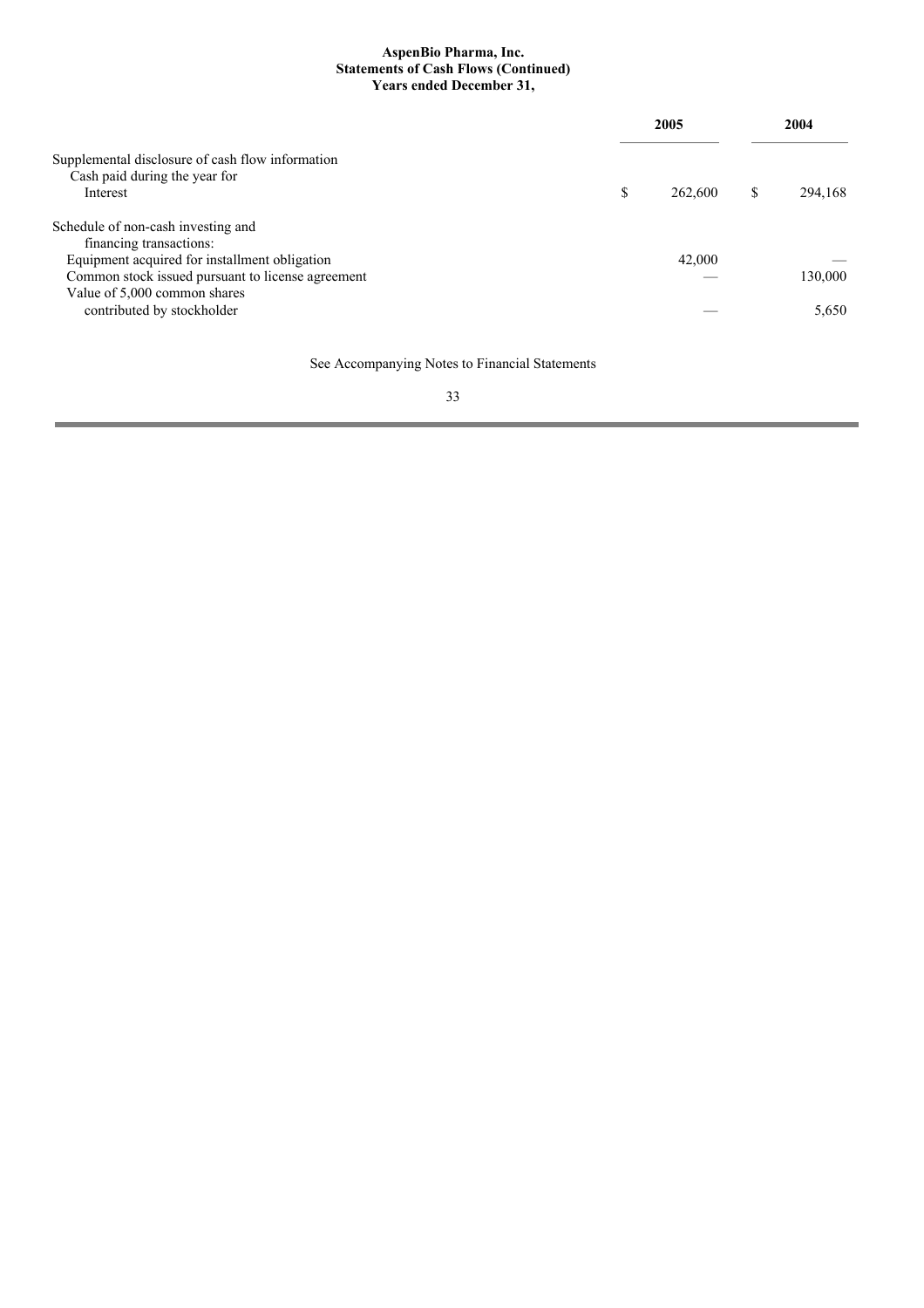#### AspenBio Pharma, Inc. Notes to Financial Statements

### **1. Organization and summary of significant accounting policies:**

## **Nature of operations:**

AspenBio Pharma, Inc. (the "Company" or "AspenBio Pharma") was organized on July 24, 2000, as a Colorado corporation. During November 2005, the Company's name was changed to AspenBio Pharma, Inc., from AspenBio, Inc. AspenBio Pharma is a biotechnology company that operates a base business as a purifier of human and animal antigens, manufacturing approximately 30 products. The current revenue producing products, purified human antigens, are used as standards and controls in diagnostic test kits, antibody purification and in research projects.

The Company's research and development activities consist primarily of the bovine pregnancy test, equine and bovine pregnancy enhancement drug products and a test being developed to diagnose appendicitis status.

During 2006 the Company expects to continue to incur cash losses from operations. While recent increases in revenues will provide limited additional cash flow from such sales margins, additional expenses from the hiring of our new President \ CEO and expenses for contract services in product development will more than offset these amounts. The Company's plans to bridge such cash shortfalls in 2006 include the following:

- 1. Obtain additional funding. (See Note 11 Subsequent Events, for additional information on funding obtained subsequent to year end.)
- 2. Explore revenue opportunities from licensing, partnering or limited research product sales of one or more of the new drugs under development.
- 3. Continue to refine and develop the bovine early pregnancy test to achieve the milestones as anticipated to be required under the Merial agreement and reach a "re-start" agreement of the dates with Merial on that agreement, to provide the Company with milestone payments.
- 4. Depending upon the timing and magnitude of cash flow needs, attempt to reach agreements with key employees and stockholders to defer all or a portion of compensation and loan payments to such parties.

### **Revenue recognition and accounts receivable:**

The Company recognizes revenue when product is shipped or delivered. The Company extends credit to customers generally without requiring collateral. The Company monitors its exposure for credit losses and maintains allowances for anticipated losses. The Company sells primarily throughout North America.

Revenue is recognized under development and distribution agreements only after the following criteria are met: (i) there exists adequate evidence of the transactions; (ii) delivery of goods has occurred or services have been rendered; and (iii) the price is not contingent on future activity and collectibility is reasonably assured.

Accounts receivable balances are stated net of allowances for doubtful accounts. The Company records allowances for doubtful accounts when it is probable that the accounts receivable balance will not be collected. When estimating the allowances for doubtful accounts, the Company takes into consideration such factors as its day-to-day knowledge of the financial position of specific clients, the industry and size of its clients. A financial decline of any one of the Company's large clients could have an adverse and material effect on the collectibility of receivables and thus the adequacy of the allowance for doubtful accounts. Increases in the allowance for doubtful accounts are recorded as charges to bad debt expense and are reflected in other operating expenses in the Company's statements of operations. Write-offs of uncollectible accounts are charged against the allowance for doubtful accounts. Accounts receivable are stated net of an allowance for doubtful accounts of approximately \$1,600 at December 31, 2005.

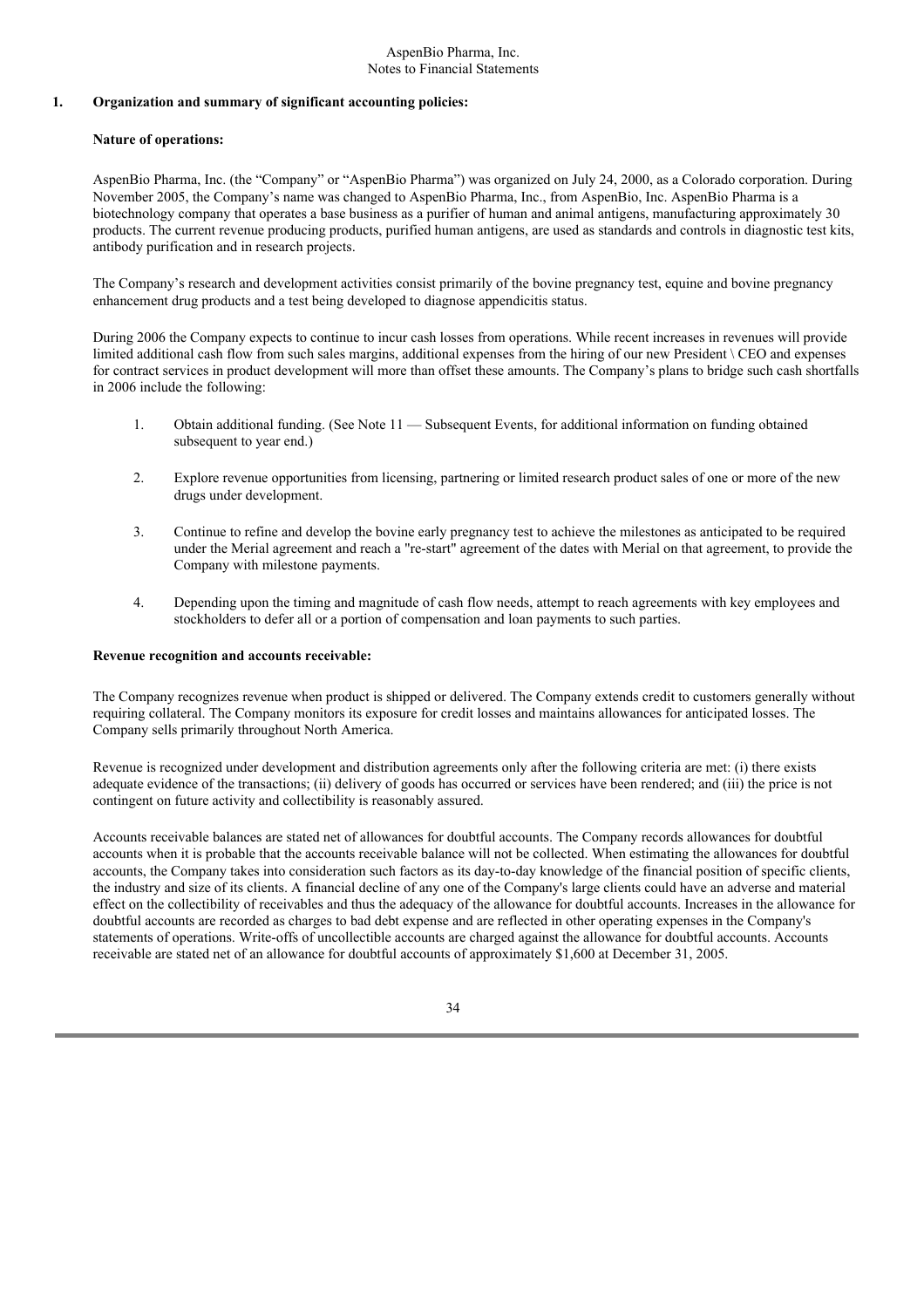### **Inventories:**

Inventories are stated at the lower of cost or market. Cost is determined on the first-in, first-out (FIFO) method. The elements of cost in inventories include materials, labor and overhead. The Company does not have supply agreements in place for the antigen business raw material purchases. There are several suppliers for our antigen raw material, however in 2005 and 2004 substantially all of our purchases, however, were made from two suppliers. Management believes that its relationships with these two suppliers is strong; however if necessary these relationships can be replaced. If the relationships were to be replaced they may be a short term disruption to operations, a period of time in which products would not be available and additional expenses may be incurred.

#### **Property and equipment:**

Property and equipment is stated at cost and is depreciated using the straight-line method over the estimated useful lives of the assets, generally twenty-five years for the building, ten years for land improvements and five years for equipment.

#### **Goodwill and other intangible assets:**

Goodwill, arising from the initial formation of the Company represents the purchase price paid and liabilities assumed in excess of the fair market value of tangible assets acquired. Under Statement of Financial Accounting Standards "SFAS") No. 142, Goodwill and Other Intangible Assets goodwill and intangible assets with indefinite useful lives are not amortized. SFAS No. 142 requires that these assets be reviewed for impairment at least annually, or whenever there is an indication of impairment. Intangible assets with finite lives will continue to be amortized over their estimated useful lives and reviewed for impairment in accordance with SFAS No. 144, Accounting for the Impairment or Disposal of Long-Lived Assets.

SFAS No. 142 requires companies to allocate goodwill to identifiable reporting units, which are then tested for impairment using a two-step process detailed in the statement. The first step requires comparing the fair value of each reporting unit with its carrying amount, including goodwill. If the fair value exceeds the carrying amount, goodwill of the reporting unit is considered not impaired, and the second step of the impairment test is not necessary. If the fair value of the reporting unit does not exceed the carrying amount, the second step of the goodwill impairment test must be performed to measure the amount of impairment loss, if any. This step requires the allocation of the fair value of the reporting unit to the reporting unit's assets and liabilities (including any unrecognized intangible assets) as if the reporting unit had been acquired in a business combination and the fair value of the reporting unit was the price paid to acquire the reporting unit. The excess of the fair value of the reporting unit over its re-evaluated net assets would be the new basis for the reporting unit's goodwill, and any necessary goodwill write down to this new value would be recognized as an impairment expense.

The Company has one reporting unit. The Company performs a goodwill impairment test in the fourth quarter of each year and determined that there has been no goodwill impairment. A goodwill impairment test will be performed annually in the fourth quarter or upon significant changes in the Company's business environment.

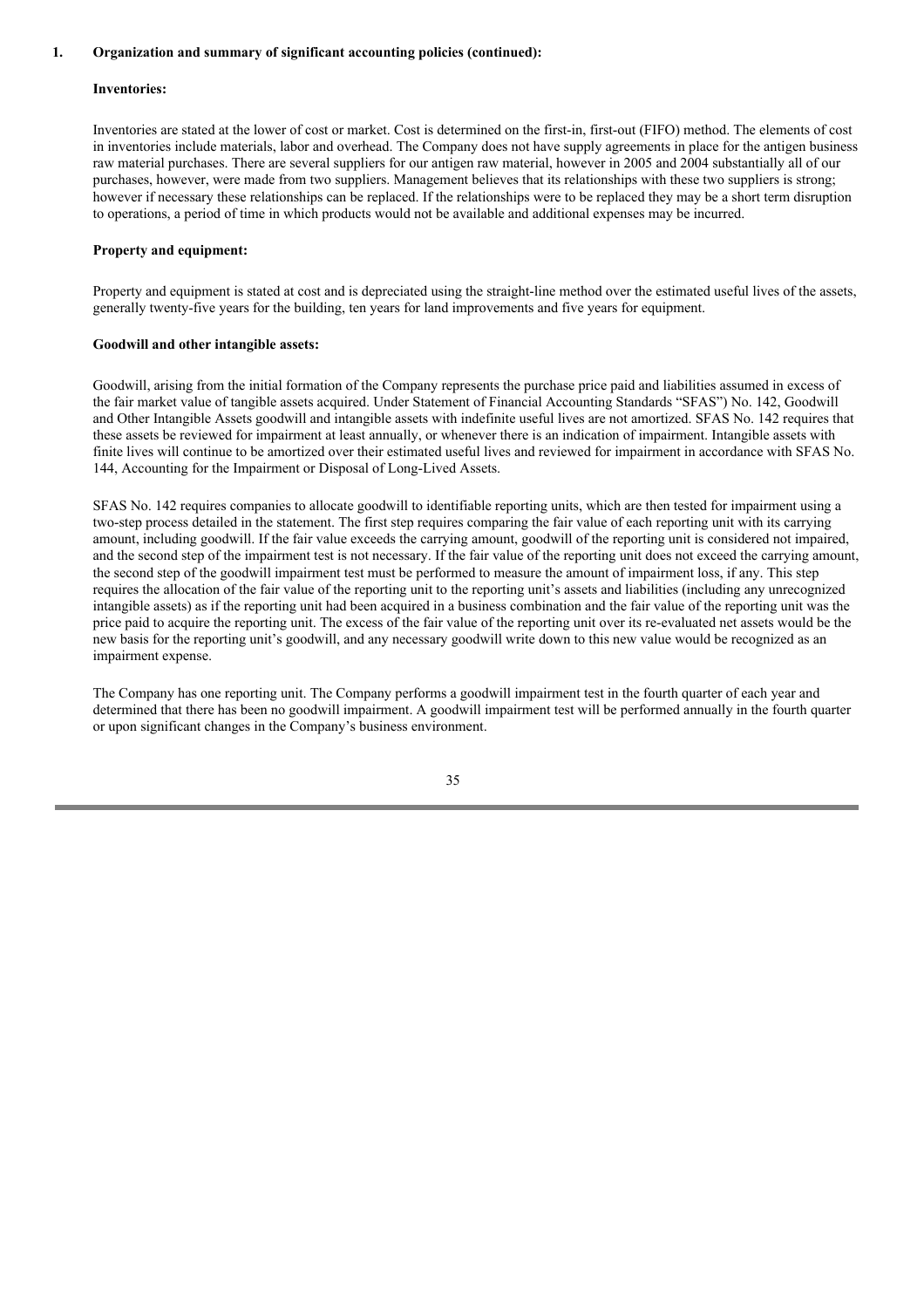#### **Impairment of long-lived assets:**

Management reviews long-lived assets for impairment whenever events or changes in circumstances indicate that the carrying amount of an asset may not be recoverable. Recoverability of assets to be held and used is measured by a comparison of the carrying amount of an asset to future cash flows expected to be generated by the asset. If such assets are considered to be impaired, the impairment to be recognized is measured by the amount by which the carrying amount of the assets exceeds the fair value of the assets. Based on its review, management does not believe that any impairment of long-lived assets exists at December 31, 2005.

#### **Research and development:**

Research and development costs are charged to expense as incurred.

#### **Use of estimates:**

The preparation of financial statements in conformity with accounting principles generally accepted in the United States of America requires management to make estimates and assumptions that affect reported amounts of assets and liabilities and disclosure of contingent assets and liabilities at the date of the balance sheet and the reported amounts of revenue and expenses during the reporting periods. Actual results could differ significantly from those estimates.

#### **Fair value of financials instruments:**

The fair value of the note payable, related party is not practicable to estimate, due to the related party nature of the underlying transactions. The carrying amounts of the Company's other financial instruments approximate fair value because of their variable interest rates and \ or short maturities.

Much of the information used to determine fair values is highly subjective and judgmental in nature and, therefore the results may not be precise. In addition, estimates of cash flows, risk characteristics, credit quality and interest rates are all subject to change. Since the fair values are estimated as of the balance sheet date, the amounts, which will actually be realized or paid upon settlement or maturity of the various instruments, could be significantly different.

### **Income taxes:**

The Company accounts for income taxes under the provisions of SFAS No. 109, Accounting for Income Taxes. Under the asset and liability method of SFAS No. 109, deferred tax assets and liabilities are recognized for the future tax consequences attributable to differences between the financial statement carrying amounts of existing assets and liabilities and their respective tax bases and operating loss and tax credit carryforwards. Deferred tax assets and liabilities are measured using enacted tax rates expected to apply to taxable income in the years in which those temporary differences are expected to be recovered or settled. Under SFAS No. 109, the effect on deferred tax assets and liabilities of a change in tax rates is recognized in operations in the period that includes the enactment date. A valuation allowance is required to the extent any deferred tax assets may not be realizable.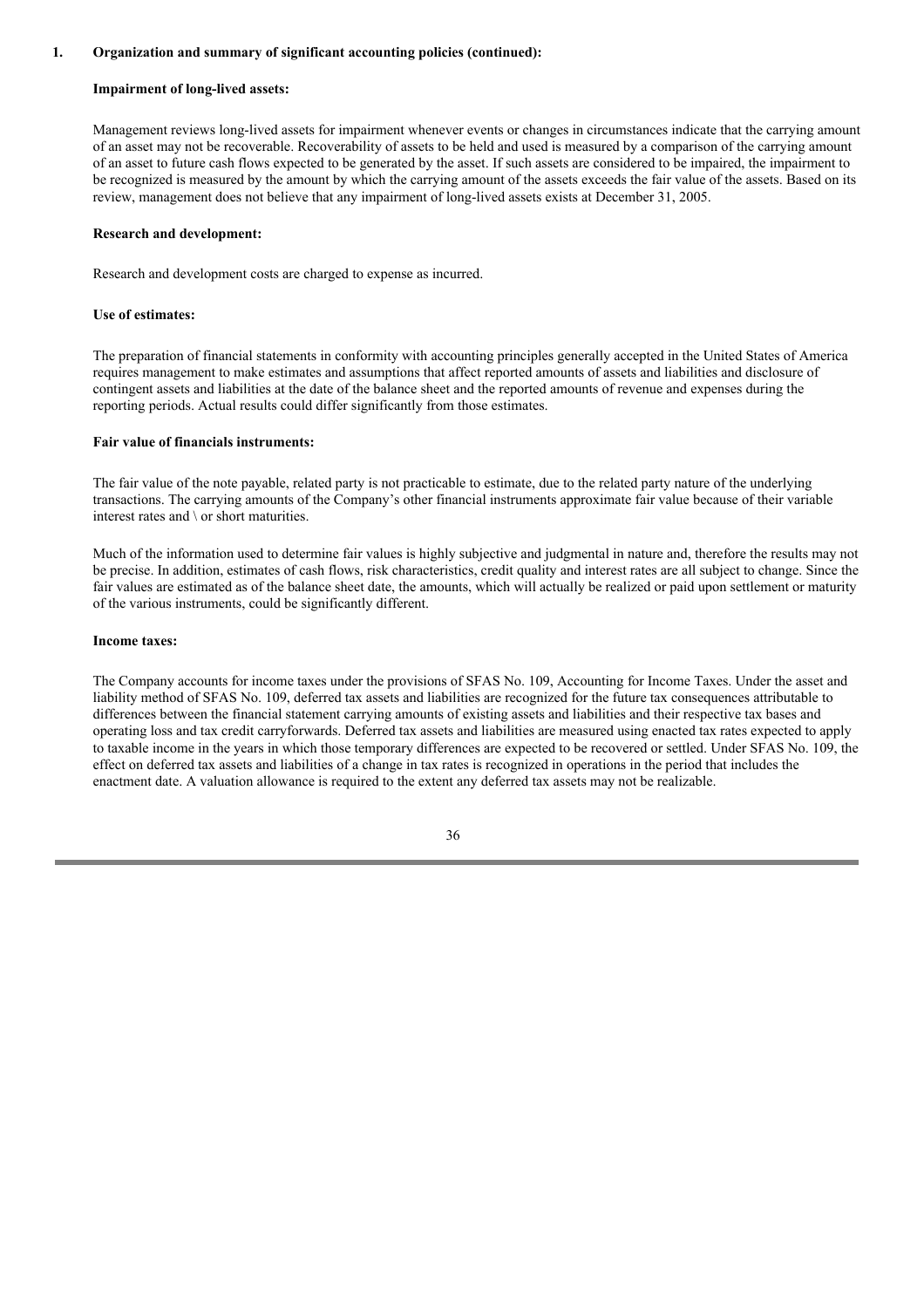#### **Stock-based compensation:**

SFAS No. 123, Accounting for Stock Based Compensation, defines a fair-value-based method of accounting for stock-based employee compensation plans and transactions in which an entity issues its equity instruments to acquire goods or services from nonemployees, and encourages but does not require companies to record compensation cost for stock-based employee compensation plans at fair value. The Company has chosen to account for employee stock-based compensation using the intrinsic value method prescribed in Accounting Principles Board Opinion No. 25 ("APB No. 25"), Accounting for Stock Issued to Employees, and related interpretations. Accordingly, employee compensation cost for stock options is measured as the excess, if any, of the estimated fair value of the Company's stock at the date of the grant over the amount an employee must pay to acquire the stock. The Company has provided pro forma disclosures of net income as if the fair value based method of accounting for stock-based compensation, as prescribed by SFAS No. 123, had been applied. Options issued to non-employees or directors for services are accounted for in accordance with SFAS No. 123. During the fourth quarter of 2005, the Company accelerated the vesting of outstanding options to purchase 411,000 shares of common stock. The exercise price of these options exceeded the estimated fair value of the stock on the date of acceleration and accordingly, under APB No.25, no accounting entry was recorded. Had the option vesting not been accelerated in 2005, the Company would have reported additional noncash expense of approximately \$285,000 in 2006, \$100,000 in 2007 and \$3,000 in 2008.

The Company estimates the fair value of each stock option at the grant date by using the Black-Scholes option pricing model with the following weighted average assumptions used for grants in 2005 and 2004, a dividend yield of 0%; risk-free interest rates of 4.4  $\cdot$ 4.82% and 4.4%; an expected life ranging from 5-10 years; and an expected volatility of 121% and 113%, respectively. The following table illustrates the effect on net income (loss) and income (loss) per share if the Company had applied the fair value recognition provisions of FASB Statement No. 123, Accounting for Stock-Based Compensation to its stock-based employee plans.

|                                                                                                                                                                |          | 2005             |          | 2004             |
|----------------------------------------------------------------------------------------------------------------------------------------------------------------|----------|------------------|----------|------------------|
| Net loss, as reported<br>Deduct: Total stock-based employee compen-<br>sation expense determined under fair value<br>based method for awards granted, modified | \$       | (2,114,000)      |          | (2,092,000)      |
| or settled, net of related tax effects                                                                                                                         |          | (1,306,000)      |          | (447,000)        |
| Pro forma net loss                                                                                                                                             | \$       | (3,420,000)      |          | (2,539,000)      |
| Loss per share:<br>Basic and diluted - as reported<br>Basic and diluted - pro forma                                                                            | \$<br>\$ | (0.15)<br>(0.24) | S<br>\$. | (0.19)<br>(0.23) |

#### **Income (loss) per share:**

Basic earnings (loss) per share includes no dilution and is computed by dividing net earnings (loss) available to stockholders by the weighted number of common shares outstanding for the period. Diluted earnings per share reflect the potential dilution of securities that could share in the Company's earnings. The effect of the inclusion of the dilutive shares would have resulted in a decrease in loss per share. Accordingly, the weighted average shares outstanding have not been adjusted for dilutive shares.

#### **Comprehensive income:**

SFAS No. 130, Reporting Comprehensive Income, requires disclosure of comprehensive income, which includes certain items not reported in the statement of income, including unrealized gains and losses on available-for-sale securities and foreign currency translation adjustments. During the years ended December 31, 2005 and 2004, the Company did not have any components of comprehensive income to report.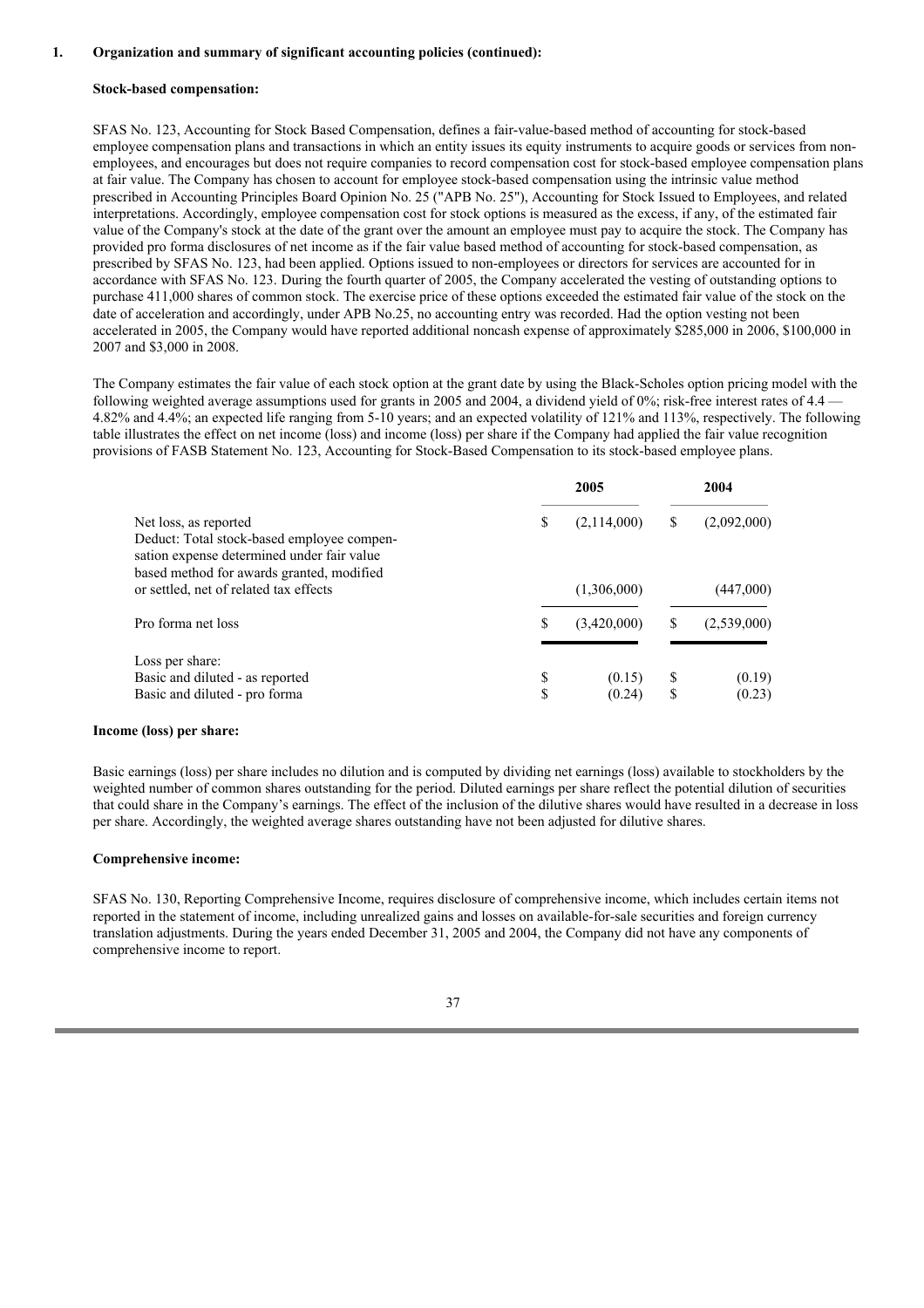#### **Recently issued accounting pronouncements:**

In June 2005, the FASB issued SFAS No. 154, *Accounting Changes and Error Corrections, a replacement of APB Opinion No. 20,* Accounting Changes, and Statement No. 3, Reporting Accounting Changes in Interim Financial Statements ("SFAS 154"). SFAS 154 changes the requirements for the accounting for, and reporting of, a change in accounting principle. Previously, most voluntary changes in accounting principles were required to be recognized by way of a cumulative effect adjustment within net income during the period of the change. SFAS 154 requires retrospective application to prior periods' financial statements, unless it is impracticable to determine either the period-specific effects or the cumulative effect of the change. SFAS 154 is effective for accounting changes made in fiscal years beginning after December 15, 2005; however, the Statement does not change the transition provisions of any existing accounting pronouncements. The Company does not believe that the adoption of SFAS 154 will have a material effect on its consolidated financial position, results of operations or cash flows.

In December 2004, the Financial Accounting Standards Board ("FASB") issued SFAS No. 123(R) "Share-Based Payment", which addresses the accounting for share-based payment transactions. SFAS No. 123(R) eliminates the ability to account for share-based compensation transactions using APB 25, and generally requires instead that such transactions be accounted and recognized in the statement of operations based on their fair value. SFAS No. 123(R) will be effective for public companies that file as small business issuers as of the first interim or annual reporting period that begins after December 15, 2005. Had the option vesting not been accelerated in 2005, the Company would have reported additional noncash expense of approximately \$285,000 in 2006, \$100,000 in 2007 and \$3,000 in 2008. We continue to evaluate the provisions of the standard and based upon initial computations of options granted to date, we anticipate the non-cash expense in 2006 being recorded under the standard will not be material. Depending upon the number of and terms for options that may be granted in future periods, the implementation of this standard could have a significant non-cash impact on results of operations in future periods.

#### **2. Global Development and Distribution Agreement \ Deferred Revenue**

In March 2003, the Company entered into a global development and distribution agreement with Merial Limited ("Merial"). The agreement provides Merial with exclusive rights to market and distribute the Company's new, patent-pending diagnostic blood test. The test is designed to be used approximately 21 days after insemination to determine the early pregnancy status of dairy and beef cattle. Upon execution of the agreement the Company received \$200,000, which has been recorded as deferred revenue. During June 2003, AspenBio Pharma determined that the results of its large-scale field trial were not proceeding as anticipated. The results continue to be analyzed and modifications to the test are ongoing. AspenBio Pharma believes improvements to the test need to be achieved. Accordingly, the test was not launched by October 2003 and receipt of the second development payment of \$700,000 from Merial also has been delayed. Such payment could be reduced or eliminated if Merial is not satisfied with the test results or the product. Should Merial elect to terminate the agreement, they may also request a refund of 50% (\$100,000) of the development payment received to date. Pursuant to the agreement, if the Company terminates the agreement within three years from the launch date, as defined in the agreement, monies paid by the third party must be refunded on a pro-rata basis.

### **3. Inventories:**

Inventories consisted of the following at December 31, 2005:

| Finished goods<br>Goods in process<br>Raw materials | 76,005<br>133,153<br>173,993 |
|-----------------------------------------------------|------------------------------|
|                                                     | 383,151                      |

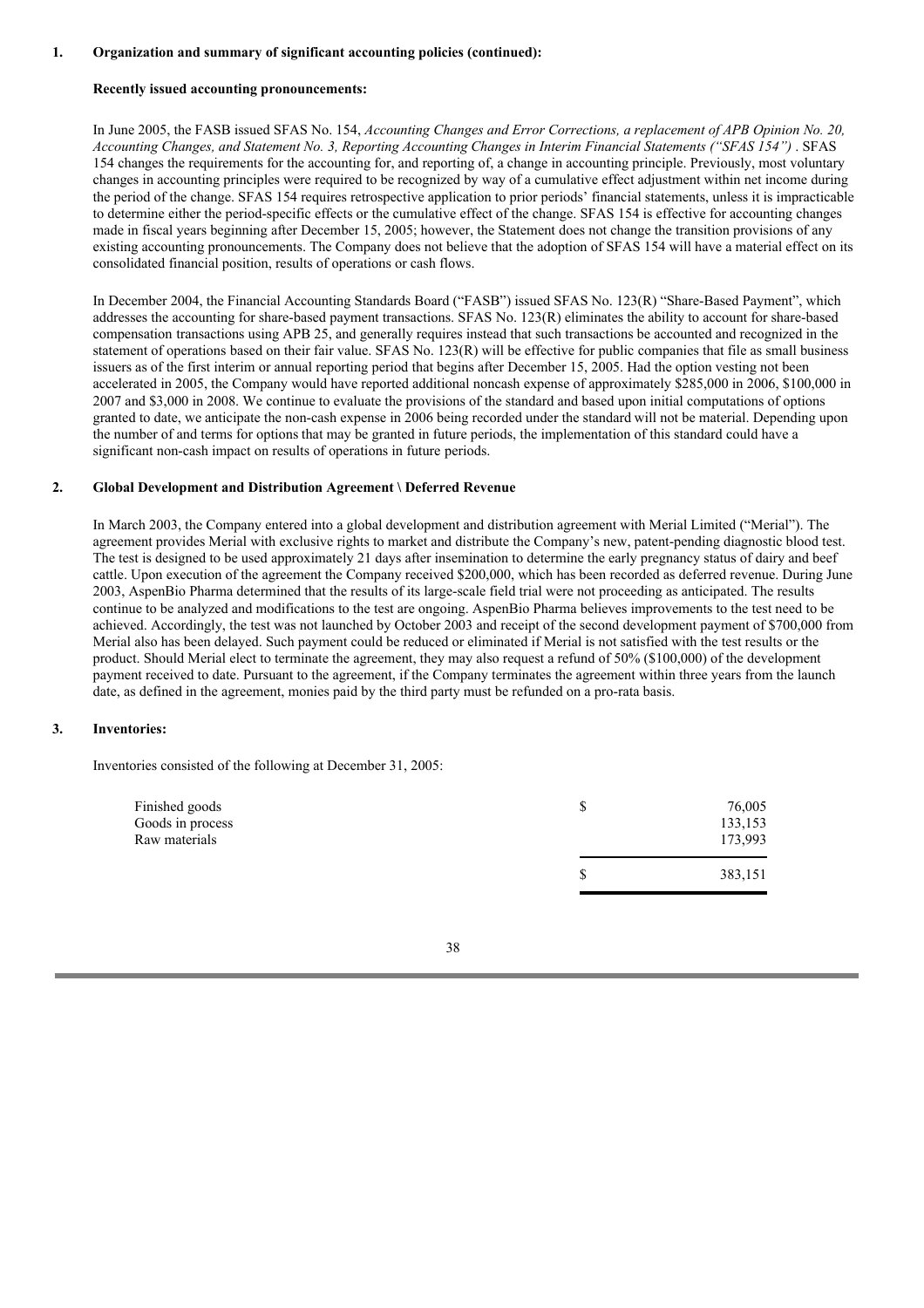### **4. Property and equipment:**

Property and equipment consisted of the following at December 31, 2005:

|    | Land and improvements<br><b>Building</b><br>Lab equipment<br>Office and computer equipment | \$ | 1,107,508<br>2,589,231<br>524,044<br>82,511 |
|----|--------------------------------------------------------------------------------------------|----|---------------------------------------------|
|    | Less accumulated depreciation                                                              |    | 4,303,294<br>871,616                        |
|    |                                                                                            | \$ | 3,431,678                                   |
| 5. | Intangibles and other assets:                                                              |    |                                             |
|    | Intangible and other assets consisted of the following at December 31, 2005:               |    |                                             |
|    | Patents and trademarks and applications, net of accumulated<br>amortization of \$6,658     | \$ | 561,314                                     |
|    | Deferred loan costs, net of accumulated<br>amortization of \$13,167                        |    | 43,917                                      |
|    |                                                                                            | S  | 605,231                                     |

The Company capitalizes legal costs and filing fees associated with obtaining patents on its new discoveries. Once the patents have been issued, the Company amortizes these costs over the shorter of the legal life of the patent or its estimated economic life using the straight-line method. Loan and deferred consulting costs are being amortized over the term of the related agreements using the straight-line method.

### **6. Debt Agreements:**

### **Note Payable —Related Party:**

During June 2003, the Company's largest stockholder and former president agreed to consolidate the Company's previously outstanding notes payable to him in the aggregate principal amount of \$958,651, into one new note with an interest rate of 6% per annum and the maturity date extended to June 2008. Based upon revised agreements entered into in 2004, an advance principal payment of \$200,000 was made on the note in August 2004, and thereafter thirty-six monthly payments of \$10,000 are being made, with the then remaining balance due June 2008. Principal payments of \$80,000 are due in 2006, \$74,000 in 2007 and the then remaining balance due in 2008.

During the years ended December 31, 2005 and 2004, interest expense of approximately \$42,000 and \$58,000, respectively, was incurred on notes payable to the stockholder. At December 31, 2005, accrued interest expense, due to the stockholder was approximately \$1,300 and is included with accrued expenses on the accompanying balance sheet.

During April 2004 a stockholder advanced the Company \$51,360 under a ninety-day unsecured note, bearing interest at 10%. Proceeds from the note were used for corporate obligations. The note and accrued interest of \$1,398, was repaid in July 2004.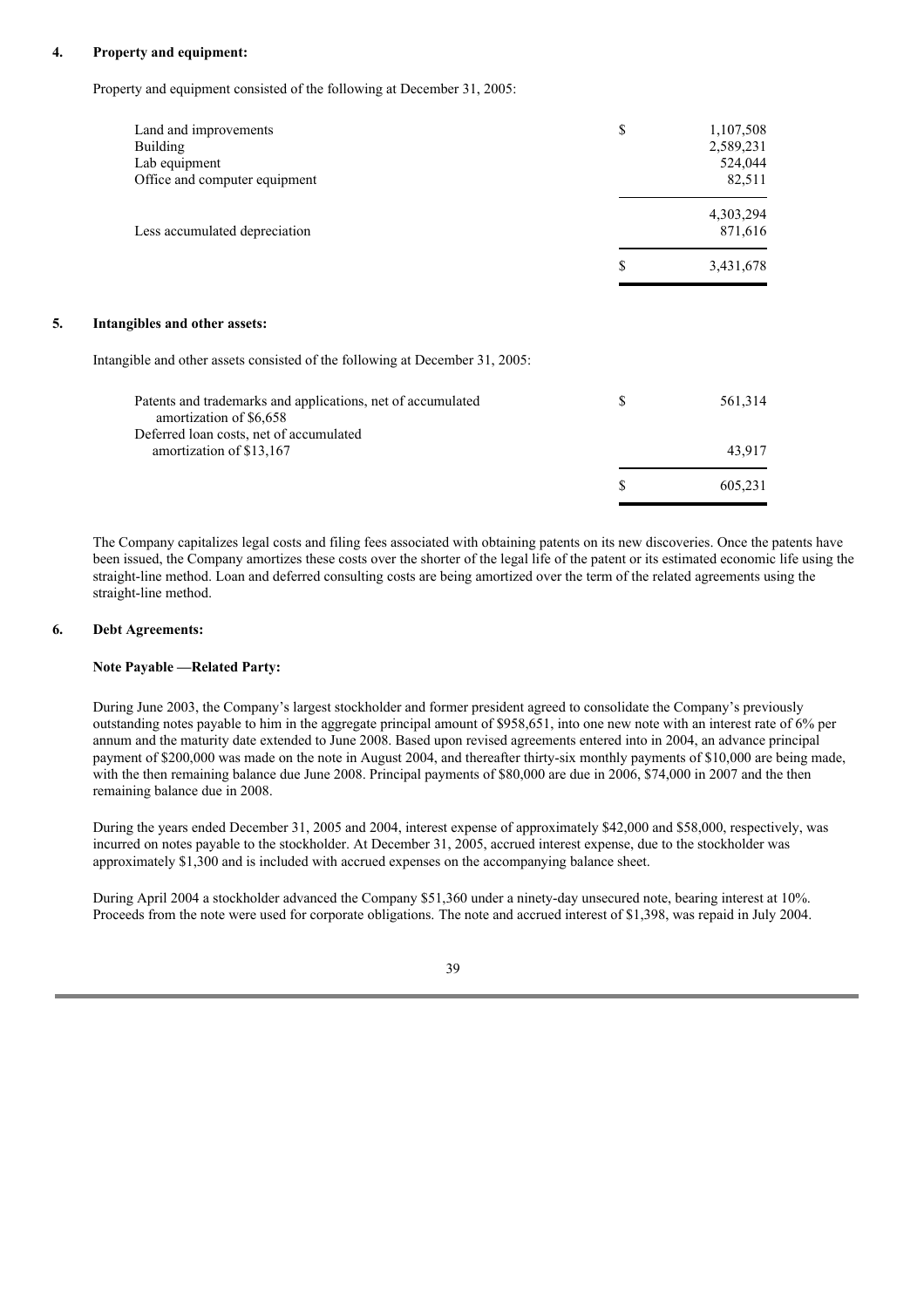#### **Mortgage and installment notes:**

The Company has a \$3,250,000 permanent mortgage facility on its land and building. The mortgage is held by a commercial bank and includes approximately 39% that is guaranteed by the U. S. Small Business Administration ("SBA"). The loan is collateralized by the real property and is also personally guaranteed by a stockholder of the Company. The interest rate on the bank portion is one percentage over the Wall Street Journal Prime Rate (minimum 7%), with 7% being the effective rate for 2005 and 2004 and the SBA portion bears interest at the rate of 4.42%. The loan requires total monthly payments of approximately \$23,700. At December 31, 2005 the outstanding balance under the mortgage totaled \$3,112,693. The mortgage requires minimum annual principal payments of approximately \$81,200 in 2006, \$86,400 in 2007, \$91,000 in 2008, \$96,700 in 2009, 106,200 in 2010 and \$2,651,200 thereafter, through the life of the loan.

## **Credit Agreement:**

The Company had a \$150,000 revolving line of credit agreement with a bank that matured on April 30, 2005, which bore interest at the prime rate plus 1% (with an interest rate floor of 6.5%). The line of credit was collateralized by the assets of the Company and guaranteed by former President of the Company. At maturity no balance was outstanding on the line of credit. The Company and the bank mutually agreed not to renew the line of credit.

## **7. Stockholders' Equity:**

During the first quarter of 2004, the Company sold 457,143 shares of common stock at \$.875 per share. The investors were also granted warrants to purchase 457,143 shares of common stock at \$1.50 per share.

During the first quarter of 2004, a previous consulting agreement was amended whereby the consultant agreed to terminate 50,000 options that the Company had agreed to issue and 5,000 common shares previously issued to the consultant were returned to the Company.

During 2004, the Company issued a total of 158,584 common shares for rights and services. The shares were valued at their fair market value when issued, which totaled \$148,000. Included in such issuances were 138,298 shares (plus a cash payment of \$60,000) issued to a university, providing the Company with rights to the university's patent rights for specified animal health uses

The Company closed on \$2,535,000, (\$1,247,500 on July 21, 2004 and \$1,287,500 on August 19, 2004) under a Private Placement of unregistered Units (consisting of 20,000 common shares and 20,000 warrants exercisable for three years at \$1.50/ share for \$17,500 per Unit) through its placement agent. The purpose of the private placement was to raise funds for working capital, new product development and general corporate purposes. As a result of that funding, under an agreement previously entered into with the Company's former president and significant shareholder, the shareholder contributed 1,896,757 common shares he owned of the Company, back to the Company for no consideration, which reduced the outstanding shares by that amount.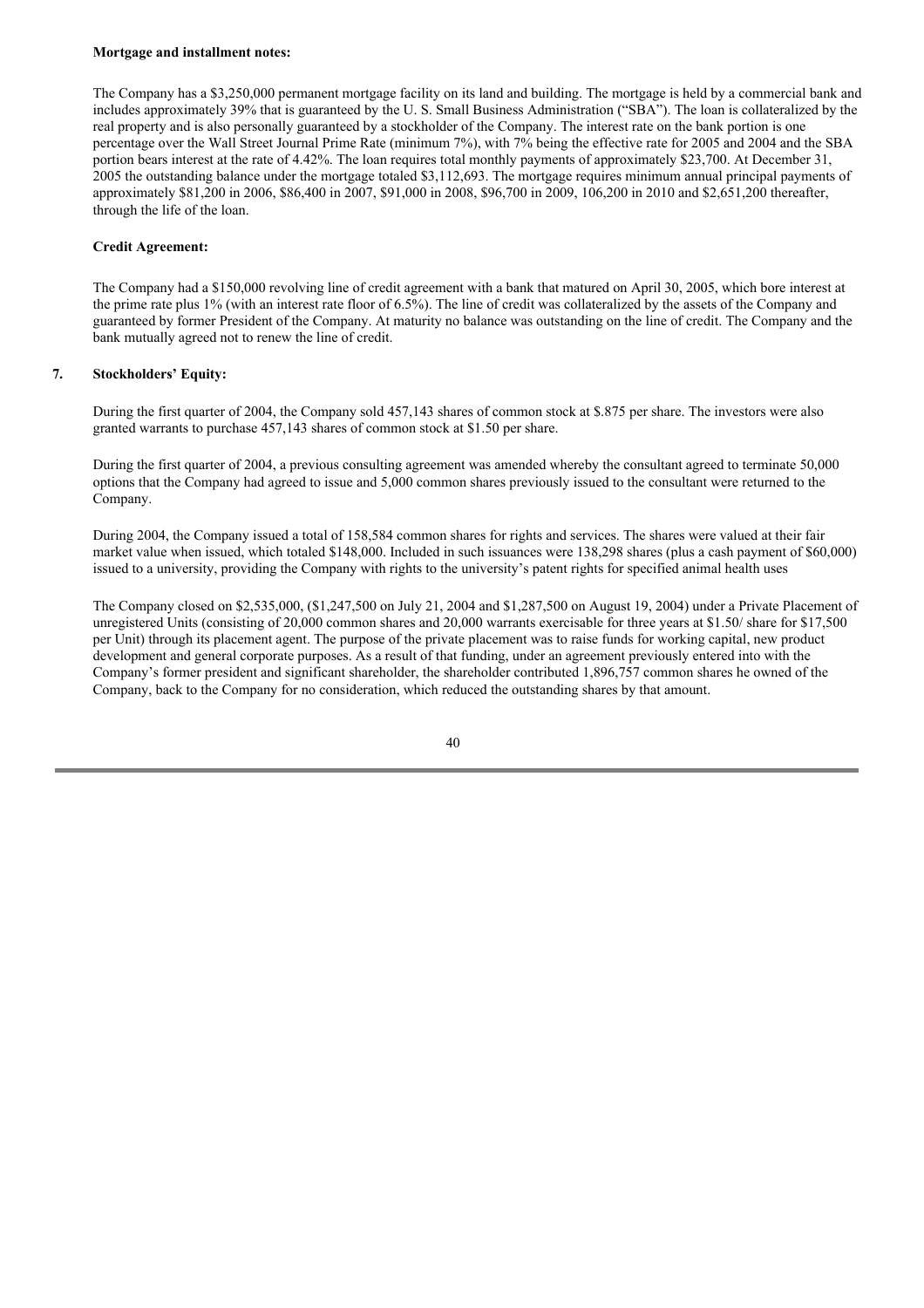The Company entered into a consulting agreement in July 2005 whereby a consultant was granted 10,200 shares of stock at \$.75 per share for a total of \$ 7,650.

The Company closed on \$3,557,892 in 2005 under a Private Placement of unregistered Units (consisting of 4,066,170 shares and a total of 4,465,922 warrants exercisable for five years at \$1.35 per share) through its placement agent. The purpose of this was to raise funds for working capital, new product development, and general corporate purposes. During the last quarter of 2005, under the 2005 offering agreements, the Company issued 190,805 shares of its common stock to investors as additional shares in settlement for the Company's delay in meeting certain registration requirements. The additional shares which were issued were made to reflect the estimated difference in fair values to the investors, between registered and unregistered securities. The registration requirements were fully met in October 2005.

On December 23, 2005, 75,000 shares of stock were issued to Richard Donnelly, President, valued at for \$0.96 per share as part of his 2005 compensation.

At the Company's Annual Meeting of its shareholders held in November 2005, an amendment to the Company's Articles of Incorporation was approved to increase the number of authorized shares of Common Stock to 60,000,000 from 30,000,000.

## **8. Stock Options and Warrants:**

#### **Stock options:**

The Board of Directors of the Company has adopted the 2002 Stock Incentive Plan for the benefit of certain employees and consultants. The Company has reserved a total of 3,500,000 shares, (as amended), of its common stock for issuance pursuant to the exercise of options to be granted. An Option Committee of the Board of Directors administers the Plan. The exercise prices of the options granted are determined by the Option Committee and are established at the estimated fair value of the Company's common stock at the date of grant. The Option Committee determines the term of each option, the number of shares for which each option is granted and the rate at which each option is exercisable. Options are granted with terms not to exceed 10 years. To date all options granted under the Plan, at the dates of the grants, the exercise prices of the options were equal to the estimated fair value of the Company's common stock, therefore, no compensation expense, other than that for options granted to the Company's advisory board, has been recorded for the options granted.

A summary of the status of the Company's stock options as of December 31, 2005 and 2004, and changes during the years then ended, is presented below:

|                                  | 2005          |                                                 |      | 2004          |                                                 |      |
|----------------------------------|---------------|-------------------------------------------------|------|---------------|-------------------------------------------------|------|
|                                  | <b>Shares</b> | Weighted<br>Average<br><b>Exercise</b><br>Price |      | <b>Shares</b> | Weighted<br>Average<br><b>Exercise</b><br>Price |      |
| Outstanding, beginning of year   | 1,585,000     | \$                                              | 1.04 | 260,000       | S.                                              | 1.45 |
| Granted                          | 1,615,000     | \$.                                             | .78  | 1,375,000     | \$.                                             | .96  |
| Forfeited                        | (315,000)     | \$.                                             | 1.21 | (50,000)      | \$                                              | 1.25 |
| Outstanding, end of year         | 2,885,000     | \$                                              | .85  | 1,585,000     | \$                                              | 1.04 |
| Options exercisable, end of year | 2,498,318     | \$                                              | .88  | 170,001       | \$                                              | 1.32 |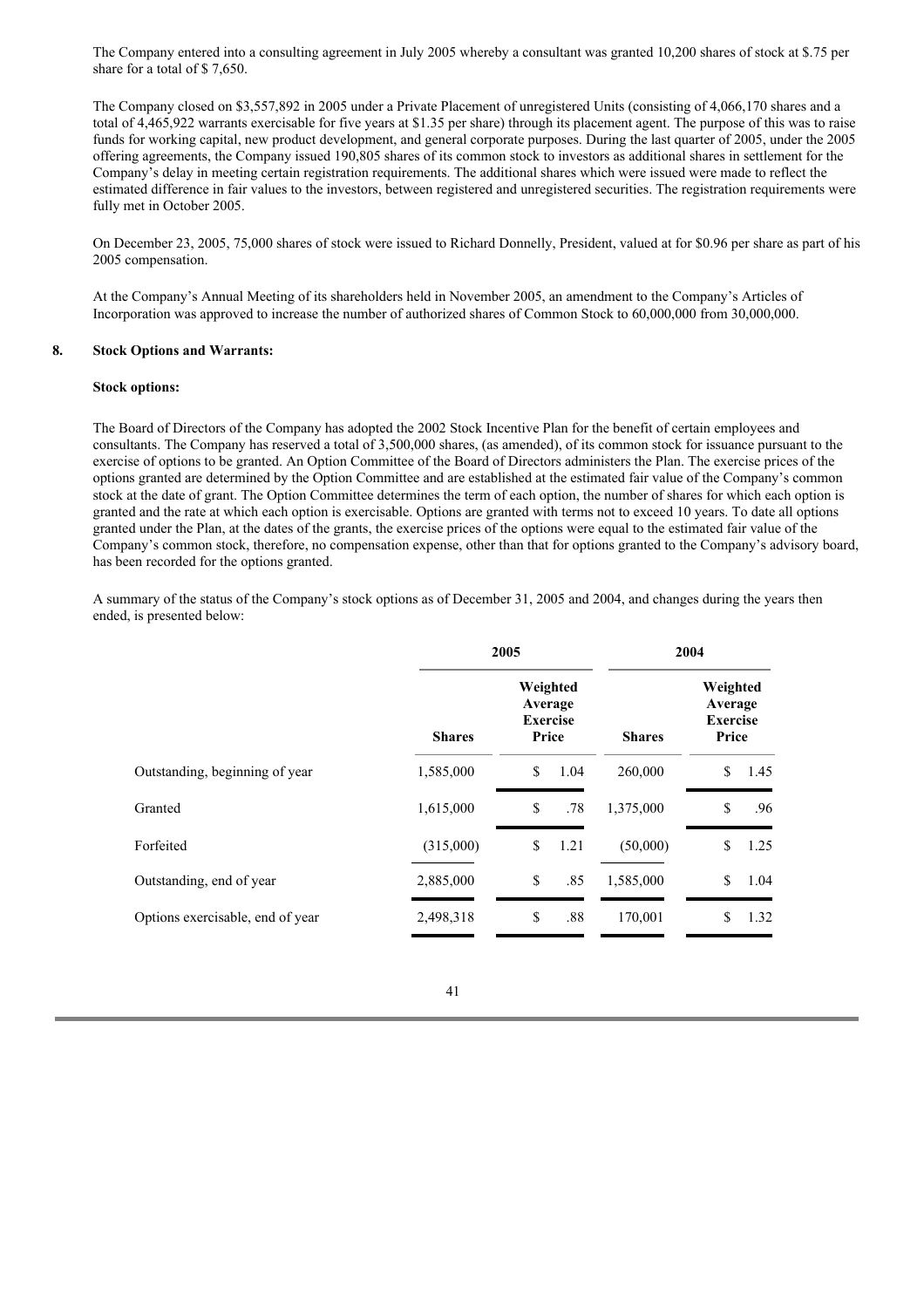Prior to the establishment of the 2002 Stock Incentive Plan, on August 1, 2001, the Board of Directors granted stock options to two directors to acquire a total of 200,000 shares for \$1 per share. The options were fully vested on December 31, 2001 and expire August 1, 2006.

Included above, in options granted under the Company's 2002 Stock Incentive Plan are 615,000 options (475,000 in 2004 and 140,000 in 2005) granted to the Company's advisory board and outside consultants. Operating expenses for the years ended December 31, 2005 and 2004 include \$134,702 and \$55,872, respectively, representing the estimated vested value of those options for each year.

### **Common stock purchase warrants:**

Through December 31, 2005, in addition to the stock options discussed above, the Company has issued warrants in connection with debt offerings, loan and guaranty agreements, as well as consulting agreements. Following is a summery of the terms of the warrant agreements that are outstanding as of December 31, 2005:

|              |                 | <b>Exercise</b> | Issue          | <b>Expire</b> |
|--------------|-----------------|-----------------|----------------|---------------|
| <b>Notes</b> | <b>Ouantity</b> | price           | date           | date          |
|              | 830,000         | 1.00<br>S.      | $12 - 28 - 01$ | $1 - 1 - 07$  |
|              | 375,000         | \$1.50          | $7 - 5 - 02$   | $7 - 5 - 07$  |
|              | 250,000         | 1.50<br>S.      | $8 - 1 - 03$   | $6 - 1 - 08$  |
|              | 631,662         | \$1.50          | $9 - 30 - 03$  | $6 - 1 - 06$  |
| (1)          | 800,000         | 1.07<br>S.      | $1 - 15 - 04$  | $1 - 15 - 09$ |
|              | 3,933,715       | \$1.50          | 82,004         | $7 - 30 - 09$ |
|              | 4,465,922       | 1.35<br>S.      | $5 - 5 - 05$   | $5 - 5 - 10$  |
| (2)          | 90,000          | 1.00<br>S.      | $12 - 1 - 05$  | $12 - 1 - 08$ |
|              |                 |                 |                |               |

(1) The 2004 consulting warrants are the subject of a dispute as discussed in Note 10.

(2) The 2005 consulting warrants vest at the rate of 15,000 per month over the six-month term of the agreement. The agreement was subsequently extended as discussed in Note 10.

#### **9. Income Taxes:**

Income taxes at the federal statutory rate are reconciled to the Company's actual income taxes as follows:

|                                                                                                                                     | 2005 |                                           | 2004 |                                             |
|-------------------------------------------------------------------------------------------------------------------------------------|------|-------------------------------------------|------|---------------------------------------------|
| Federal income tax expense (benefit) at 34%<br>State income tax net of federal tax effect<br>Permanent items<br>Valuation allowance | S    | (719,000)<br>(70,000)<br>7.000<br>782,000 |      | (711,000)<br>(69,000)<br>(3,000)<br>783,000 |
|                                                                                                                                     | S    |                                           |      |                                             |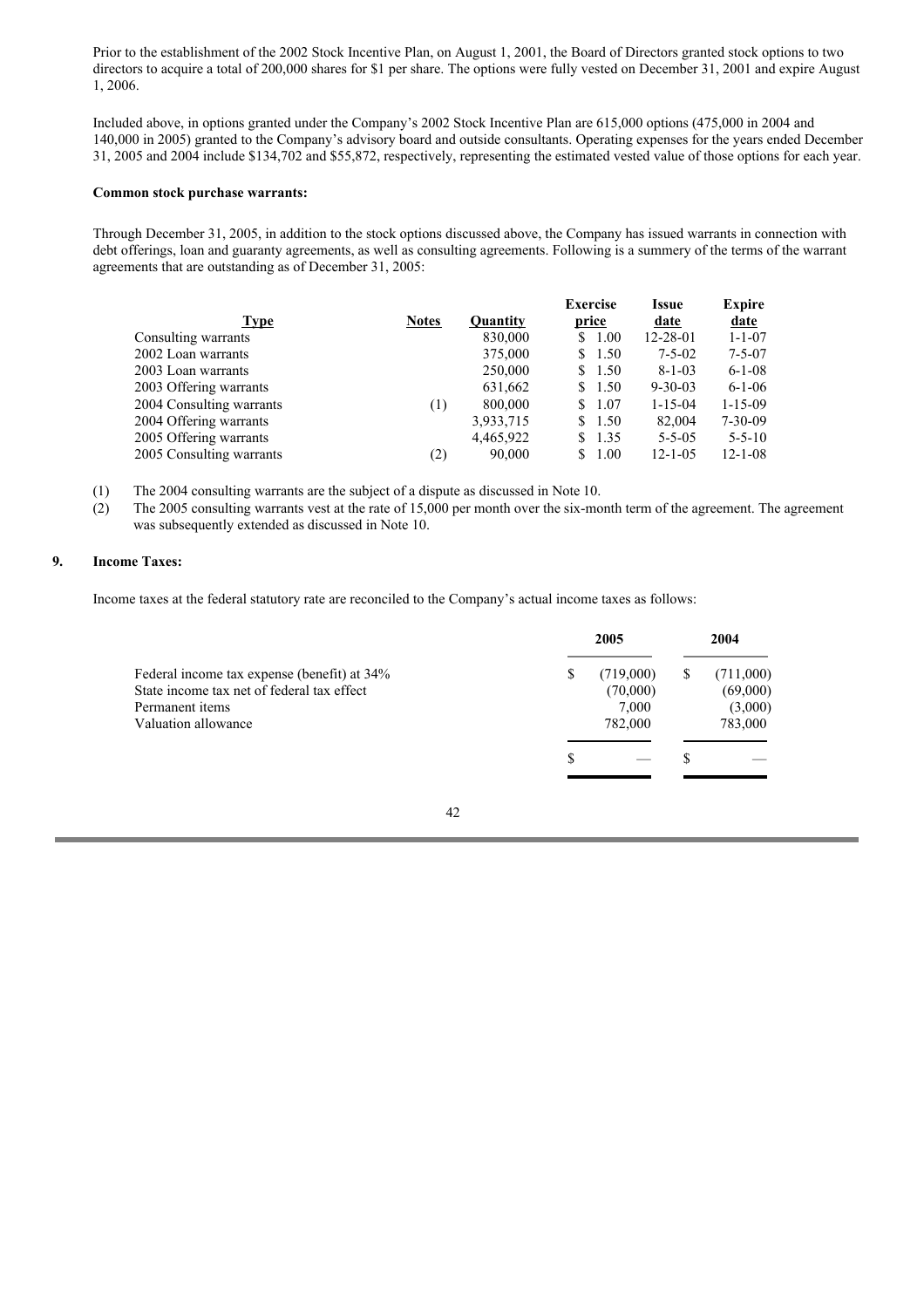As of December 31, 2005 the Company has net operating loss carry forwards of approximately \$6,800,000 for federal and state tax purposes, which are available to offset future taxable income, if any, expiring through December 2025. A valuation allowance was recorded at December 31, 2005 due to the uncertainty of realization of deferred tax assets in the future.

The tax effects of temporary differences that give rise to significant portions of deferred tax assets and liabilities at December 31, 2005 are as follows:

| Deferred tax assets (liabilities): |                 |
|------------------------------------|-----------------|
| Net operating loss carry forwards  | \$<br>2,319,000 |
| Accounts receivable                | 1,000           |
| Property and equipment             | (12,000)        |
| Goodwill                           | (11,000)        |
| Deferred revenue                   | 68,000          |
| Deferred tax asset                 | 2,365,000       |
| Valuation allowance                | (2,365,000)     |
| Net current deferred tax asset     | \$              |
|                                    |                 |

## **10. Commitments and Contingencies:**

At December 31, 2005, one customer accounted for 63% of total accounts receivable. One customer accounted for 58% and 52% of total net sales for the years ended December 31, 2005 and 2004. A second customer accounted for 18% of total net sales for the year ended December 31, 2004.

#### **Consulting Agreements:**

During July 2005 the Company entered into an agreement with a consultant for product development services, for a term of twelve months at the rate of \$3,200 per month. The consultant was also granted 10,200 shares of stock of stock at \$.75 per share for a total of \$ 7,650.

Effective December 1, 2005, the Company entered into an agreement with a consultant to provide financial public relations for the Company for a term of six months at the rate of \$5,000 per month. The consultant was granted warrants to purchase 90,000 shares of common stock at \$1.00 per share vesting at the rate of 15,000 per month over the six month term of the agreement. In March 2006 the agreement was extended for up to an additional twelve months and granted the consultant warrants for an additional 180,000 shares of common stock at \$1.80 per share vesting at 15,000 per month. The warrants expire three years from the date of vesting.

In December 2005, AspenBio Pharma entered into a one year sales agreement with a Colorado based sales organization to promote certain of the Company's veterinary products. The Company agreed to pay the organization a sales commission of 20% of specified sales per month. The sales organization is affiliated with the Company's President. For the month of December 2005, sales commissions payable to the sales organization totaled approximately \$8,000.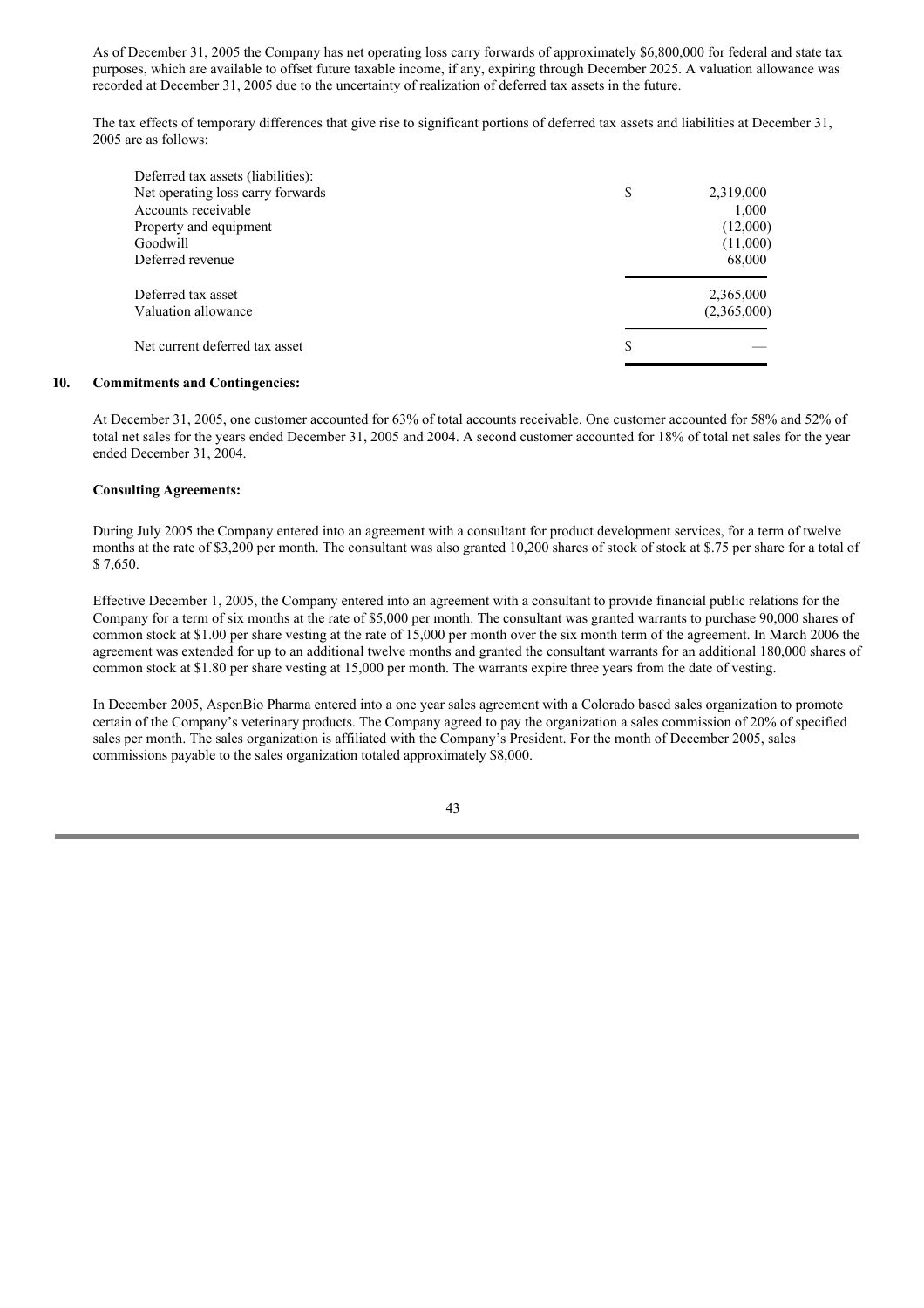#### **Development and license agreements:**

The Company has entered into three agreements with separate universities, under which the Company obtained exclusive proprietary rights to certain patents, licenses and technology to manufacture, market and sell developed products. Under the agreements, the Company is obligated to make certain minimum annual payments totaling \$45,000, plus milestone payments, as defined, based on a percentage of sales of the products. Under one of the agreements entered into in 2004, the Company acquired rights to the university's patent portfolio for use in the animal health industry for a total cost of \$190,000, of which \$60,000 was paid in cash and \$130,000 was paid in Company common shares and the Company agreed to fund \$46,550, which has now been paid for consulting and research assistance on one of the Company's products in development.

The Company entered agreements with Cardinal Health PTS, LLC, by and through its Gala Biotech business unit ("Cardinal Health") for the development \ manufacture of initial batches of our recombinant single-chain products. This development and initial manufacturing process will assist in the development methods required for those products in which we are seeking FDA approval. The Company's financial commitment under these agreements requires payments to be made depending upon certain results and associated costs. The range of payment remaining under agreements previously signed totals approximately \$300,000. The Company with 30 days notice and without future obligations may terminate the agreements.

#### **Employment agreements:**

The Company has entered into an employment agreement with its President requiring minimum annual compensation of \$200,000 through 2006.

#### **Contingencies:**

On September 14, 2005, the Company filed suit in District Court, Douglas County, State of Colorado against Roger Hurst and two former employees of the Company. The Company's claims against Hurst are based upon alleged breaches of confidentiality and noncompete provisions of contracts between the Company and Hurst. The Complaint, which also seeks temporary and permanent injunctive relief, seeks damages for breaches of fiduciary duty, violations of Colorado Uniform Trade Secrets Act, conspiracy, and intentional interference with the Company's business relationships. On October 4, 2005, Hurst filed an Answer and Counterclaims against the Company. On February 13, 2006 he filed a motion to amend his counterclaims and add additional parties. The Company filed a Response requesting that the court deny Hurst's Motion to Amend. The Amended Counterclaims contend, among other things, that the Company terminated Hurst without cause and has therefore breached an employment agreement with Hurst, and that the individual members of the Board of Directors each conspired with the Company to breach his employment agreement. The Company and the individual members of the Board of Directors believe Hurst's position with respect to these Counterclaims, as amended (if the court grants the motion to amend) is unfounded and without merit. Hurst is seeking payment of his annual salary of \$100,000 per year, or alternatively his removal as guarantor on certain of the Company's liabilities and immediate repayment of the amounts owed to Hurst under a promissory note, plus other damages to be determined at trial. The Company intends to vigorously prosecute its claims and defend against Hurst's counterclaims.

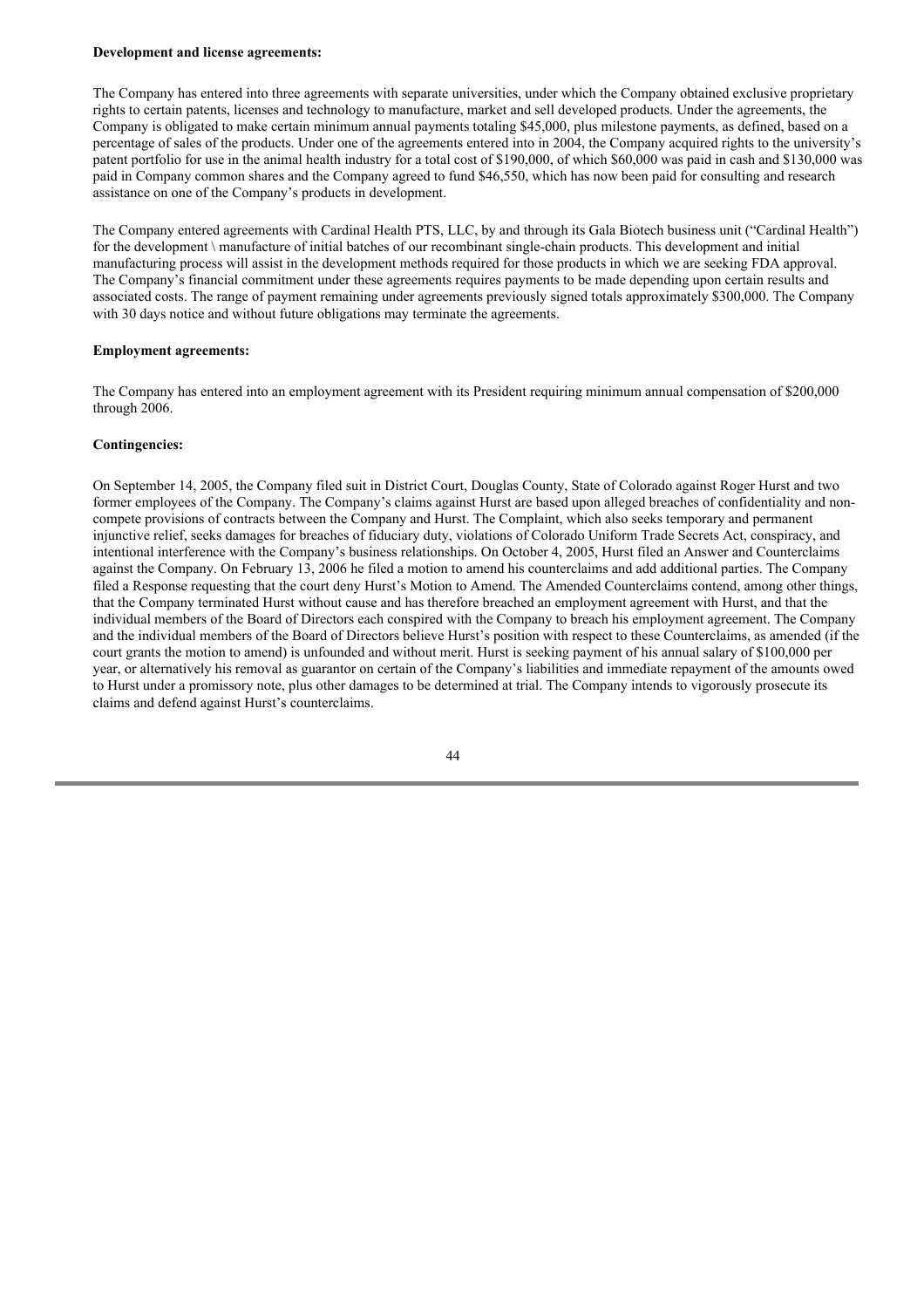On November 29, 2004, a complaint was filed in New York Supreme Court, County of New York, case #603907/04 by Strategic Growth International, Inc. ("SGI") against the Company. SGI was seeking compensation for amounts allegedly owed under an agreement for investor relations' services between SGI and the Company. The Company filed an answer and counter claims against SGI on January 25, 2005. Management believes SGI's claims are without merit and that SGI failed to perform as promised under the agreement between the Company and SGI. SGI is seeking approximately \$47,000 in damages. The Company has filed counter claims seeking approximately \$91,000 in damages plus cancellation of 800,000 warrants issued to SGI that are exercisable to purchase the Company's common stock. To date no actions have been taken regarding this litigation other than responding to requests for the production of documents and the initial depositions in the matter.

### **11. Subsequent Events:**

Subsequent to December 31, 2005, we received cash proceeds of approximately \$1,615,000 from the sale of common shares and the exercise of options and warrants. We completed a private offering sale of 1,020,000 common shares generating \$1,428,000. No fees were paid for the offering and the purpose of the private placement was to raise funds for working capital, new product development and general corporate purposes. The holders of 173,780 warrants and options also have exercised their holdings to generate cash proceeds of approximately \$187,000.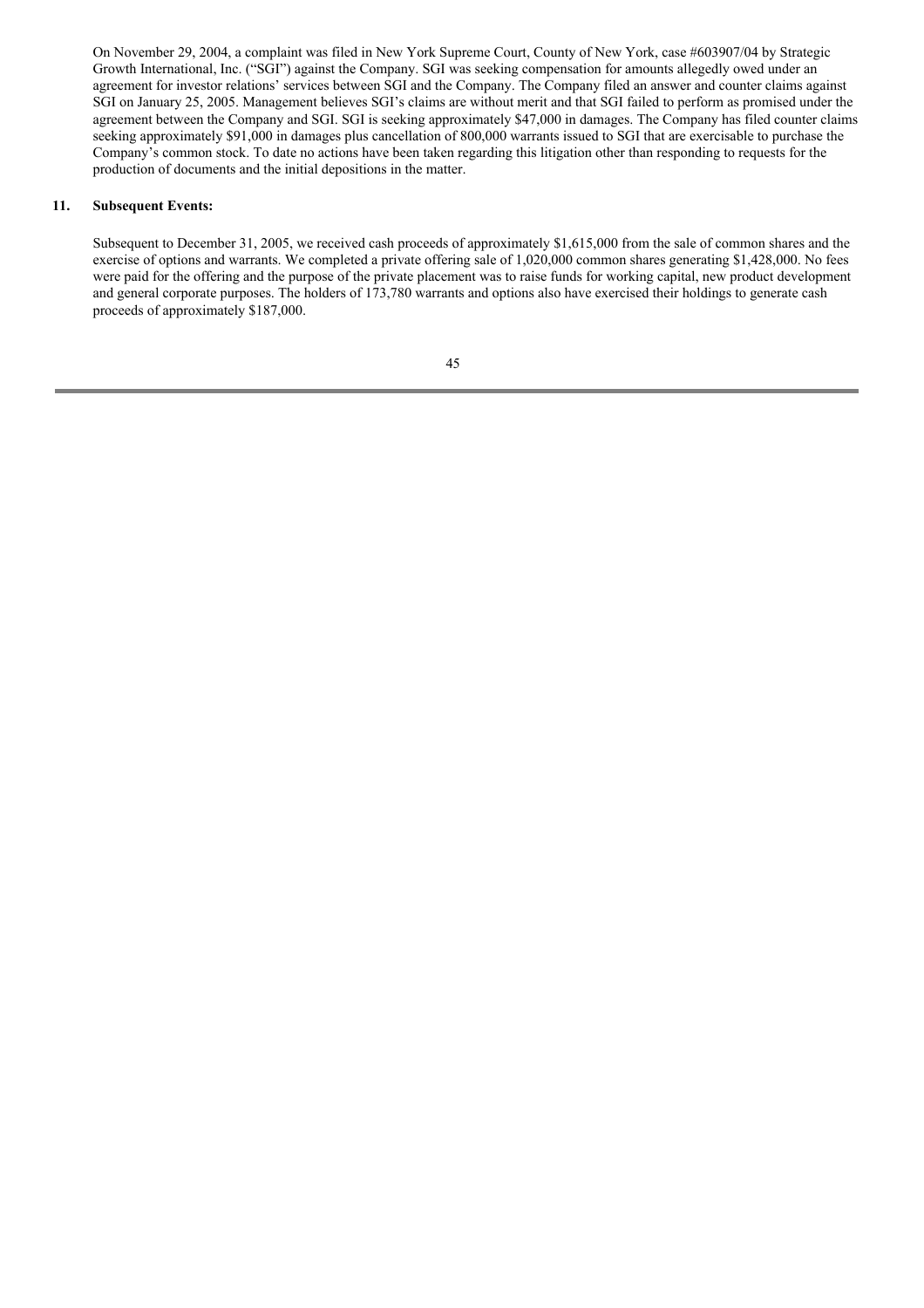## **ITEM 8. CHANGES IN AND DISAGREEMENTS WITH ACCOUNTANTS ON ACCOUNTING AND FINANCIAL DISCLOSURE**

There have been no disagreements between the Company and its independent accountants on any matter of accounting principles or practices, financial statement disclosure.

## **ITEM 8A. Controls and Procedures**

(a) Evaluation of Disclosure Controls and Procedures

Our management, including the Chief Executive Officer and the Chief Financial Officer, has conducted an evaluation of the effectiveness of our disclosure controls and procedures pursuant to Rule 13a-14 under the Securities Exchange Act of 1934 as of a date (the "Evaluation Date") within 90 days prior to the filing date of this report. Based on that evaluation, the Chief Executive Officer and the Chief Financial Officer concluded that, as of the Evaluation Date, our disclosure controls and procedures were effective in ensuring that all material information relating to us to be filed in the annual report has been made known to them in a timely manner.

## (b) Changes in Internal Controls

There have been no significant changes made in our internal controls or in other factors that could significantly affect internal controls subsequent to the Evaluation Date.

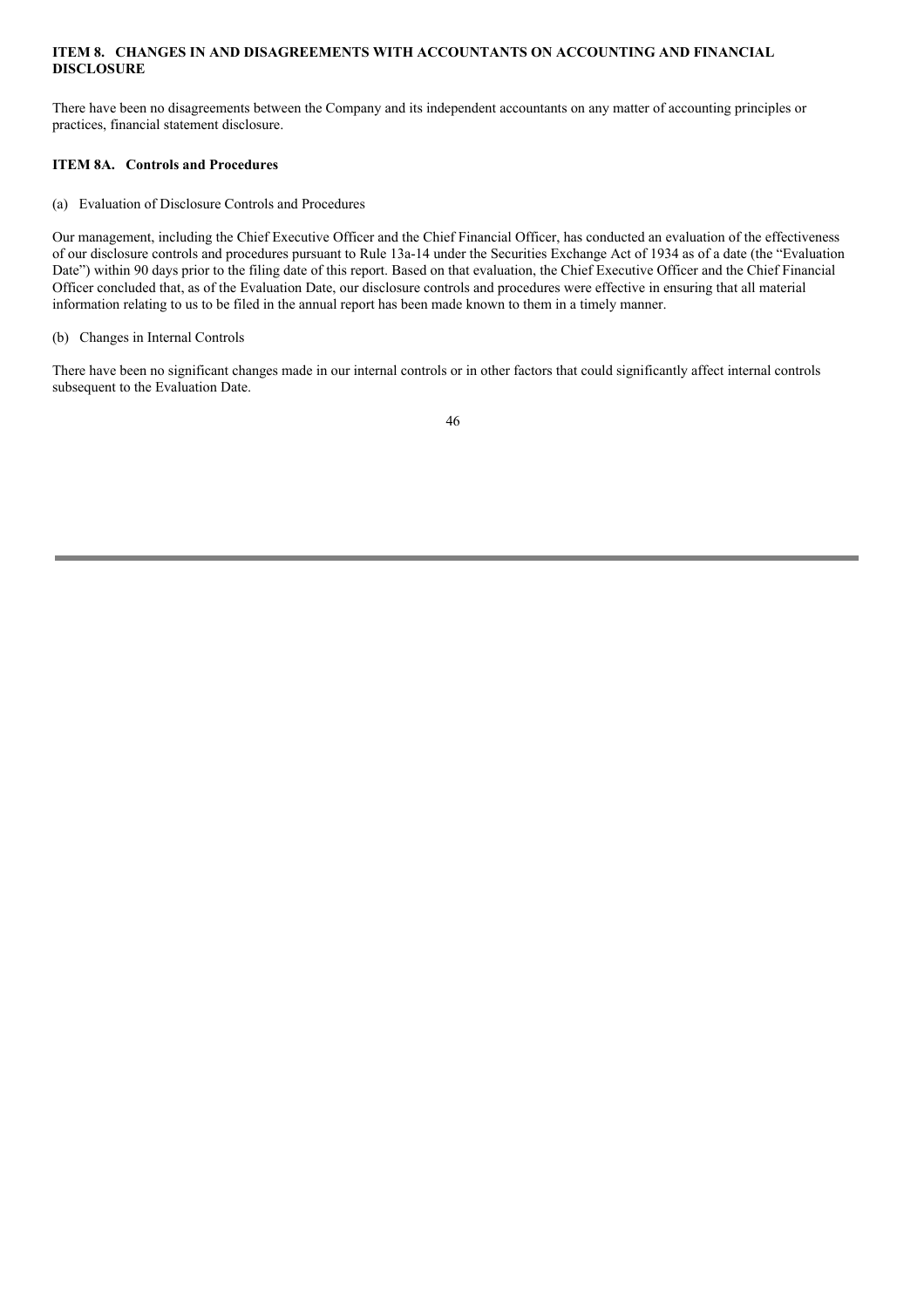#### **PART III**

### **Item 9. Directors and Executive Officers of the Registrant**

Executive officers of the Company are elected by the Board of Directors, and serve for a term of one year and until their successors have been elected and qualified or until their earlier resignation or removal by the Board of Directors. There are no family relationships among any of the directors and executive officers of the Company.

The following table sets forth names and ages of all executive officers and directors of the Company:

| Name                 | Age | <b>Position</b>                                 |
|----------------------|-----|-------------------------------------------------|
| Richard G. Donnelly  | 47  | President, Chief Executive Officer and Director |
| Gregory Pusey        | 54  | Chairman, Secretary and Director                |
| Gail S. Schoettler   | 62  | Director                                        |
| Douglas I. Hepler    | 59  | Director                                        |
| David E. Welch       | 59  | Director                                        |
| Jeffrey G. McGonegal | 54  | Chief Financial Officer                         |

Richard G. Donnelly was elected President, Chief Executive Officer and as a director, in January 2005. From September 1999 to December 2004, Mr. Donnelly served in senior marketing positions with Heska Corporation, including most recently as Senior Director of Marketing. From January 1993 to September 1999, Mr. Donnelly served as Director of Marketing for the Fort Dodge division of Wyeth Inc., (American Home Products). Mr. Donnelly holds a three-year diploma in Animal Science from St. Lawrence College.

Gregory Pusey became a director of AspenBio in February 2002, and Chairman in May 2003. Mr. Pusey is the President of Advanced Nutraceuticals, Inc., a publicly held company engaged in manufacturing and marketing of vitamins and nutritional supplements. Mr. Pusey has been associated with Advanced Nutraceuticals, Inc. and its predecessors since 1997. Since 1988, Mr. Pusey has been the President and a director of Cambridge Holdings, Ltd., a publicly held real estate development firm. Mr. Pusey is also a director of A4S Technologies, Inc., a provider of hardware and software security related products, and has served as President of Livingston Capital, Ltd. since 1987, a venture capital firm. Mr. Pusey holds a B.S. degree in finance from Boston College.

Gail S. Schoettler served as a U.S. Ambassador from 1999 to 2000, Colorado Lt. Governor from 1995 to 1999, and Colorado State Treasurer from 1987 to 1995. She was a trustee of the Public Employees Retirement Association, Colorado's \$27 billion pension fund, for eight years. Ambassador Schoettler was a founder and director of two banks and currently helps manage her family's ranching, vineyard and real estate businesses. She speaks internationally on politics and business and writes a column for The Denver Post. She is a trustee of several non-profit organizations and the recipient of the French Chevalier of the Legion of Honor, France's highest civilian award. Ambassador Schoettler is also a director of CancerVax Corporation, former director, until its sale in February 2005 of AirGate PCS, Inc., and is the chairperson of the board of Fischer Imaging Corp. She also serves on the board of Masergy Communications in Dallas, Texas. She earned her BA with honors in economics from Stanford University and her MA and PhD in history from the University of California at Santa Barbara. Ambassador Schoettler became a director of AspenBio in August 2001.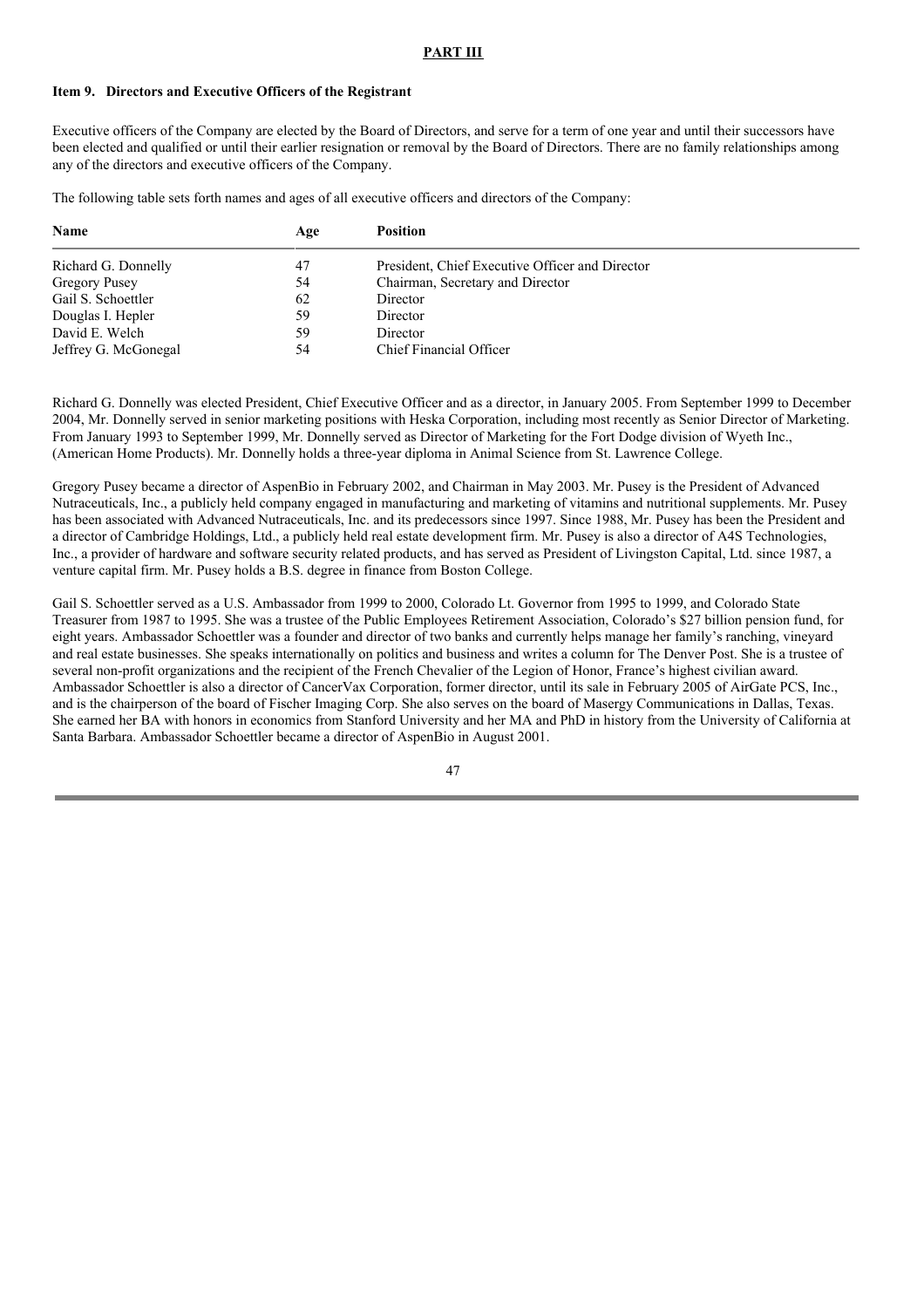Douglas I. Hepler, Ph.D., joined the Company's Board of Directors in March of 2004. Dr. Hepler is currently Vice President of Research and Development for IDEXX Pharmaceuticals, Inc., a wholly owned subsidiary of IDEXX Laboratories, Inc. Dr. Hepler is responsible for the overall technical leadership of the Pharmaceutical Division of IDEXX Pharmaceuticals, Inc. Dr. Hepler was also the Co-founder and Executive Vice President of Blue Ridge Pharmaceuticals, Inc. before its sale to IDEXX Laboratories, Inc. in 1998. While at Blue Ridge Pharmaceuticals Dr. Hepler was instrumental in the development and FDA registration of Acarexx, Iverhart Plus, PZI Vet, Facilitator, Navigator, Pyrantel and CyFly. Prior to Blue Ridge Pharmaceuticals, Dr. Hepler was instrumental in the development and FDA registration of Interceptor, Program and Sentenial while at Novartis Animal Health. Dr. Hepler received a B.S. degree from Lock Haven University in biology, a M.S. from Colorado State University in microbiology and a Ph.D. from Colorado State University in immunology.

David E. Welch, became a director of AspenBio as of October 1, 2004. Mr. Welch has served as Vice President and Chief Financial Officer of American Millennium Corporation, Inc., a public company located in Golden, Colorado, since April 2004. He also is a self-employed financial consultant. From July 1999 to June 2002 Mr. Welch served as Chief Financial Officer, Secretary and Treasurer of Active Link Communications, Inc., another publicly traded company. During 1998 he served as Chief Information Officer for Language Management International, Inc., a multinational translation firm located in Denver, Colorado. From 1996 to 1997, he was Director of Information Systems for Mircromedex, Inc., an electronic publishing firm, located in Denver, Colorado. Mr. Welch also serves on the Boards of Directors of Advanced Nutraceuticals, Inc., and Communication Intelligence Corporation, both publicly traded companies. He received a B.S. degree in accounting from the University of Colorado. Mr. Welch is a Certified Public Accountant, licensed in the state of Colorado.

Jeffrey G. McGonegal became Chief Financial Officer of the Company in June 2003 and served as interim President in December 2004 and January 2005. Mr. McGonegal also serves as Senior Vice President — Finance of Advanced Nutraceuticals, Inc., a publicly held company engaged in manufacturing and marketing of vitamins and nutritional supplements and Cambridge Holdings, Ltd., a small publicly held real estate company. Since 1997, Mr. McGonegal has served as Managing Director of McGonegal and Co., a company engaged in providing accounting and business consulting services. From 1974 to 1997, Mr. McGonegal was an accountant with BDO Seidman LLP. While at BDO Seidman LLP, Mr. McGonegal served as managing partner of the Denver, Colorado office. Mr. McGonegal was elected in 2005 to serve on the board of Imagenetix, Inc., a publicly held company in the nutritional supplements industry and he is also a member of the board of directors of Applied Medical Devices, Inc. and The Rockies Venture Club, Inc. He received a B.A. degree in accounting from Florida State University.

### **Meetings of the Board and Committees**

The Company's Board of Directors held eighteen meetings during the Company's year ended December 31, 2005, and three additional meetings through April 11, 2006. Such meetings consisted of consent Directors' minutes signed by all Directors and actual meetings at which all of the Directors were present in person or by telephone. The Company does not have a formal policy with regard to board members' attendance at annual meetings, but encourages them to attend shareholder meetings. A minority of our directors then serving attended our last annual meeting of shareholders on November 4, 2005.

There is no arrangement or understanding between any Director and any other person pursuant to which any person was selected as a Director.

Directors of the Company are not paid cash for their services. They do typically receive a stock option upon joining and additional options over time. Greg Pusey receives a salary of \$60,000 annually for his active role as Chairman which commenced in September 2003. The directors are reimbursed for all expenses incurred by them in attending board meetings.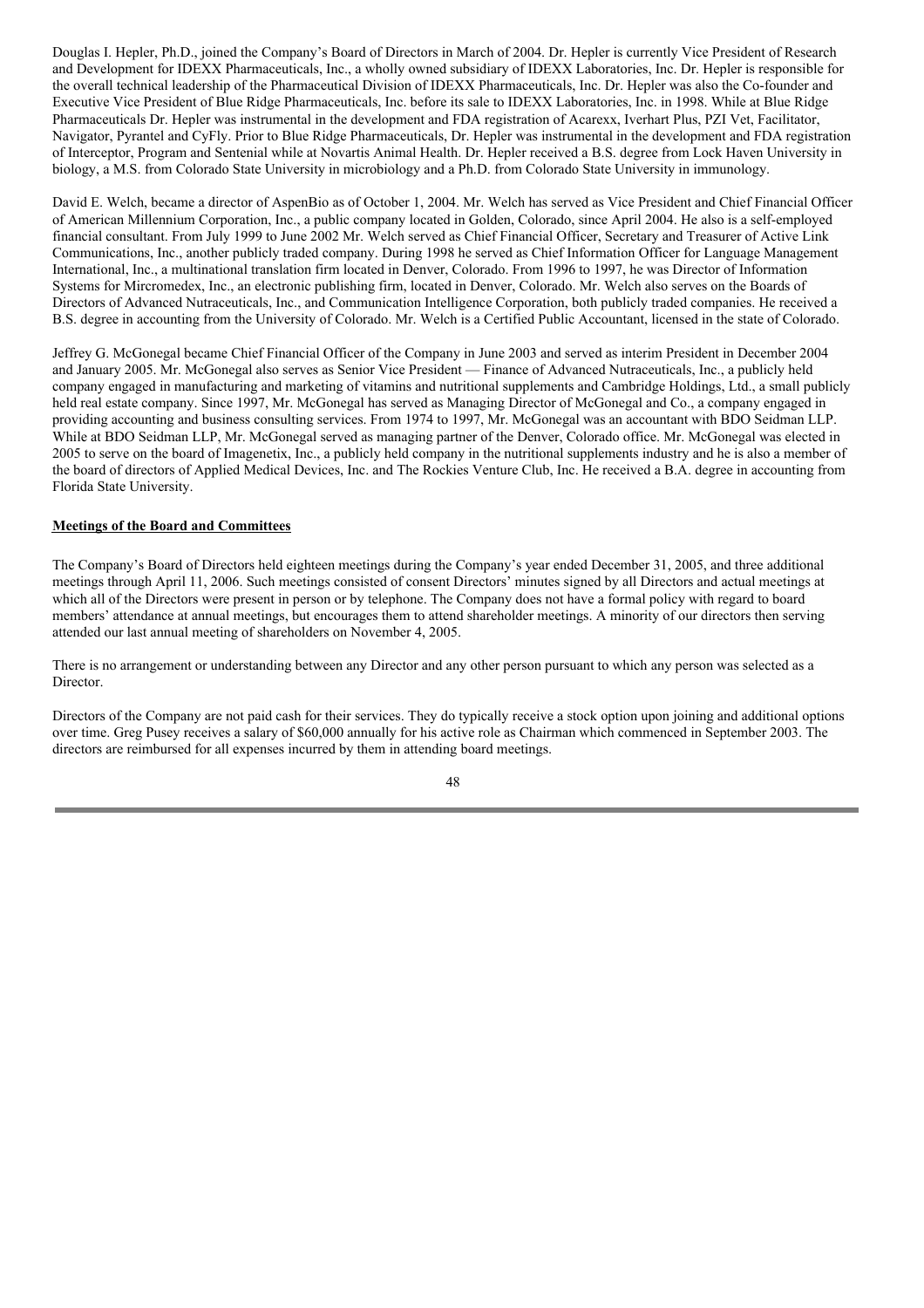## **Committees**

*Audit Committee:* The Company has a separately designated standing audit committee established in accordance with Section 3(a)(58)(A) of the Exchange Act. All of the Company's independent directors serve on the audit committee, which consists of: David Welch (who serves as Chair of the Committee), Douglas Hepler and Gail Schoettler. Mr. Welch has been designated as the financial expert on the audit committee. The Company defines "independent" as that term is defined in Rule  $4200(a)(15)$  of the Nasdaq listing standards.

The audit committee was formed on December 22, 2003, and held four formal meeting during the year ended December 31, 2005. All of the members attended the meeting in person or by telephone. The Board of Directors has adopted a written charter for the audit committee. The audit committee charter is available on our website at www.aspenbioinc.com.

*Compensation Committee:* All of the Company's independent directors serve on the compensation committee, which consists of: Gail Schoettler (who serves as Chair of the Committee), Douglas Hepler and David Welch. Duties of the compensation committee include reviewing and making recommendations regarding compensation of executive officers. The board of directors adopted our Compensation Committee charter on March 17, 2004.

*Nominating and Corporate Governance Committee* ("Nominating Committee") : All of the Company's independent directors serve on the Nominating Committee, which consists of: Gail Schoettler (who serves as Chair of the Committee), Douglas Hepler and David Welch. Duties of the Nominating Committee include oversight of the process by which individuals may be nominated to our board of directors. Our Nominating Committee's charter was adopted by the board of directors on March 17, 2004, and is available on our web site at www.aspenbiopharma.com.

The functions performed by the Nominating Committee include identifying potential directors and making recommendations as to the size, functions and composition of the Board and its committees. In making nominations, our Nominating Committee is required to submit candidates who have the highest personal and professional integrity, who have demonstrated exceptional ability and judgment and who shall be most effective, in conjunction with the other Nominees to the board, in collectively serving the long-term interests of the shareholders.

The Nominating Committee considers nominees proposed by our shareholders. To recommend a prospective nominee for the Nominating Committee's consideration, you may submit the candidate's name by delivering notice in writing to AspenBio Pharma, Inc. c/o Nominating Committee Chair, Gail Schoettler, via email at gailschoettler@msn.com or via first class U.S. mail, at AspenBio Pharma, Inc., 1585 S. Perry Street, Castle Rock, CO 80104.

A shareholder nomination submitted to the nomination committee must include at least the following information (and can include such other information the person submitting the recommendation desires to include), and must be submitted to the Company by the date mentioned in the most recent proxy statement under the heading "Proposal From Shareholders" as such date may be amended in cases where the annual meeting has been changed as contemplated in SEC Rule 14a-8(e), Ouestion 5: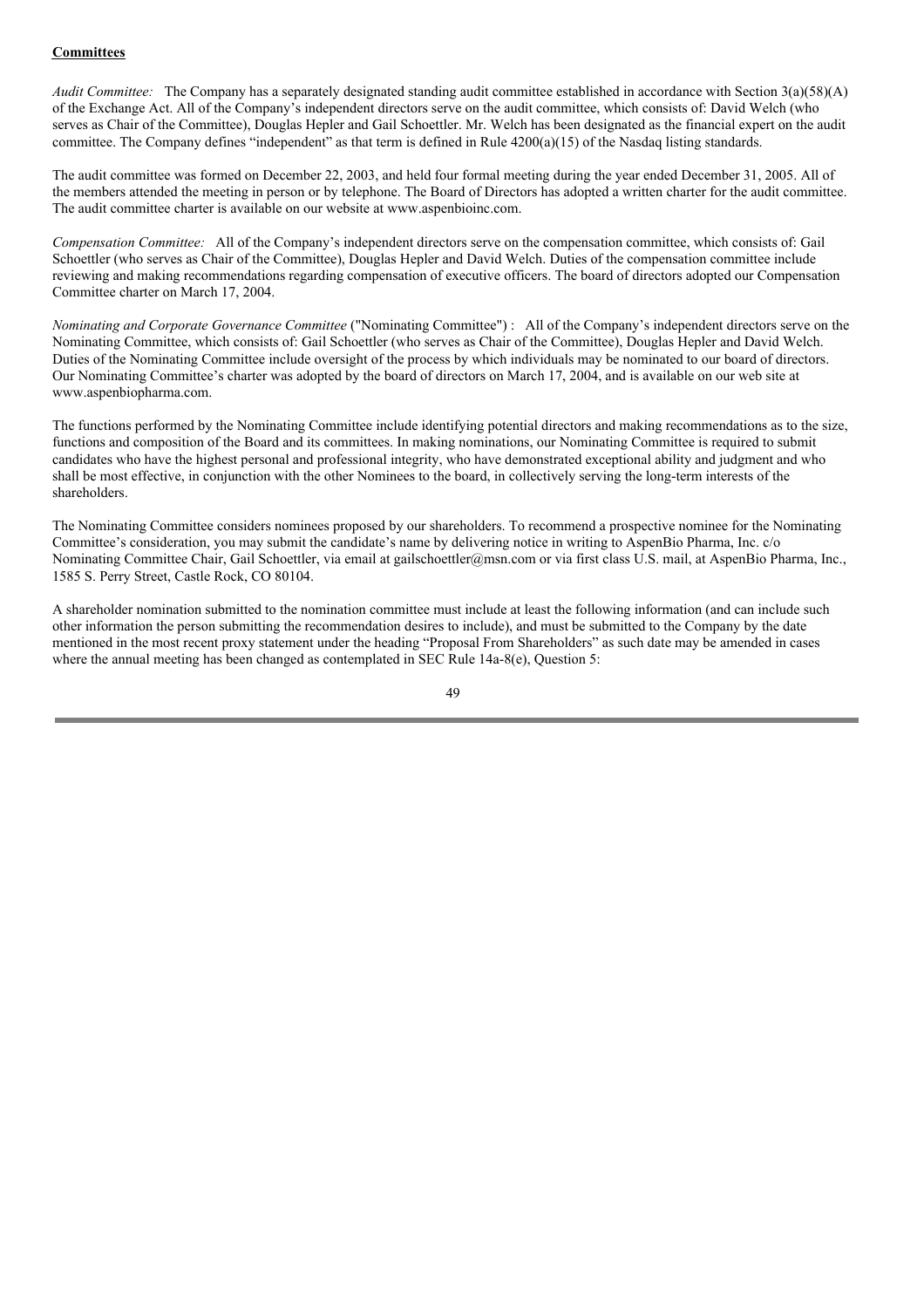The name, address, telephone number, fax number and e-mail address of the person submitting the recommendation; The number of shares and description of the Company voting securities held by the person submitting the nomination and whether such person is holding the shares through a brokerage account (and if so, the name of the broker-dealer) or directly; The name, address, telephone number, fax number and e-mail address of the person being recommended to the nominating committee to stand for election at the next annual meeting (the "proposed nominee") together with information regarding such person's education (including degrees obtained and dates), business experience during the past ten years, professional affiliations during the past ten years, and other relevant information. Information regarding any family relationships of the proposed nominee as required by Item 401(d) of SEC Regulation S-K. (v) Information whether the proposed nominee or the person submitting the recommendation has (within the ten years prior to the recommendation) been involved in legal proceedings of the type described in Item 401(f) of SEC Regulation S-K (and if so, provide the information regarding those legal proceedings required by Item 401(f) of Regulation S-K). Information regarding the share ownership of the proposed nominee required by Item 403 of Regulation S-K. Information regarding certain relationships and related party transactions of the proposed nominee as required by Item 404 of Regulation S-K. The signed consent of the proposed nominee in which he or she consents to being nominated as a director of the Company if selected by the nominating committee, states his or her willingness to serve as a director if elected for compensation not greater than that described in the most recent proxy statement; states whether the proposed nominee is "independent" as defined by Nasdaq Marketplace Rule 4200(a)(15); and d. attests to the accuracy of the information submitted pursuant to this paragraph.

Although the information may be submitted by fax, e-mail, mail, or courier, the nominating committee must receive the proposed nominee's signed consent, in original form, within ten days of making the nomination.

When the information required above has been received, the nominating committee will evaluate the proposed nominee based on the criteria described below, with the principal criteria being the needs of the Company and the qualifications of such proposed nominee to fulfill those needs.

The process for evaluating a director nominee is the same whether a nominee is recommended by a shareholder or by an existing officer or director. The Nominating Committee will:

Establish criteria for selection of potential directors, taking into consideration the following attributes which are desirable for a member of our Board of Directors: leadership; independence; interpersonal skills; financial acumen; business experiences; industry knowledge; and diversity of viewpoints. The Nominating Committee will periodically assess the criteria to ensure it is consistent with best practices and the goals of the Company. Identify individuals who satisfy the criteria for selection to the Board and, after consultation with the Chairman of the Board, make recommendations to the Board on new candidates for Board membership. Receive and evaluate nominations for Board membership which are recommended by existing directors, corporate officers, or shareholders in accordance with policies set by the Nominating Committee and applicable laws.

The Nominating Committee has held one formal meeting and taken action by unanimous written consent two times through April 11, 2006. On June 17, 2005 by unanimous consent the Nominating Committee nominated all five directors then serving on our board of directors to stand for reelection. The Company has not engaged the services of or paid a fee to any third party or parties to identify or evaluate or assist in identifying or evaluating potential nominees.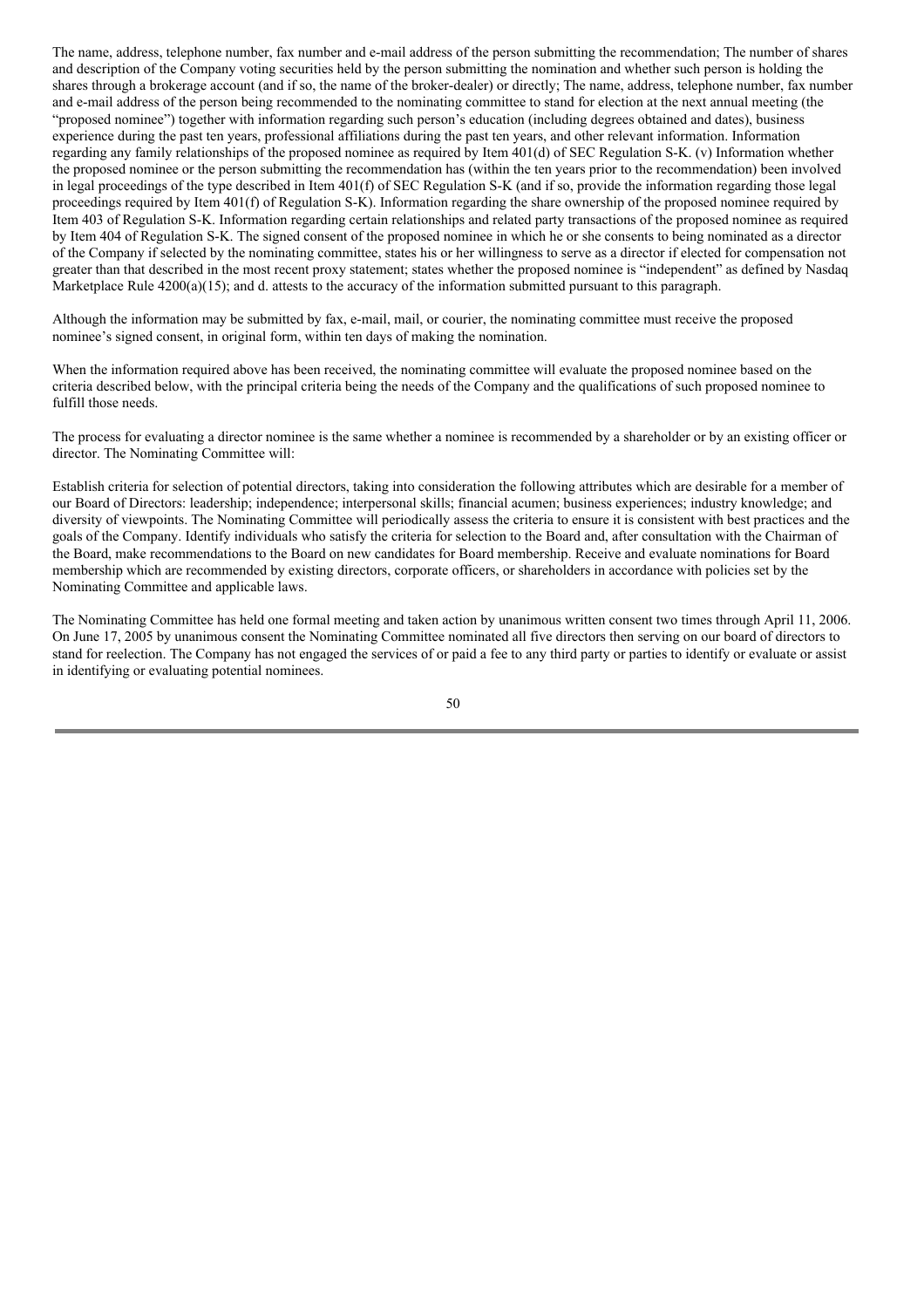### **Compliance with Section 16 (a) of the Exchange Act – Disclosure of Delinquent Filers**

In December 2005 Richard Donnelly missed the timely filing of Form 4 reporting for two transactions made during the last business days of December. Those transactions were subsequently reported on a Form 4 in January 2006.

### **Shareholder Communication with the Board of Directors**

The Company values the views of its shareholders (current and future shareholders, employees and others). Accordingly, the Board of Directors established a system through its Audit Committee to receive, track and respond to communications from shareholders addressed to the Company's Board of Directors or to its Non-Management Directors. Any shareholder who wishes to communicate with the Board of Directors or the Non-Management Directors may write to:

David Welch Chair, Audit Committee c/o AspenBio Pharma, Inc. 1585 S. Perry Street Castle Rock, CO 80104 email address: dfwelch@welchconsul.com

The chair of the Audit Committee is the Board Communications Designee. He will review all communications and report on the communications to the chair of the Nominating Committee, the full Board or the Non-Management Directors as appropriate. The Board Communications Designee will take additional action or respond to letters in accordance with instructions from the relevant Board source.

### **Code of Ethics**

On December 22, 2003, the Board of Directors adopted a code of ethics that applies to all of our officers and employees, including our principal executive officer, principal financial officer, principal accounting officer and controller. Our Code of Ethics establishes standards and guidelines to assist the directors, officers, and employees in complying with both the Company's corporate policies and with the law and is posted at our website www.aspenbioinc.com. Persons desiring a copy of our Code of Ethics will be provided one at no cost upon submitting a written request to the Company.

### **Item 10. EXECUTIVE COMPENSATION**

Compensation and other Benefits of Executive Officers

The following table sets out the compensation received for the fiscal years ended December 31, 2005, 2004 and 2003 in respect to each of the individuals who were the Company's chief executive officer at any time during the last fiscal year and the Company's four most highly compensated executive officers whose total salary and bonus exceeded \$100,000 (the "Named Executive Officers").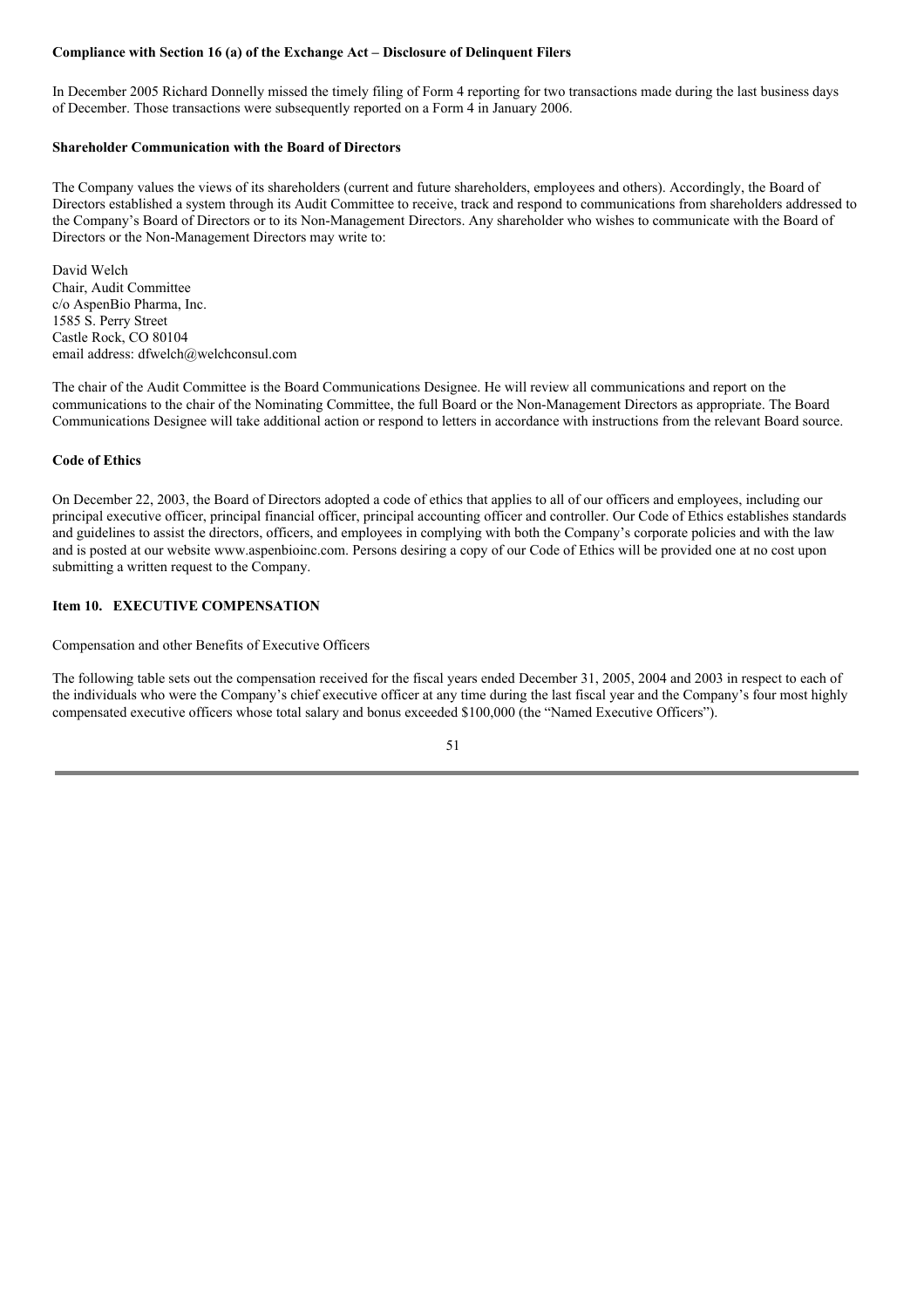#### **SUMMARY COMPENSATION TABLE**

#### **FISCAL YEAR COMPENSATION**

#### **LONG TERM COMPENSATION**

| Name and<br><b>Principal Position</b>   | Year | <b>Salary</b><br>$(\$)$ | <b>Bonus</b><br>$(\$)$ | Other<br>Annual<br>Compensation | Awards<br><b>Securities</b><br>under<br><b>Option/SARs</b><br>Granted # | <b>Restricted</b><br><b>Shares</b><br><b>or</b><br><b>Restricted</b><br><b>Share</b><br>Units | <b>Payouts</b><br><b>LTIP</b><br><b>Payouts</b><br>$(\$)$ | All other<br>Compen-<br>sation<br>$(\$)$ |  |
|-----------------------------------------|------|-------------------------|------------------------|---------------------------------|-------------------------------------------------------------------------|-----------------------------------------------------------------------------------------------|-----------------------------------------------------------|------------------------------------------|--|
| Richard G. Donnelly,<br>Chief Executive | 2005 | \$137,500               | \$72,000               | $\mathbf{0}$                    | 600,000                                                                 | $\boldsymbol{0}$                                                                              | $\bf{0}$                                                  | $\boldsymbol{0}$                         |  |
| Officer<br>and Director <sup>(1)</sup>  |      |                         |                        |                                 |                                                                         |                                                                                               |                                                           |                                          |  |
|                                         | 2004 | $\mathbf{0}$            | $\mathbf{0}$           | $\mathbf{0}$                    | $\mathbf{0}$                                                            | $\mathbf{0}$                                                                                  | $\mathbf{0}$                                              | $\mathbf{0}$                             |  |
|                                         | 2003 | $\mathbf{0}$            | $\theta$               | $\theta$                        | $\theta$                                                                | $\mathbf{0}$                                                                                  | $\mathbf{0}$                                              | $\theta$                                 |  |
| Roger D. Hurst,                         |      |                         |                        |                                 |                                                                         |                                                                                               |                                                           |                                          |  |
| Former - Chief                          | 2005 | 67,436                  | $\boldsymbol{0}$       | $\mathbf{0}$                    | $\mathbf{0}$                                                            | $\boldsymbol{0}$                                                                              | $\boldsymbol{0}$                                          | $\mathbf{0}$                             |  |
| Executive Officer,                      |      |                         |                        |                                 |                                                                         |                                                                                               |                                                           |                                          |  |
| Secretary and                           |      |                         |                        |                                 |                                                                         |                                                                                               |                                                           |                                          |  |
| Director $^{(2)}$                       |      |                         |                        |                                 |                                                                         |                                                                                               |                                                           |                                          |  |
|                                         | 2004 | 88,833                  | $\mathbf{0}$           | $\theta$                        | $\theta$                                                                | $\theta$                                                                                      | 0                                                         | 0                                        |  |
|                                         | 2003 | 64,500                  | $\mathbf{0}$           | $\Omega$                        | $\theta$                                                                | $\theta$                                                                                      | 0                                                         | $\mathbf{0}$                             |  |

(1) In January 2005 Mr. Donnelly joined the Company as President, Chief Executive Officer and was elected to the Company's board. During 2005 he was awarded stock options to acquire 500,000 shares at \$0.60 and 100,000 shares at \$0.96 per share. During December 2005 the board also granted him 75,000 restricted common shares, valued at that time at \$0.96 per share, for a total bonus award of \$72,000. During 2005 Mr. Donnelly was also provided temporary living accommodations near the plant at a total cost of approximately \$12,200 and coverage under the Company's group medical plan at a total cost of approximately \$9,000.

(2) Mr. Hurst resigned as an officer and director in December 2004. In September 2005 the Company's Board of Directors terminated his employment agreement, for cause, as provided in the agreement.

(3) For the months of December 2004 and January 2005, in addition to his duties as Chief Financial Officer, Jeffrey McGonegal also served as President. Mr. McGonegal's annual compensation rate is \$60,000.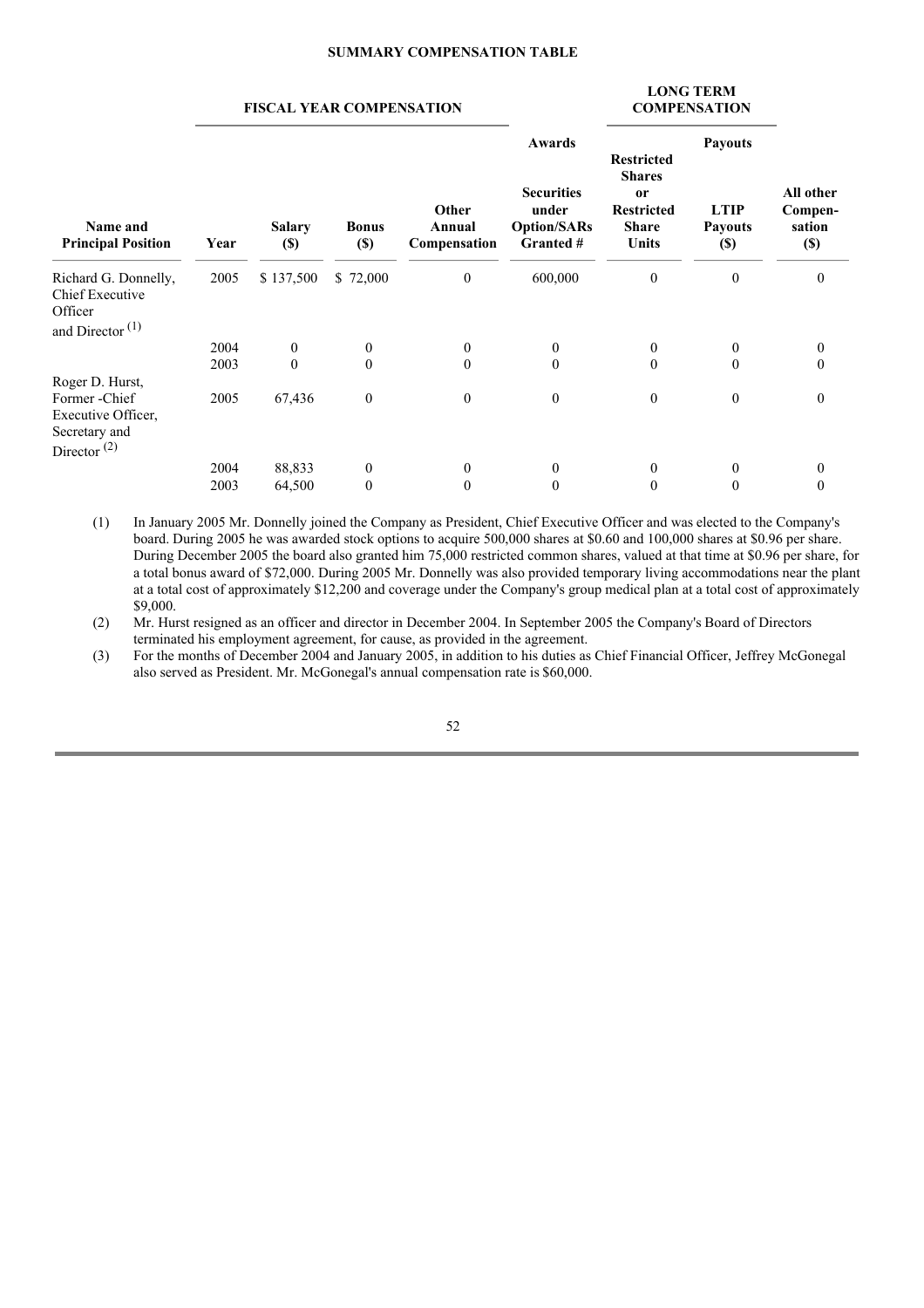#### *Agreements with Management*

We entered into an employment agreement with Richard G. Donnelly, initially providing annual compensation of \$150,000. Mr. Donnelly's compensation was increased to \$200,000 per year effective January 2006. The agreement provides for use of their services to the Company for a minimum of one year and automatically renew at the end of each year unless terminated by either party.

## *Option Grants To Of icers*

During January 2005, Mr. Donnelly was granted 500,000 stock options, exercisable for ten years at \$.60 per share. On December 23, 2005, we issued options to Richard Donnelly to purchase 100,000 shares of stock at \$.96 per share 100% vested upon the grant date. These 600,000 options represented 41% of the total options granted to employees in 2005. At the dates of grant, the present values of these options have been estimated to total approximately \$375,000. During 2004 none of our named executive officers held any options to purchase our common stock.

### *Aggregated Option/SAR Exercised in Last Financial Year and Fiscal Year-End Option/SAR Values.*

The following table shows option exercises by the named executive officers during the fiscal year ended December 31, 2005 and the number and value of unexercised options at December 31, 2005.

| Name                | Number of<br><b>Shares Under-</b><br>lying Options<br>Exercised $(\#)$ | Value<br><b>Realized</b><br>S | Number of<br><b>Unexercised Options At</b><br>Year End (#) Exercisable/<br>Unexercised | Value of<br><b>In-the-Money</b><br><b>Options at</b><br>Year End (\$)<br>Exercisable/<br>Unexercisable <sup>(1)</sup> |
|---------------------|------------------------------------------------------------------------|-------------------------------|----------------------------------------------------------------------------------------|-----------------------------------------------------------------------------------------------------------------------|
| Richard G. Donnelly |                                                                        |                               | 600,000/0                                                                              | \$204,000 / \$0                                                                                                       |
| Roger D. Hurst      |                                                                        |                               | 0/0                                                                                    | \$0/\$0                                                                                                               |

(1) Based on the price of the common stock of \$ 1.00 on December 30, 2005 as reported by OTC BB.

#### *Compensation of Directors.*

Other than Gregory Pusey, our directors do not currently receive any cash compensation from us for their services as members of the Board of Directors. Mr. Pusey, the Company's active Chairman of the Board is paid \$60,000 per year for his services, which commenced September of 2003. In March 2005, we issued options to Greg Pusey to purchase 250,000 shares, Doug Hepler was issued 50,000 options and David Welch was issued 50,000 options, all exercisable at \$0.80 per share for a ten year term. Gail Schoettler was issued options to purchase 50,000 shares of our common stock at \$0.85 per share in March 2005, and an additional 100,000 options granted in November 2005 exercisable at \$0.70, also exercisable for ten year terms. In January 2005, we issued options to Richard Donnelly to purchase 500,000 shares at \$.60 per share with a ten-year term. All of the options that had been previously granted to Directors, under the Company's plan were 100% vested in December 2005. On December 23, 2005, we issued options to Richard Donnelly to purchase 100,000 shares of stock at \$.96 per share 100% vested upon the grant date.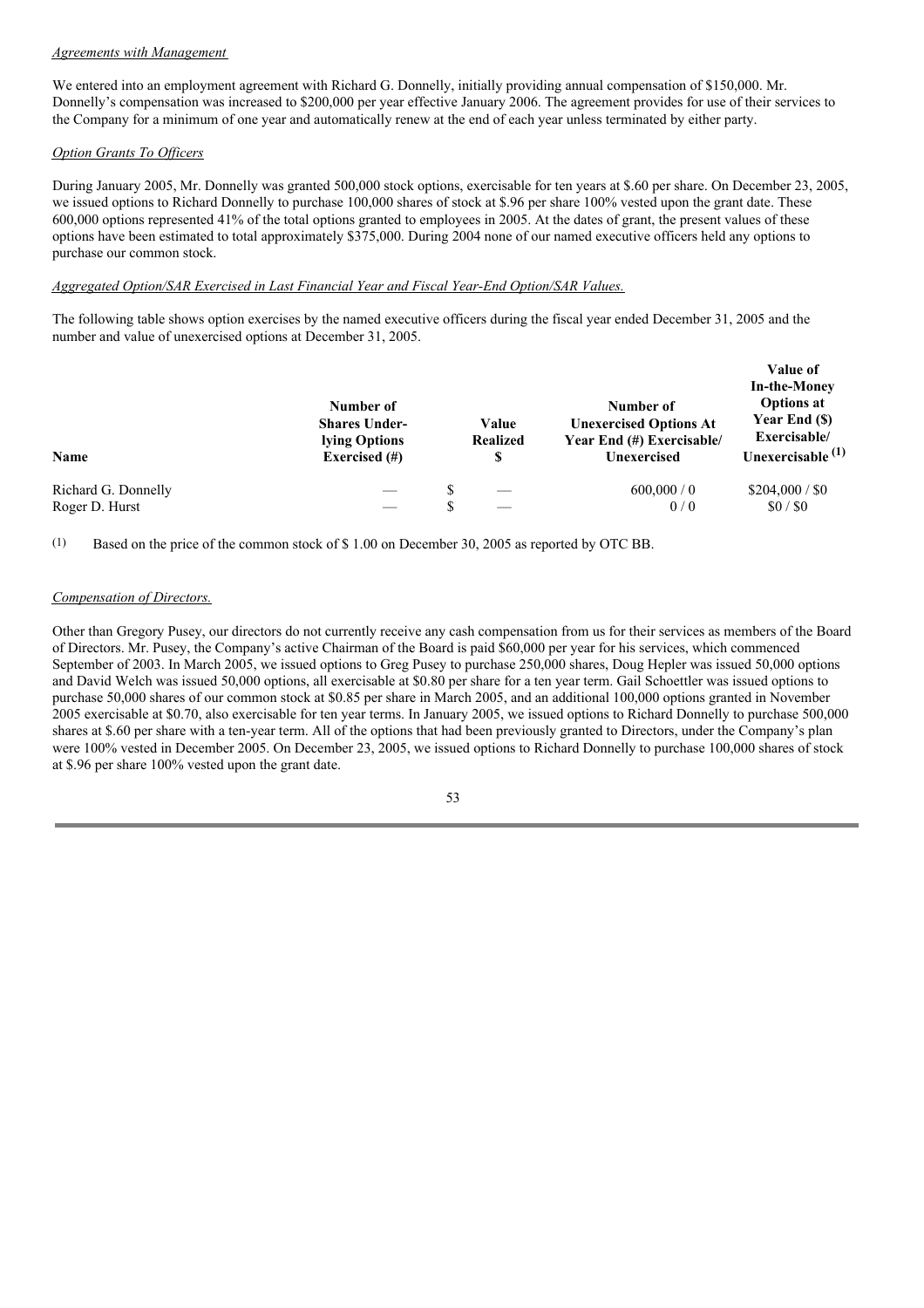### *Benefit Plans.*

### 2002 Stock Incentive Plan

In April 2002, we adopted our 2002 Stock Incentive Plan. The purpose of the plan is to promote our interests and the interests of our shareholders by providing participants a significant stake in our performance and providing an opportunity for the participants to increase their holdings of our common stock. The plan is administered by the Option Committee, which consists of the Board or a committee of the Board, as the Board may from time to time designate, composed of not less than two members of the Board, each of who shall be a director who is not employed by us. The Option Committee has the authority to select employees and consultants (which may include directors) to receive awards, to determine the number of shares of common stock covered by awards and to set the terms and conditions of awards. The plan, as amended authorizes the grant of options to purchase up to 3,500,000 shares of our common stock. We currently have outstanding options to purchase 2,940,000 shares. The options are exercisable at prices ranging from \$.61 to \$1.50 per share for a term of ten years. In addition to stock options, we may also offer a participant a right to purchase shares of common stock subject to such restrictions and conditions as the Option Committee may determine at the time of grant. Such conditions may include continued services to us or the achievement of specified performance goals or objectives. No common stock has been issued pursuant to the plan. On November 30, 2005 the Company granted 260,000 options to employees. These options were 100% vested and are exercisable at \$.70 per share for a ten year term.

## Equity Compensation Plan Information

The following table gives information about the Company's common stock that may be issued upon the exercise of options under the 2002 Stock Option Plan as of December 31, 2005.

| <b>Plan Category</b>                                                | (a) Number of<br><b>Securities to be</b><br><b>Issued Upon</b><br><b>Exercise</b><br>of Outstanding<br>Options,<br>Warrants<br>and<br><b>Rights</b> | (b) Weighted<br><b>Average Exercise</b><br><b>Price of</b><br>Outstanding<br>Options,<br>Warrants<br>and Rights |      | (c) Number of<br><b>Securities</b><br>Remaining<br><b>Available for</b><br><b>Future Issuance</b><br><b>Under Equity</b><br>Compensation<br><b>Plans</b><br>(Excluding)<br><b>Securities</b><br><b>Reflected in</b><br>Column (a)) | (d) Total of<br><b>Securities</b><br><b>Reflected in</b><br><b>Columns</b><br>$(a)$ and $(c)$ |  |
|---------------------------------------------------------------------|-----------------------------------------------------------------------------------------------------------------------------------------------------|-----------------------------------------------------------------------------------------------------------------|------|------------------------------------------------------------------------------------------------------------------------------------------------------------------------------------------------------------------------------------|-----------------------------------------------------------------------------------------------|--|
| <b>Equity Compensation Plans</b><br>Approved by Stockholders        | 2,940,000                                                                                                                                           | \$                                                                                                              | .85  | 560,000                                                                                                                                                                                                                            | 3,500,000                                                                                     |  |
| <b>Equity Compensation Plans</b><br>Not Approved by<br>Stockholders |                                                                                                                                                     | \$                                                                                                              | .00. |                                                                                                                                                                                                                                    |                                                                                               |  |
| <b>TOTAL</b>                                                        | 2,940,000                                                                                                                                           | \$                                                                                                              | .85  | 560,000                                                                                                                                                                                                                            | 3,500,000                                                                                     |  |
|                                                                     |                                                                                                                                                     |                                                                                                                 |      |                                                                                                                                                                                                                                    |                                                                                               |  |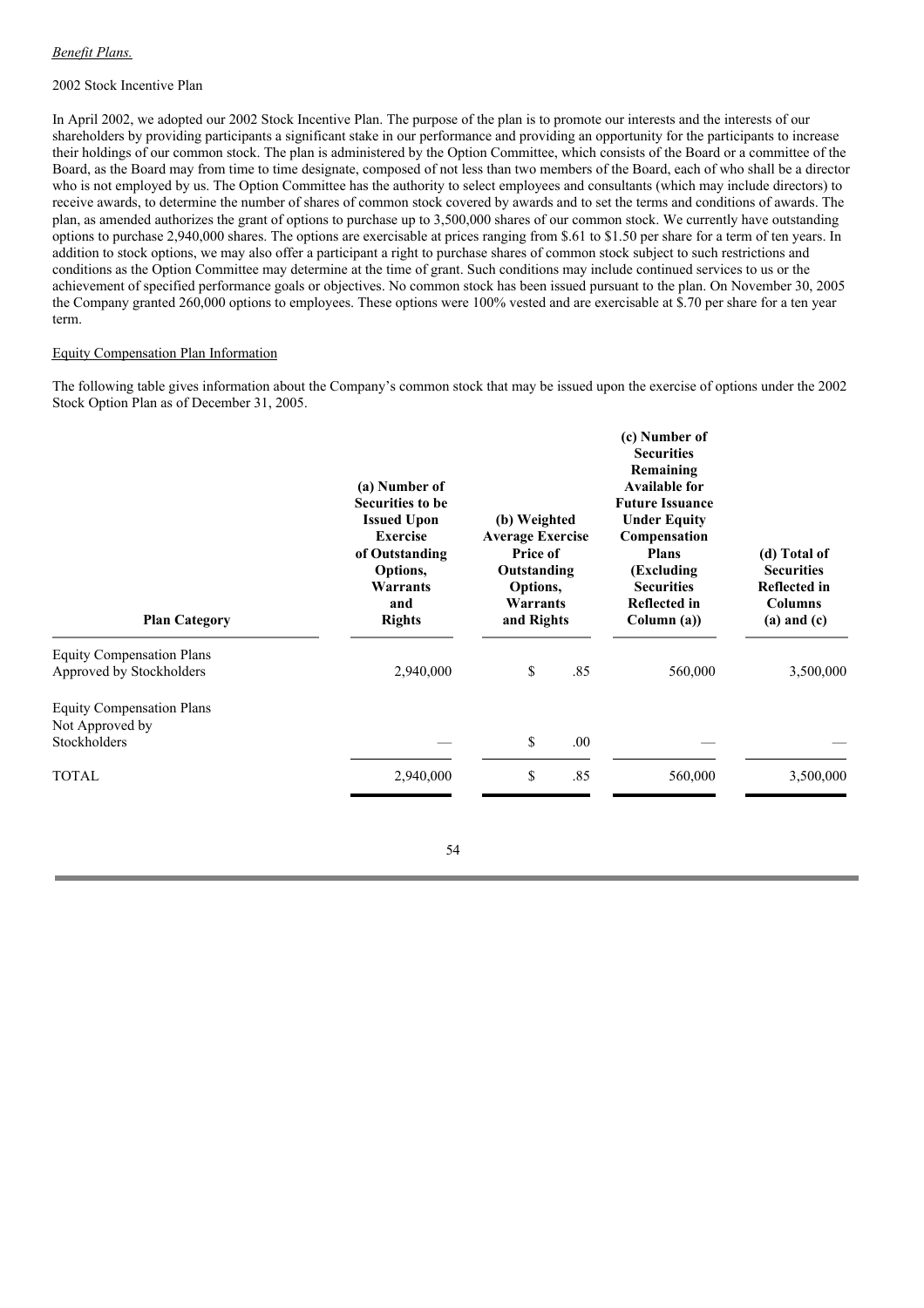## **Item 11. SECURITY OWNERSHIP OF CERTAIN BENEFICIAL OWNERS AND MANAGEMENT AND RELATED STOCKHOLDER MATTERS**

The number of shares outstanding of the Company's common stock at December 31, 2005 was 16,055,318. The following tables sets forth the beneficial ownership of the Company's Common Stock as of December 31, 2005 by each Director and each Executive Officer of the Company, by all Directors and Executive Officers as a group, and sets forth the number of shares of Common Stock owned by each person who owned of record, or was known to own beneficially, more than 5% of the outstanding shares of Common Stock. To the knowledge of the Directors and Executive Officers of the Company, as of December 31, 2005, there are no persons and/or companies who or which beneficially own, directly or indirectly, shares carrying more than 5% of the voting rights attached to all outstanding shares of the Company, other than as set forth below.

| <b>Name and Address</b>                                                                                           | <b>Number of Shares</b> | <b>Percent</b> |
|-------------------------------------------------------------------------------------------------------------------|-------------------------|----------------|
| Richard G. Donnelly (1)<br>2838 Garrett Drive<br>Fort Collins, CO 80526                                           | 812,967                 | $5.0\%$        |
| Gregory Pusey (2)<br>106 S. University, No. 14<br>Denver, CO 80209                                                | 1,676,936               | $10.1\%$       |
| Gail S. Schoettler (3)<br>11855 East Daley Circle<br>Parker, CO 80134                                             | 365,000                 | $2.2\%$        |
| Douglas I. Hepler (4)<br>815 Cliff Dr.<br>McLeansville, NC 27301                                                  | 320,000                 | $2.0\%$        |
| David E. Welch (5)<br>1585 S. Perry Street<br>Castle Rock, CO 80104                                               | 150,000                 | $0.9\%$        |
| Jeffrey G. McGonegal (6)<br>1585 S. Perry Street<br>Castle Rock, CO 80104                                         | 540,656                 | 3.3%           |
| All Officers and Directors as a<br>Group (6 persons)(10)                                                          | 3,865,559               | 23.4%          |
| Talon Opportunity Partners, L. P.<br>One North Franklin, Suite 900<br>Chicago, IL 60606(7)                        | 4,625,052               | 16.1%          |
| The Peierls Foundation, Inc.<br>c/o U.S. Trust Company of N.Y.<br>114 West 47th Street<br>New York, N.Y. 10036(8) | 2,771,338               | 12.5%          |
| Roaring Fork<br>8400 E. Prentice<br>Suite 745<br>Greenwood Village, Co. 80111(9)                                  | 2.339,338               | 13.6%          |
| Roger D. Hurst<br>1749 S. Peakview Drive<br>Castle Rock, CO 80109                                                 | 2,005,143               | 12.5%          |

(1) Include options to acquire 500,000 shares at \$.60 per share, warrants to acquire 57,144 shares for \$1.35 per share and options for 100,000 shares at \$.96 per share. All options issued to Mr. Donnelly are 100% vested at December 31, 2005.

(2) Includes 126,486 shares held by his wife, his wife's IRA account and their children. Mr. Pusey disclaims beneficial ownership of these shares. Also includes the following holdings of Mr. Pusey: (i) 50,413 shares held in Mr. Pusey's IRA account, and (ii) warrants to purchase 438,571 shares held by Cambridge Holdings Ltd. Mr. Pusey is President, a director and principal shareholder of Cambridge. All options are 100% vested.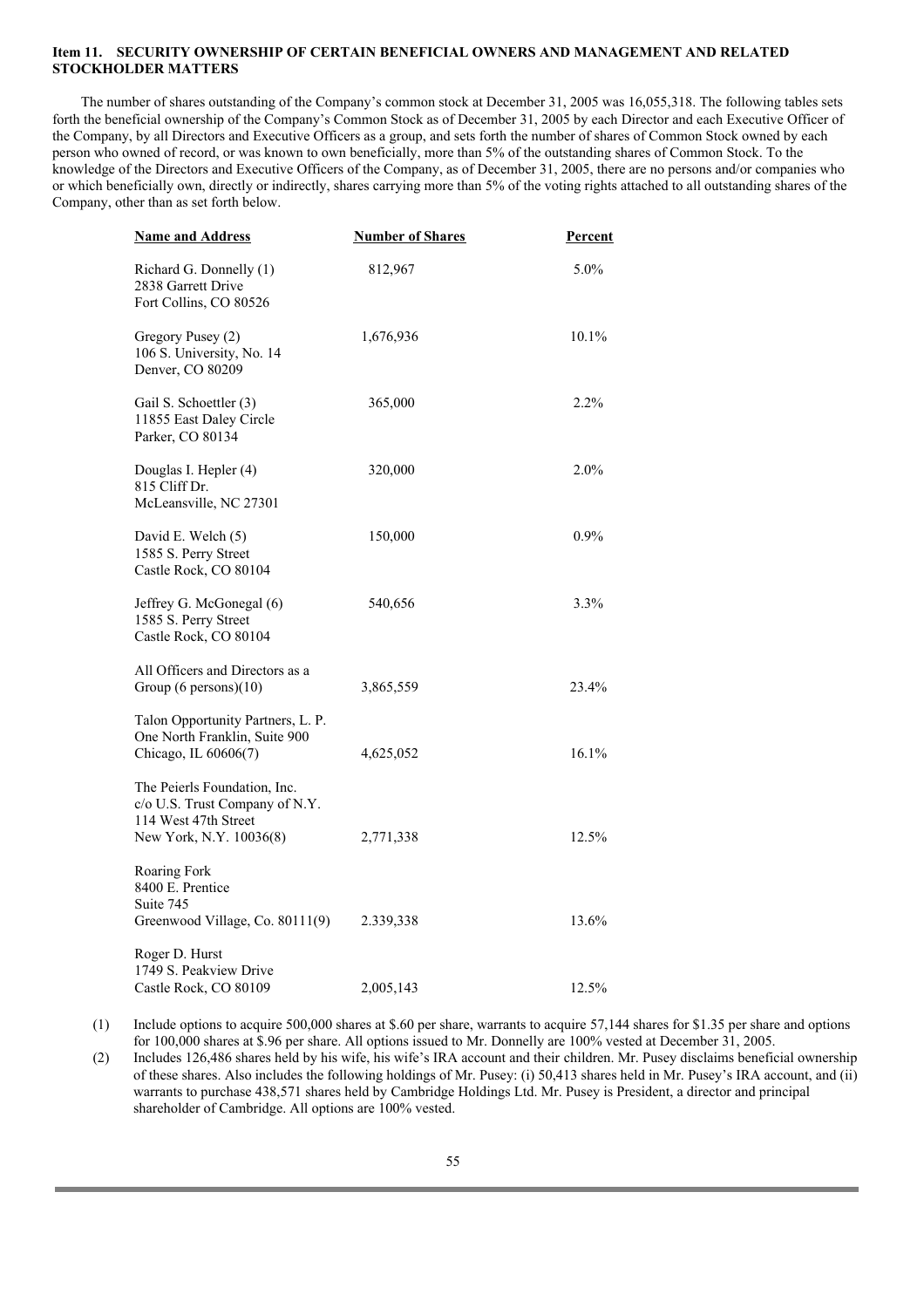- (3) Includes options to purchase 100,000 shares at \$1.00 per share, 100,000 shares at \$1.47 per share, 50,000 shares at \$.85 per share, and 100,000 shares at \$.96 per share, all options are 100% vested.
- (4) Includes options to purchase 100,000 shares at \$1.50 per share and options to purchase 50,000 shares at \$.80 per share, all which are 100% vested. The amount also includes options to purchase 50,000 shares of common stock at \$.75 per share each which are held by his wife. Dr. Hepler disclaims any beneficial ownership of these shares and options.
- (5) Includes options which are 100% vested to acquire 100,000 shares at \$.76 per share and 50,000 shares at \$.80 per share.
- (6) Includes warrants to purchase 100,000 shares at \$1.00 per share, options to purchase 60,000 shares at \$1.47, options to acquire 140,000 shares at \$1.21 per share, options to purchase 100,000 shares at \$.75 per share and options to purchase 50,000 shares at \$.80 per share. Also includes warrants to purchase 22.858 shares at \$1.35 per share. All options and warrants are 100% vested.
- (7) Includes warrants to purchase 1,142,857 shares at \$1.50 per share and 1,142,857 shares at \$1.35 per share. (Subsequent to December 31, 2005, Talon Opportunity Partners, L. P., disposed of its holdings in the Company.)
- (8) Includes warrants to purchase 1,142,857 shares at \$1.35 per share.
- (9) Includes warrants to purchase 1,142,858 shares at \$1.35 per share.
- (10) Includes footnotes 1 through 6.

#### **Change of Control**

Other than as a result of the exercise a significant portion of the outstanding stock options and warrants, there are no arrangements or agreements which could in the future result in a change of control of the Company.

### **Item 12. CERTAIN RELATIONSHIPS AND RELATED TRANSACTIONS**

On June 12, 2003, we made a consolidated promissory note maturing on June 12, 2008, of all amounts due to Mr. Roger D. Hurst totaling \$958,651, at that time. This note, as amended provided for a pre-payment of \$200,000 under certain conditions, which were achieved and paid in August 2004. The note is payable in thirty-six monthly payments of \$10,000, at which time the then remaining balance will be due.

We had a line of credit of up to \$150,000 which expired in April 2005, which was also guaranteed by Mr. Hurst.

In July 2004, Roger Hurst contributed 1,896,757 shares of common stock back to the Company for no consideration pursuant to an agreement executed in April 2004, relating to the Company raising a minimum of \$1,000,000 in equity financing, which it achieved.

To accommodate our growth, we purchased land in Castle Rock, Colorado, in 2002 and constructed our new facility which opened in 2003. In order to facilitate the purchase, Mr. Hurst has loaned to us \$625,000 and we have made a promissory note to Mr. Hurst in that amount which was payable, with interest at 8% per annum on May 5, 2004. This obligation was consolidated with the June 12, 2003 note.

In December 2005, AspenBio Pharma entered into a one year sales agreement with a Colorado based sales organization to promote certain of the Company's veterinary products. The Company agreed to pay the organization a sales commission of 20% of specified sales per month. The sales organization is affiliated with the Company's President. For the month of December 2005, sales commissions payable to the sales organization totaled approximately \$8,000.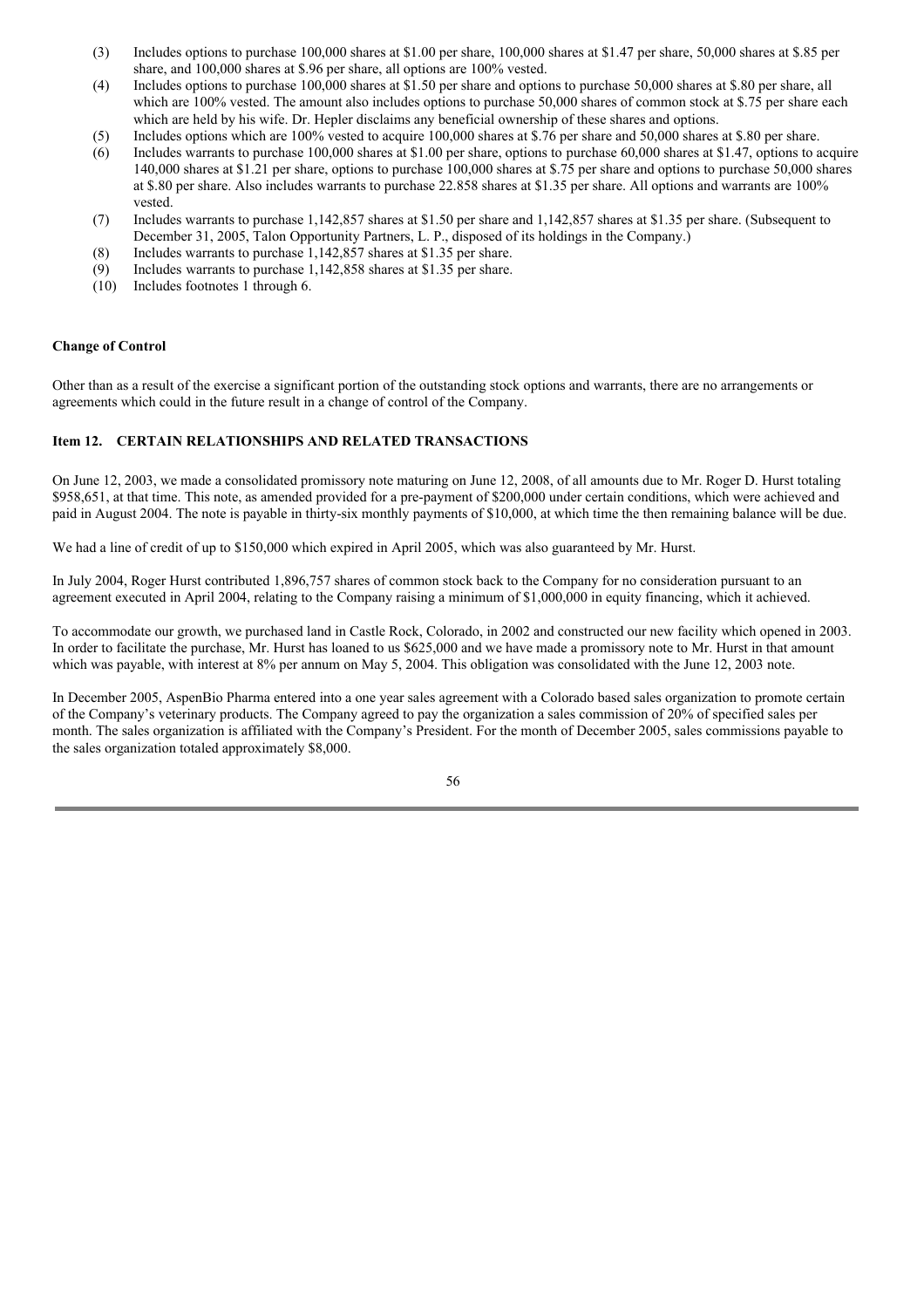(a) Exhibits:

| <b>EXHIBIT</b> | <b>DESCRIPTION</b> |
|----------------|--------------------|
| NO.            |                    |

| 3.1      | Articles of Incorporation filed July 24, 2000 (1)                                                                                                                                                               |  |  |  |  |
|----------|-----------------------------------------------------------------------------------------------------------------------------------------------------------------------------------------------------------------|--|--|--|--|
| 3.1.1    | Articles of Amendment to the Articles of Incorporation filed December 26, 2001 (1)                                                                                                                              |  |  |  |  |
| 3.1.2    | Articles of Amendment to the Articles of Incorporation filed November 9, 2005 (5)                                                                                                                               |  |  |  |  |
| 3.2      | Bylaws (1)                                                                                                                                                                                                      |  |  |  |  |
| 4.1(a)   | Specimen Certificate of Common Stock (1)                                                                                                                                                                        |  |  |  |  |
| 10.7     | 2002 Stock Incentive Plan (1)                                                                                                                                                                                   |  |  |  |  |
| 10.8     | Technology Transfer Agreement, dated October 29, 2001 between AspenBio and the University of Wyoming (1)                                                                                                        |  |  |  |  |
| 10.9     | License Agreement for Determination of Pregnancy Status of Ungulates, dated September 25, 2001, between AspenBio and<br>the Idaho Research Foundation Inc. (1)                                                  |  |  |  |  |
| 10.21    | Distribution Agreement between AspenBio, Inc. and Merial Limited, dated March 29, 2003(3)                                                                                                                       |  |  |  |  |
| 10.22    | Debt Modification Agreement dated June 13, 2003 with FirstBank of Tech Center. (4)                                                                                                                              |  |  |  |  |
| 10.23(a) | Loan Agreement between AspenBio, Inc. and Front Range Regional Economic Development Corporation dated June 13, 2003<br>for \$1,300,000 regarding loan for physical plant or capital equipment acquisitions. (4) |  |  |  |  |
| 10.23(b) | Promissory Note dated June 13, 2003 by AspenBio, Inc. to Front Range Regional Economic Development Corporation in<br>principal amount of $$1,300,000.$ (4)                                                      |  |  |  |  |
| 10.23(c) | Unconditional Guarantee dated June 13, 2003 by AspenBio, Inc. to Front Range Regional Economic Development<br>Corporation in principal amount of $$1,300,000$ . (4)                                             |  |  |  |  |
| 10.24    | Common Stock and Warrant Purchase Agreement dated May 12, 2005. (6)                                                                                                                                             |  |  |  |  |
| 10.25    | Employment Agreement with Richard Donnelly, dated effective February 1, 2005. (7)                                                                                                                               |  |  |  |  |
| 31.1     | Rule 13a-14(a)/15d-14(a) - Certification of Chief Executive Officer. Filed herewith.                                                                                                                            |  |  |  |  |
| 31.2     | Rule 13a-14(a)/15d-14(a) - Certification of Chief Financial Officer. Filed herewith.                                                                                                                            |  |  |  |  |
| 32       | Section 1350 Certification Pursuant to 18 U.S.C. Section 1350, as Adopted Pursuant to Section 906 of the SARBANES-<br>OXLEY ACT of 2002. Filed herewith.                                                        |  |  |  |  |
| $\ast$   | Portions of Exhibits 10.8 and 10.21 have been omitted from the publicly filed copy and have been filed separately with the Secretary<br>of the Commission pursuant to requests for confidential treatment.      |  |  |  |  |
| (1)      | Incorporated by reference from the registrant's Registration Statement on Form S-1 (file no. 333-86190), filed April 12, 2002.                                                                                  |  |  |  |  |
| (2)      | Incorporated by reference from the registrant's report on Form 8-K/A on January 10, 2003.                                                                                                                       |  |  |  |  |
| (3)      | Incorporated by reference from the registrant's report on Form 8-K on April 7, 2003.                                                                                                                            |  |  |  |  |
| (4)      | Incorporated by reference from the registrant's Report on Form 10-KSB/A for the year ended December 31, 2004 (file no. 000-<br>50019), filed March 29, 2004.                                                    |  |  |  |  |
| (5)      | Incorporated by reference from the registrant's Report on Form 10-QSB for the quarter ended October 31, 2005, filed<br>November 10, 2005                                                                        |  |  |  |  |

(6) Incorporated by reference from the registrant's Report on Form 10-QSB for the quarter ended June 30, 2005, filed August 12, 2005.

(7) Incorporated by reference from the registrant's Report on Form 8-K, filed January 24, 2005.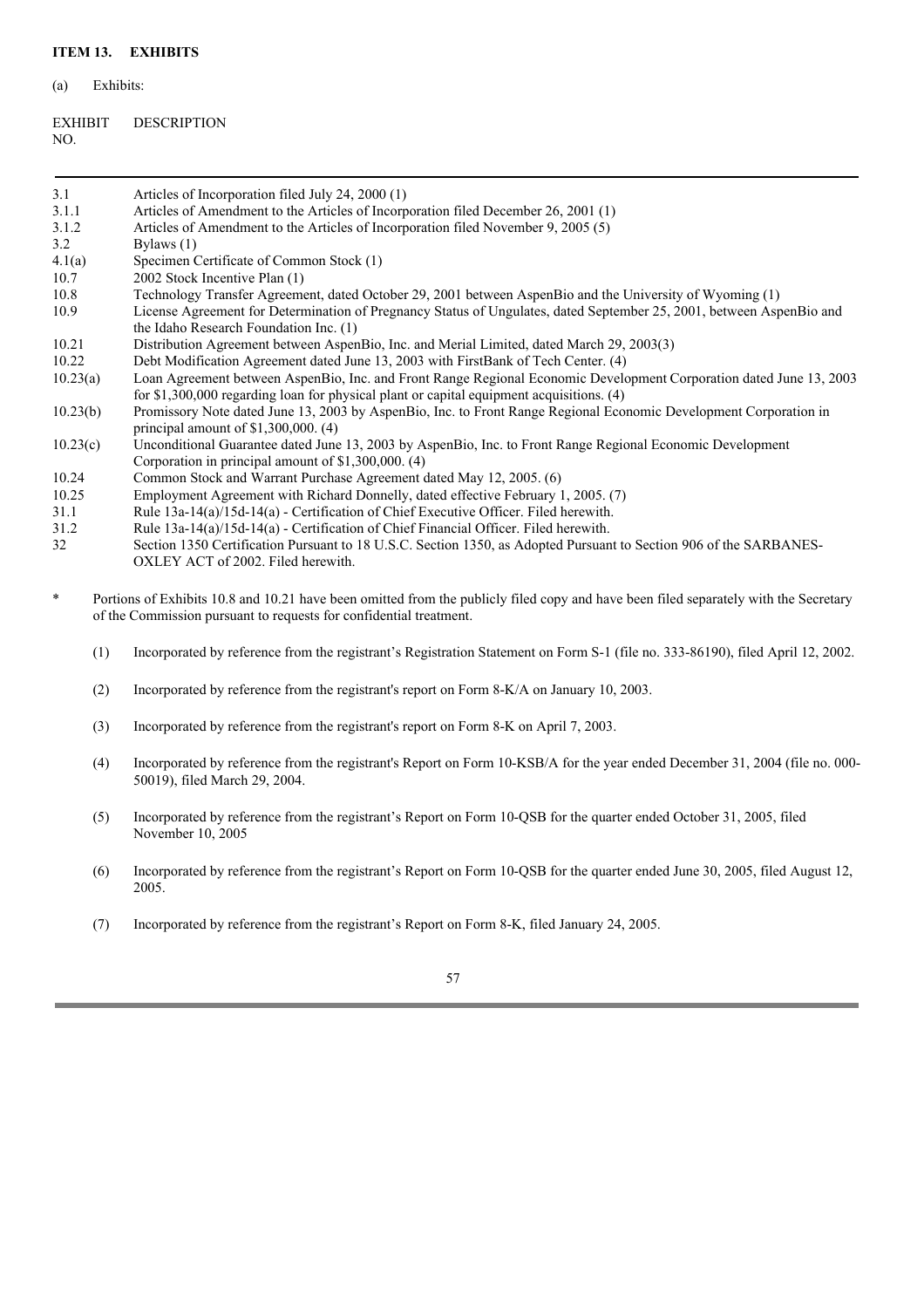### **Item 14. PRINCIPAL ACCOUNTANT FEES AND SERVICES**

During the years ended December 31, 2005 and 2004, we retained our principal auditor, GHP Horwath, P. C., to provide services. Aggregate fees were billed or expected to be billed in the following categories and amounts:

|                                                                    | 2005 |                 | 2004 |                             |
|--------------------------------------------------------------------|------|-----------------|------|-----------------------------|
| <b>Audit Fees</b><br><b>Audit Related Fees</b><br>Tax Related Fees | \$   | 36,000<br>7,435 |      | 35,500<br>4,775<br>$\theta$ |
| All Other Fees                                                     |      |                 |      | $\theta$                    |

Audit related fees in 2005 relate to assistance with the filing of Form SB-2 and Form 8-K and in 2004 relate to assistance with the filing of Form SB-2 and Form 8-K. All of the services described above were approved by the Company's audit committee and prior to performance. The audit committee has determined that the payments made to its independent accountants for these services are compatible with maintaining such auditors' independence.

#### **Pre-Approval Policies and Procedures**

The Company's audit committee currently has a policy in place that requires its review and pre-approval of all audit and permissible nonaudit services provided by its independent auditors. These services requiring pre-approval by the audit committee may include audit services, audit related services, tax services and other services.

| I                   |              |
|---------------------|--------------|
| ۰.<br>۰,<br>v<br>۰. | ۰.<br>I<br>v |
|                     |              |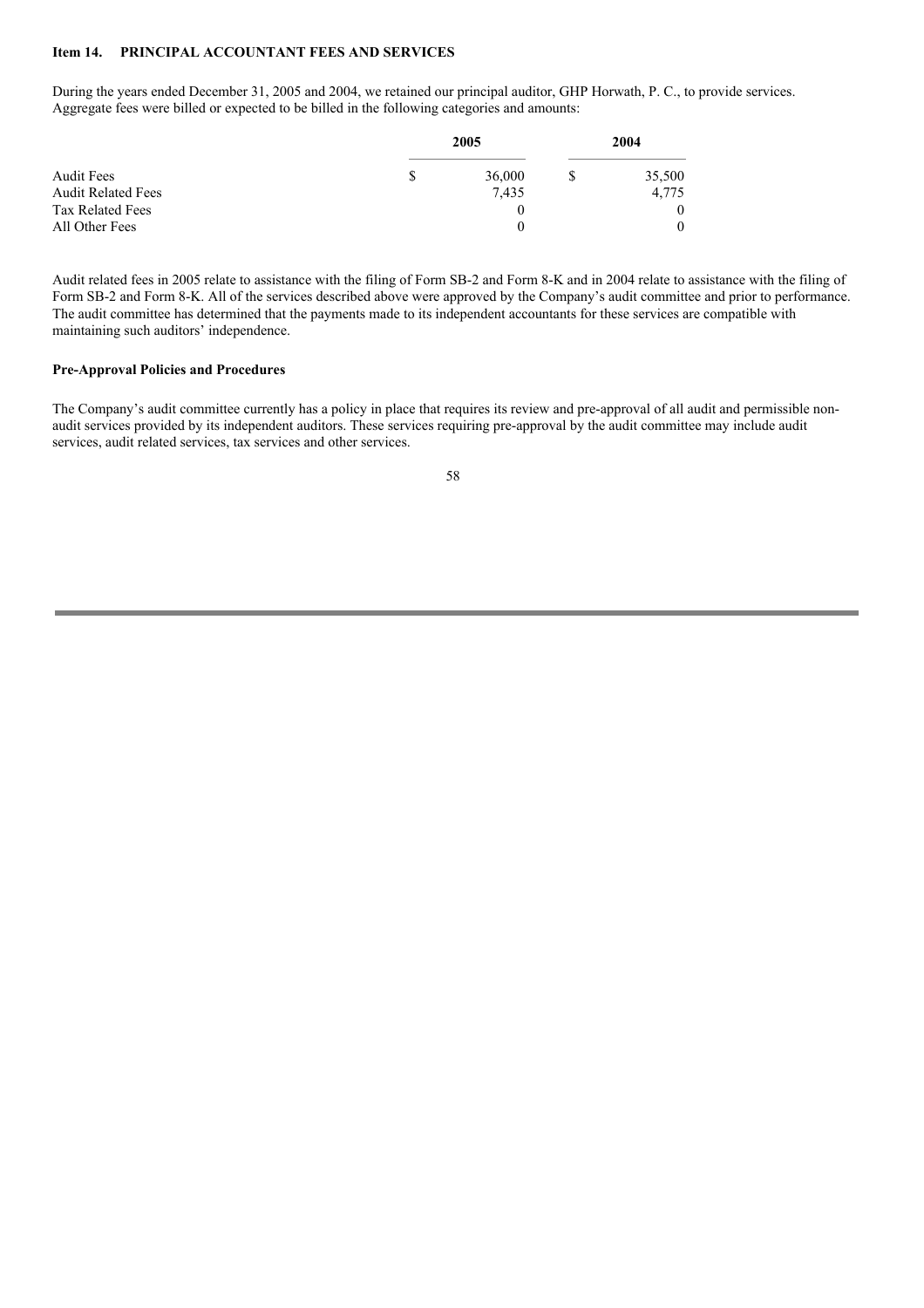### SIGNATURES

In accordance with the requirements of Section 13 on  $15(k)$  of the Securities Exchange Act of 1934, the registrant caused this report to be signed on its behalf on April 14, 2006 by the undersigned thereto.

ASPENBIO PHARMA, INC.

/s/ Richard G. Donnelly Richard G. Donnelly, President, Chief Executive Officer

In accordance with the requirements of the Securities Exchange Act of 1934, the registrant caused this Report to be signed on its behalf by the undersigned, thereunto duly authorized, on April 14, 2006.

> /s/ Richard G. Donnelly Richard G. Donnelly, Chief Executive Officer and Director

/s/ Gregory Pusey Gregory Pusey, Chairman, Secretary and Director

/s/ Gail S. Schoettler Gail S. Schoettler, Director

/s/ Douglas I. Hepler Douglas I. Hepler, Director

/s/ David E. Welch David E. Welch, Director

/s/ Jeffrey G. McGonegal Jeffrey G. McGonegal, Chief Financial Officer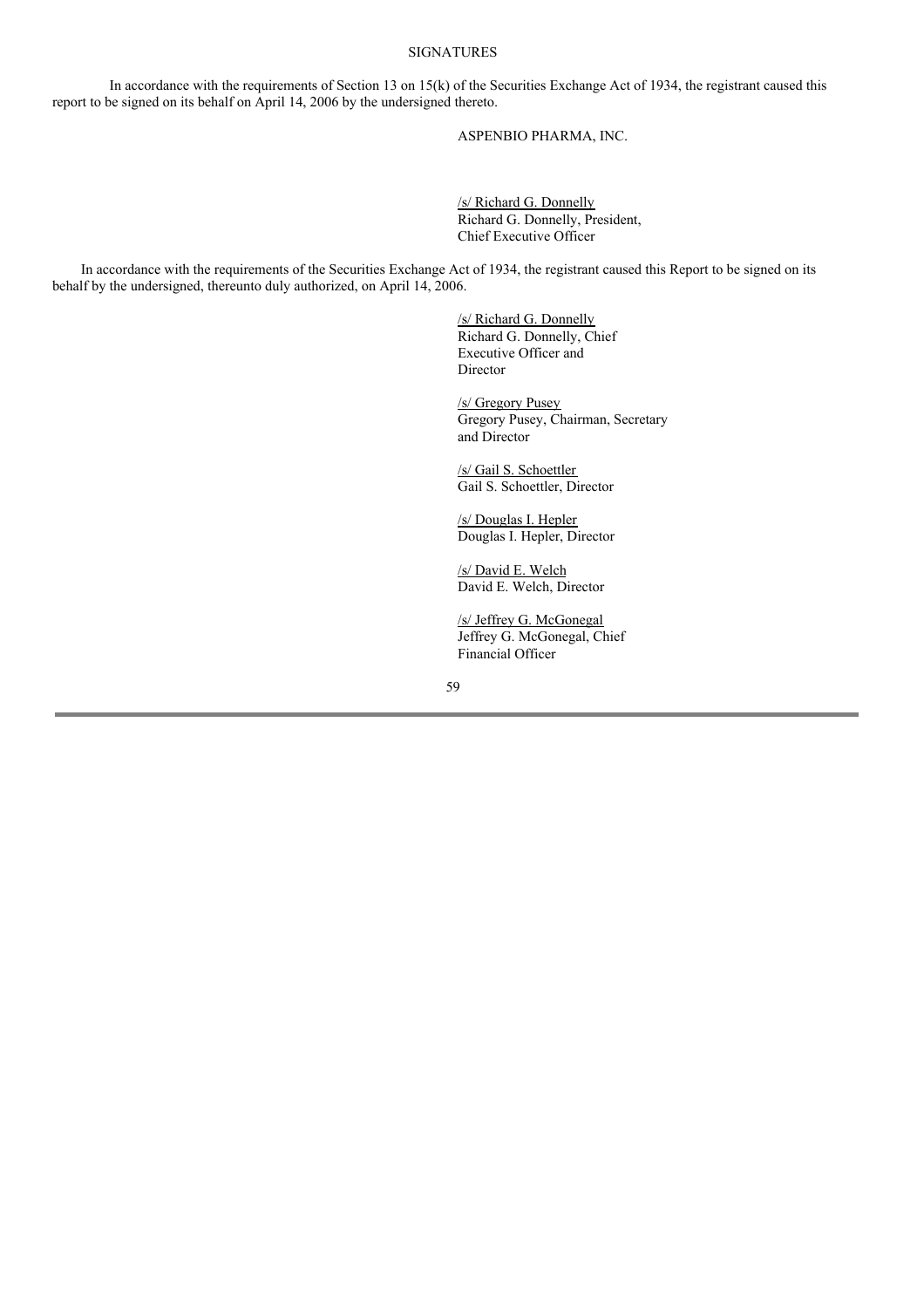| 3.1      | Articles of Incorporation filed July 24, 2000 (1)                                                                                                           |
|----------|-------------------------------------------------------------------------------------------------------------------------------------------------------------|
| 3.1.1    | Articles of Amendment to the Articles of Incorporation filed December 26, 2001 (1)                                                                          |
| 3.1.2    | Articles of Amendment to the Articles of Incorporation filed November 9, 2005 (5)                                                                           |
| 3.2      | Bylaws $(1)$                                                                                                                                                |
| 4.1(a)   | Specimen Certificate of Common Stock (1)                                                                                                                    |
| 10.7     | 2002 Stock Incentive Plan (1)                                                                                                                               |
| 10.8     | Technology Transfer Agreement, dated October 29, 2001 between AspenBio and the University of Wyoming (1)                                                    |
| 10.9     | License Agreement for Determination of Pregnancy Status of Ungulates, dated September 25, 2001, between AspenBio and                                        |
|          | the Idaho Research Foundation Inc. (1)                                                                                                                      |
| 10.21    | Distribution Agreement between AspenBio, Inc. and Merial Limited, dated March 29, 2003(3)                                                                   |
| 10.22    | Debt Modification Agreement dated June 13, 2003 with FirstBank of Tech Center. (4)                                                                          |
| 10.23(a) | Loan Agreement between AspenBio, Inc. and Front Range Regional Economic Development Corporation dated June 13, 2003                                         |
|          | for \$1,300,000 regarding loan for physical plant or capital equipment acquisitions. $(4)$                                                                  |
| 10.23(b) | Promissory Note dated June 13, 2003 by AspenBio, Inc. to Front Range Regional Economic Development Corporation in<br>principal amount of $$1,300,000$ . (4) |
| 10.23(c) | Unconditional Guarantee dated June 13, 2003 by AspenBio, Inc. to Front Range Regional Economic Development                                                  |
|          | Corporation in principal amount of $$1,300,000$ . (4)                                                                                                       |
| 10.24    | Common Stock and Warrant Purchase Agreement dated May 12, 2005. (6)                                                                                         |
| 10.25    | Employment Agreement with Richard Donnelly, dated effective February 1, 2005. (7)                                                                           |
| 31.1     | Rule $13a-14(a)/15d-14(a)$ - Certification of Chief Executive Officer. Filed herewith.                                                                      |
| 31.2     | Rule $13a-14(a)/15d-14(a)$ - Certification of Chief Financial Officer. Filed herewith.                                                                      |
| 32       | Section 1350 Certification Pursuant to 18 U.S.C. Section 1350, as Adopted Pursuant to Section 906 of the SARBANES-                                          |
|          | OXLEY ACT of 2002. Filed herewith.                                                                                                                          |

- \* Portions of Exhibits 10.8 and 10.21 have been omitted from the publicly filed copy and have been filed separately with the Secretary of the Commission pursuant to requests for confidential treatment.
	- (1) Incorporated by reference from the registrant's Registration Statement on Form S-1 (file no. 333-86190), filed April 12, 2002.
	- (2) Incorporated by reference from the registrant's report on Form 8-K/A on January 10, 2003.
	- (3) Incorporated by reference from the registrant's report on Form 8-K on April 7, 2003.
	- (4) Incorporated by reference from the registrant's Report on Form 10-KSB/A for the year ended December 31, 2004 (file no. 000- 50019), filed March 29, 2004.
	- (5) Incorporated by reference from the registrant's Report on Form 10-QSB for the quarter ended October 31, 2005, filed November 10, 2005
	- (6) Incorporated by reference from the registrant's Report on Form 10-QSB for the quarter ended June 30, 2005, filed August 12, 2005.

(7) Incorporated by reference from the registrant's Report on Form 8-K, filed January 24, 2005.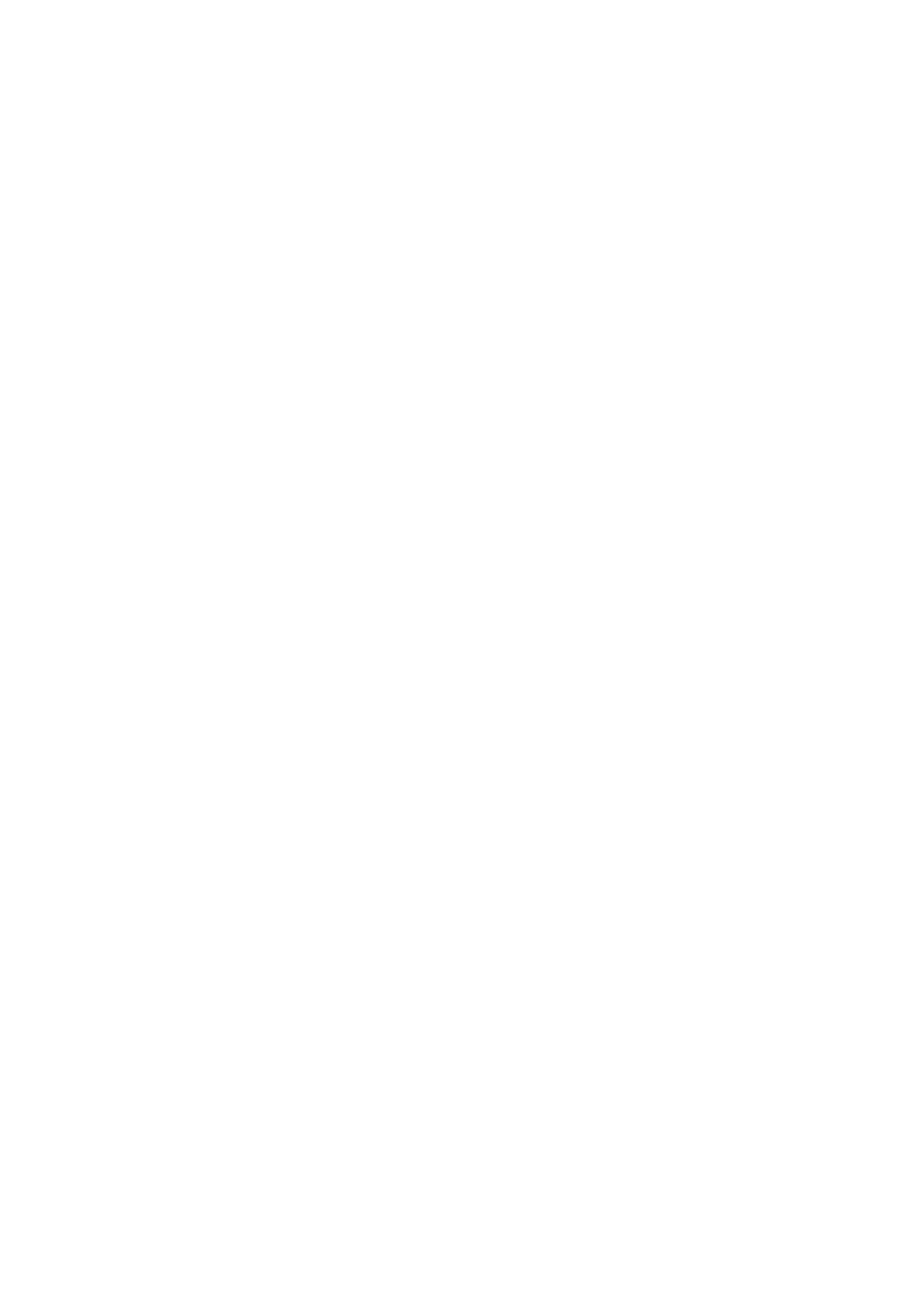#### **CERTIFICATION**

I, Richard G. Donnelly, Chief Executive Officer certify that:

- 1. I have reviewed this annual report on Form 10-KSB of AspenBio Pharma, Inc. (the "Registrant");
- 2. Based on my knowledge, this report does not contain any untrue statement of a material fact or omit to state a material fact necessary to make the statements made, in light of circumstances under which such statements were made, not misleading with respect to the period covered by this report;
- 3. Based on my knowledge, the financial statements, and other financial information included in this report, fairly present in all material respects the financial condition, results of operations and cash flows of the Registrant as of, and for, the periods presented in this report.
- 4. The Registrant's other certifying officers and I are responsible for establishing and maintaining disclosure controls and procedures (as defined in Exchange Act Rules 13a-15(e) and 15d-15(e)) for the Registrant [language omitted in accordance with SEC transition instructions contained in SEC Release 34-47986] and have:
	- a) Designed such disclosure controls and procedures, or caused such disclosure controls and procedures to be designed under our supervision, to ensure that material information relating to the Registrant, including its consolidated subsidiaries, is made known to us by others within those entities, particularly during the period in which this report is being prepared;
	- b) [Paragraph omitted in accordance with SEC transition instructions contained in SEC Release 34-47986]
	- c) Evaluated the effectiveness of the Registrant's disclosure controls and procedures and presented in this report our conclusions about the effectiveness of the disclosure controls and procedures, as of the end of the period covered by this report based on such evaluation; and
	- d) Disclosed in this report any change in the Registrant's internal control over financial reporting that occurred during the Registrant's most recent fiscal quarter (the Registrant's fourth fiscal quarter in the case of an annual report) that has materially affected, or is reasonably likely to materially affect, the Registrant's internal control over financial reporting; and
- 5. The Registrant's other certifying officers and I have disclosed, based on our most recent evaluation of internal control over financial reporting, to the Registrant's auditors and the audit committee of the Registrant's board of directors (or persons performing the equivalent functions):
	- (a) All significant deficiencies and material weaknesses in the design or operation of internal control over financial reporting which are reasonably likely to adversely affect the Registrant's ability to record, process, summarize and report financial information; and
	- (b) Any fraud, whether or not material, that involves management or other employees who have a significant role in the Registrant's internal control over financial reporting.

Date: April 14, 2006 By: /s/ Richard G. Donnelly Richard G. Donnelly Chief Executive Officer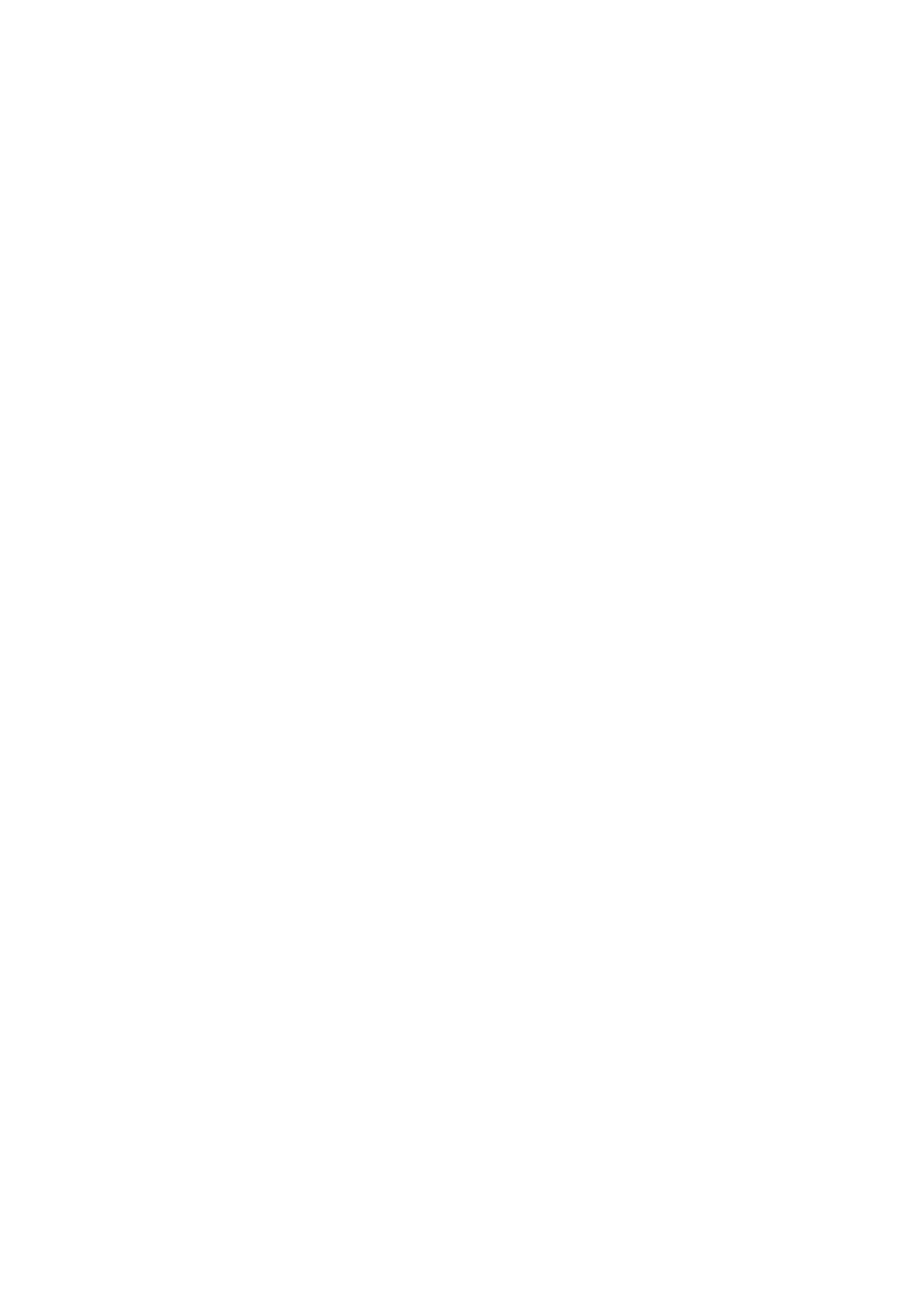#### **CERTIFICATION**

I, Jeffrey G. McGonegal, Chief Financial Officer certify that:

- 1. I have reviewed this annual report on Form 10-KSB of AspenBio Pharma, Inc. (the "Registrant");
- 2. Based on my knowledge, this report does not contain any untrue statement of a material fact or omit to state a material fact necessary to make the statements made, in light of circumstances under which such statements were made, not misleading with respect to the period covered by this report;
- 3. Based on my knowledge, the financial statements, and other financial information included in this report, fairly present in all material respects the financial condition, results of operations and cash flows of the Registrant as of, and for, the periods presented in this report.
- 4. The Registrant's other certifying officers and I are responsible for establishing and maintaining disclosure controls and procedures (as defined in Exchange Act Rules 13a-15(e) and 15d-15(e)) for the Registrant [language omitted in accordance with SEC transition instructions contained in SEC Release 34-47986] and have:
	- a) Designed such disclosure controls and procedures, or caused such disclosure controls and procedures to be designed under our supervision, to ensure that material information relating to the Registrant, including its consolidated subsidiaries, is made known to us by others within those entities, particularly during the period in which this report is being prepared;
	- b) [Paragraph omitted in accordance with SEC transition instructions contained in SEC Release 34-47986]
	- c) Evaluated the effectiveness of the Registrant's disclosure controls and procedures and presented in this report our conclusions about the effectiveness of the disclosure controls and procedures, as of the end of the period covered by this report based on such evaluation; and
	- d) Disclosed in this report any change in the Registrant's internal control over financial reporting that occurred during the Registrant's most recent fiscal quarter (the Registrant's fourth fiscal quarter in the case of an annual report) that has materially affected, or is reasonably likely to materially affect, the Registrant's internal control over financial reporting; and
- 5. The Registrant's other certifying officers and I have disclosed, based on our most recent evaluation of internal control over financial reporting, to the Registrant's auditors and the audit committee of the Registrant's board of directors (or persons performing the equivalent functions):
	- (a) All significant deficiencies and material weaknesses in the design or operation of internal control over financial reporting which are reasonably likely to adversely affect the Registrant's ability to record, process, summarize and report financial information; and
	- (b) Any fraud, whether or not material, that involves management or other employees who have a significant role in the Registrant's internal control over financial reporting.

Date: April 14, 2006 By: /s/ Jeffrey G. McGonegal Jeffrey G. McGonegal Chief Financial Officer